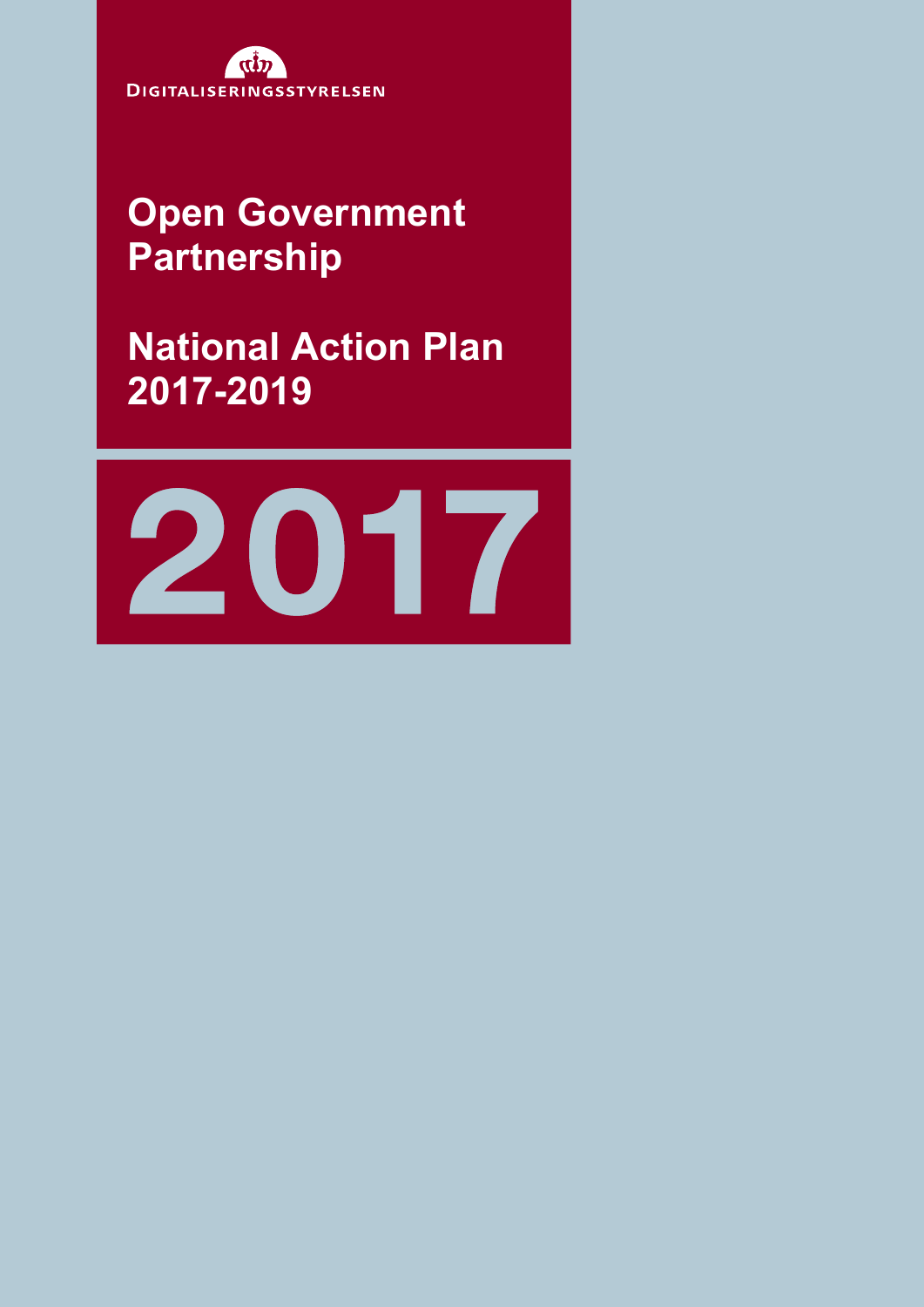# **Contents**

| <b>Contents</b>                                                                 | $\mathbf{2}$    |
|---------------------------------------------------------------------------------|-----------------|
| <b>Introduction</b>                                                             | 4               |
| Open Government effort to date                                                  | 5               |
| About the development of this action plan                                       | 5               |
| Theme 1: More and better open data                                              | 8               |
| 1.1 More open data for citizens and media                                       | 8               |
| 1.2 Basic data registers will be made available on a shared public distribution |                 |
| platform                                                                        | 9               |
| 1.3 Information portal for day-care facilities                                  | 11              |
| 1.4 Better use of open data and Smart City forum                                | 12 <sup>2</sup> |
| 1.5 Open Data DK                                                                | 14              |
| Theme 2: Tailored data to ensure a basis for citizen participation              | 17              |
| 2.1 Overview of own cases and benefits                                          | 17              |
| 2.2 Nationwide deployment of telemedicine                                       | 18              |
| 2.3 My Log                                                                      | 19              |
| Theme 3: Working together for a better public sector                            | 22              |
| 3.1 National strategy for a stronger civil society                              | 22              |
| 3.2 Report a rule                                                               | 24              |
| 3.3 Open Government Partnership Forum / OGP Forum                               | 25              |
| Theme 4: A global effort for openness                                           | 26              |
| 4.1 Anti-corruption and transparency in Denmark's country program for           |                 |
| Uganda                                                                          | 26              |
| 4.2 The 18th International Anti-Corruption Conference                           | 28              |
| 4.3 IATI (International Aid Transparency Initiative)                            | 30              |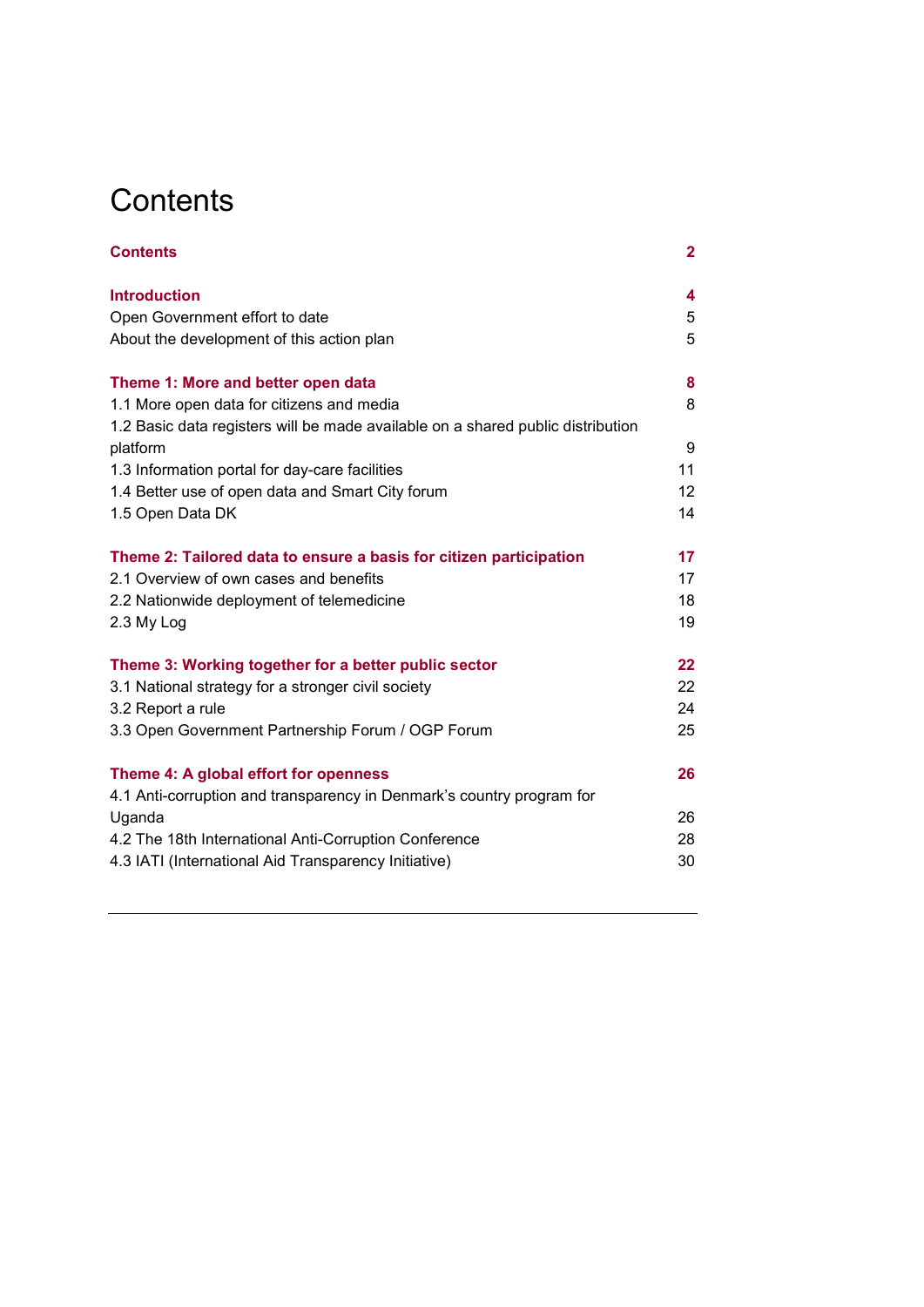# **Introduction**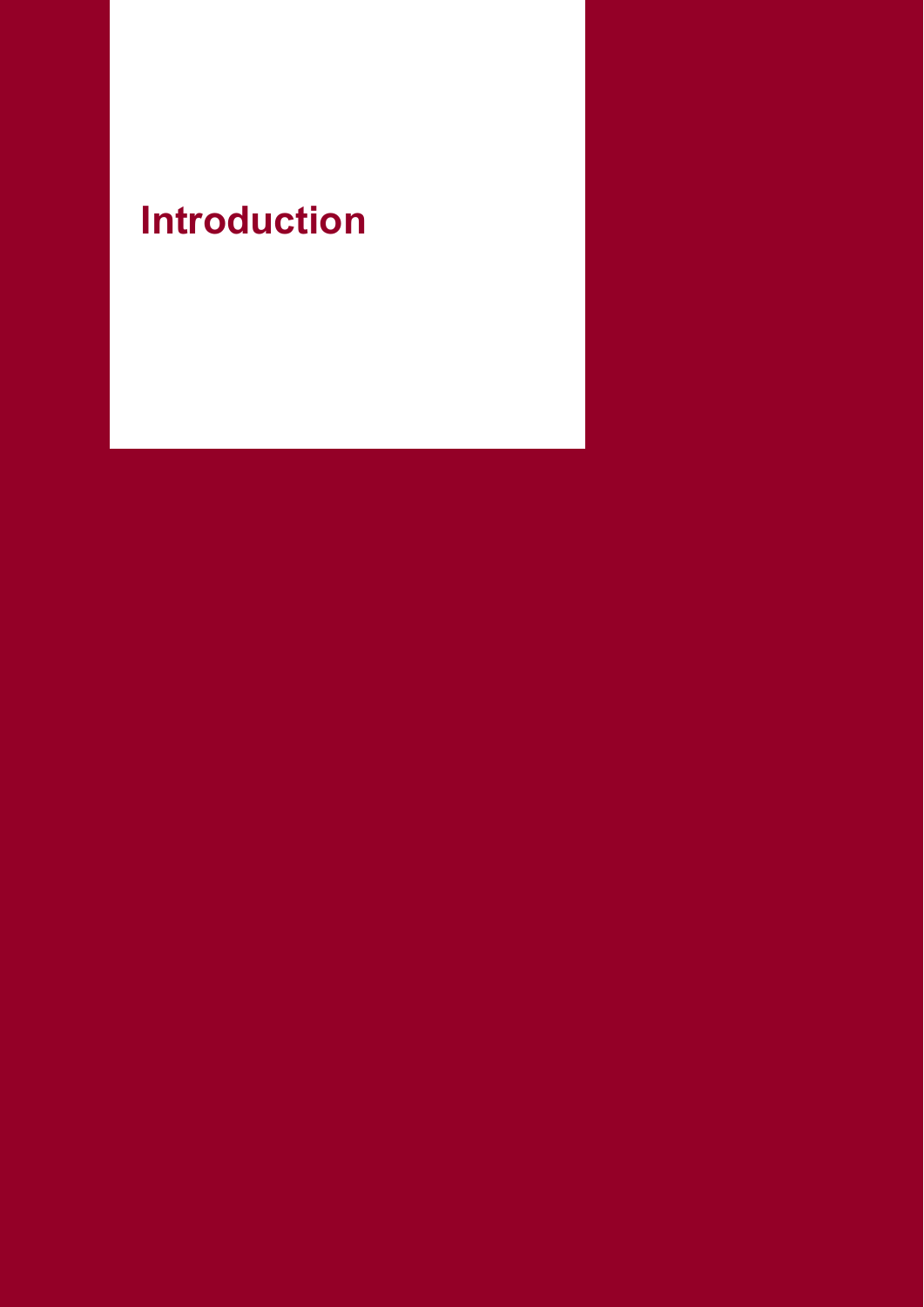# Introduction

In an international context, Denmark stands as a modern and open society. We are known for keeping up with developments, safeguarding democracy and having a well-run public sector that continually improves. Denmark must maintain and strengthen this position.

The Open Government Action Plan 2017-2019 is rooted in two key concepts that support a well-run public sector: openness and involvement. An efficient and fair public sector must be open. As an example, openness about the service that is provided to citizens is needed to make citizens capable of holding public authorities accountable. At the same time, citizens must be involved to ensure that the service provided is organised according to their needs and provided on their terms.

In 2011, Denmark joined the international initiative "Open Government Partnership" (OGP), which serves to promote good governance and strengthen democracy by promoting transparent and inclusive governance among the currently 75 participating countries. The purpose of the initiative is to ensure that public service and information is provided in an up-to-date and efficient manner, to stimulate and support innovation and value creation throughout society, and to strengthen knowledge, participation, transparency, collaboration and cohesion.

Internationally, Denmark is known for being an open country with a low degree of corruption. In Transparency International's "Corruption Perception Index 2016", Denmark ranks alongside New Zealand as the least corrupt country in the world, and in World Justice Program's "Open Government Index", Denmark is the fourth most open country, ranking after Sweden, Norway and New Zealand.

Denmark must maintain and strengthen this position. Openness has a significant preventive effect on corruption and creates the foundation for a well-run public sector, which citizens can trust, and which acts impartially and fairly. The involvement and inclusion of civil society helps ensure that the governance matches citizens' expectations in order to provide the right service in the right manner.

The work to continuously improve openness takes place both on a central and local level. Centrally, there is a responsibility to provide the right foundation and conditions for all authorities – national as well as regional and local – to be able to exercise open and inclusive governance. Locally, there is a responsibility to use openness and civic participation to ensure that actions are based on the citizens' needs, and that solutions are developed in collaboration with affected citizens.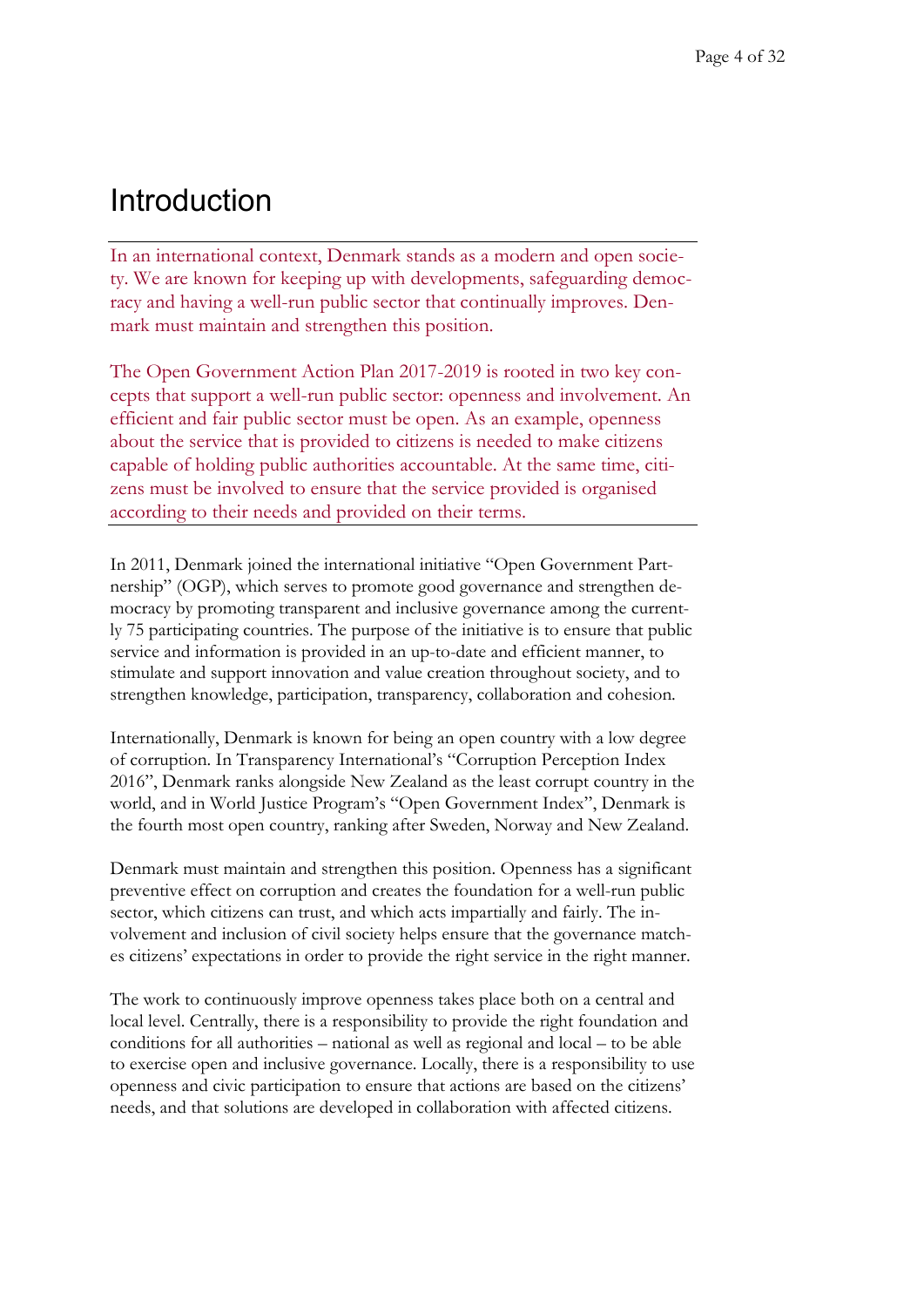### Open Government effort to date

To date, Denmark has implemented two national Open Government action plans. The first was launched in 2012, while the second was launched in 2013 and expanded with two additional commitments in 2015.

#### *The first action plan: Digitisation as a means of greater openness*

When joining OGP, Denmark chose to focus specifically on digitisation. This was reflected in the first Open Government action plan. Approximately half of the commitments were based on the joint-government digitisation strategy for 2011-2015. The main focus was to improve digital public service for citizens and businesses as well as improve transparency and accountability in public projects and processes.

*The second action plan: Local democracy, digital communication and new forms of collaboration* In the second action plan from 2013, several of the commitments from the first action plan were carried on and developed further. The commitments were divided into four themes:

- Local democracy and participation
- Full digital communication and inclusion
- New forms of collaboration and involvement
- Open data innovation, transparency and enhanced efficiency.

Among others, the action plan focused on the issues of volunteering and the framework for community work, the use of new technology to strengthen transparency, growth and quality of life as well as a new approach to the role of the public sector. Efforts included an active and broad involvement of citizens, businesses and civil society in general.

Some of the themes in the action plan for 2017-2019 build on the previous commitments. For instance, the commitment to create more and, in particular, better and more usable open data, builds on the basic data programme, which formed part of the second action plan from 2013. Other examples include the commitment to strengthening the framework for community work through a new civil society strategy, and the commitment to promote openness globally.

### About the development of this action plan

The action plan for 2017-2019 has been devised on the basis of close coordination between public sector authorities and in dialogue with various civil society organisations.

From June to August 2017, a public consultation was carried out on www.høringsportalen.dk, where everyone was able to provide input to the action plan. Much of the input received was transformed into commitments in the ac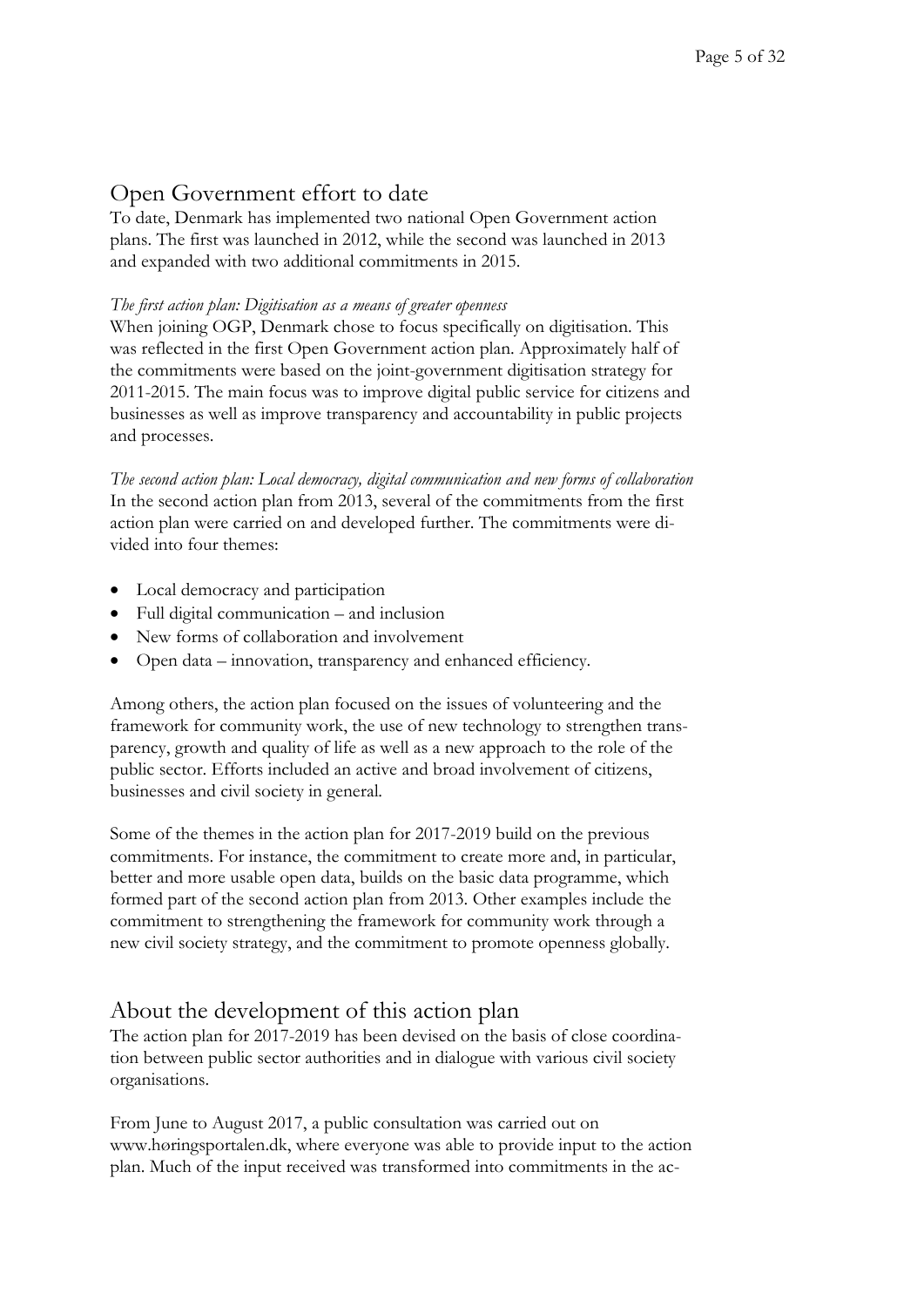tion plan. Simultaneously with the consultation process, a [discussion forum](https://digitaliser.dk/group/3647348) was created on digitaliser.dk, and throughout the process, [a website](https://www.digst.dk/Strategier/Open-Government) has been available on www.digst.dk, providing information about the time schedule as well as delivering news about the consultation process and regular updates about the subsequent process.

As a supplement to the consultation process, a number of dialogue meetings were held in August 2017 with civil society organisations and other parties, for the purpose of providing input to the work on the action plan and to discuss Denmark's Open Government activities in general. The participants at the meetings included Transparency International Denmark, the Centre for Public Innovation, Open Knowledge Denmark and the City of Aarhus.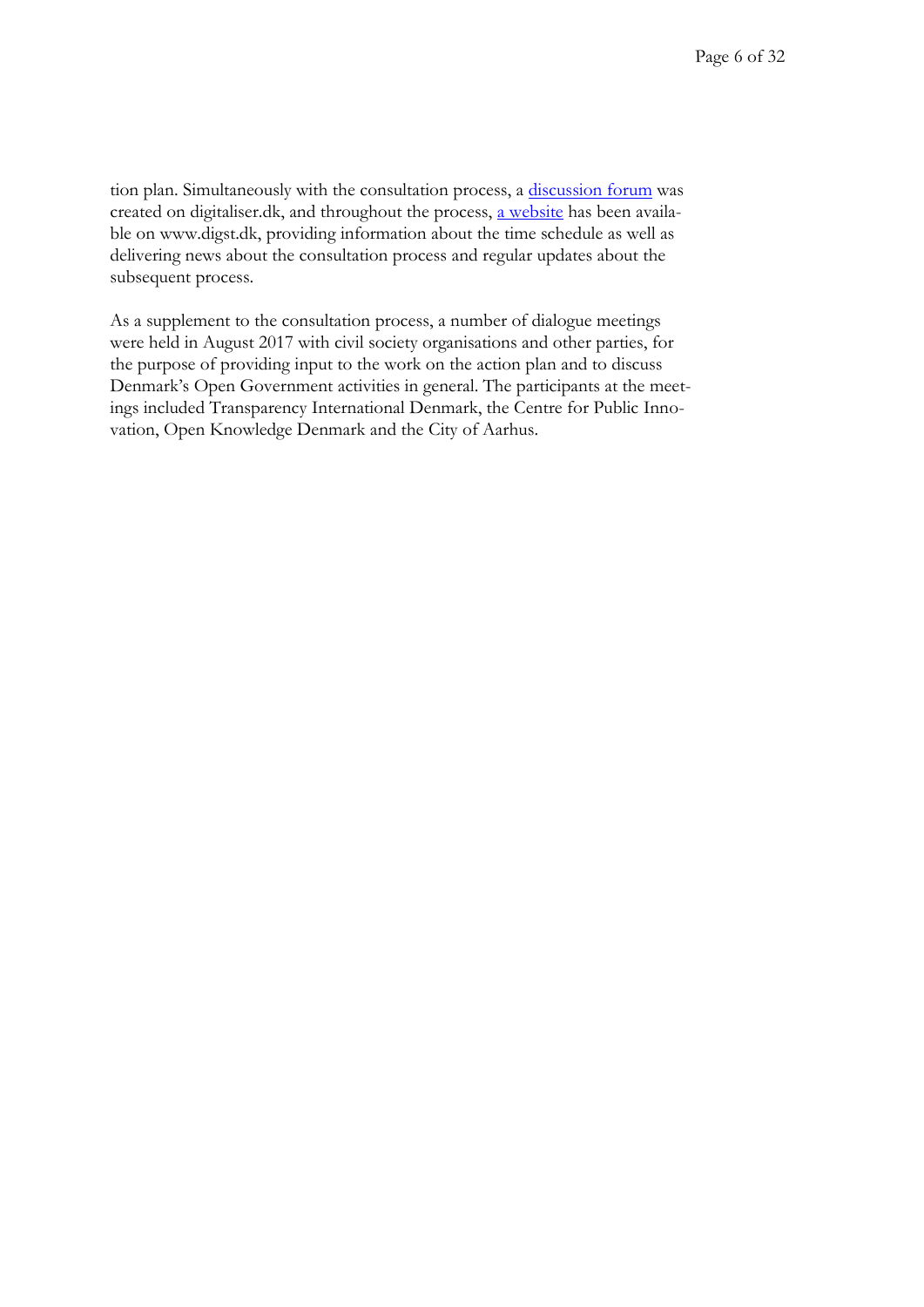**Commitments in the action plan for 2017-2019**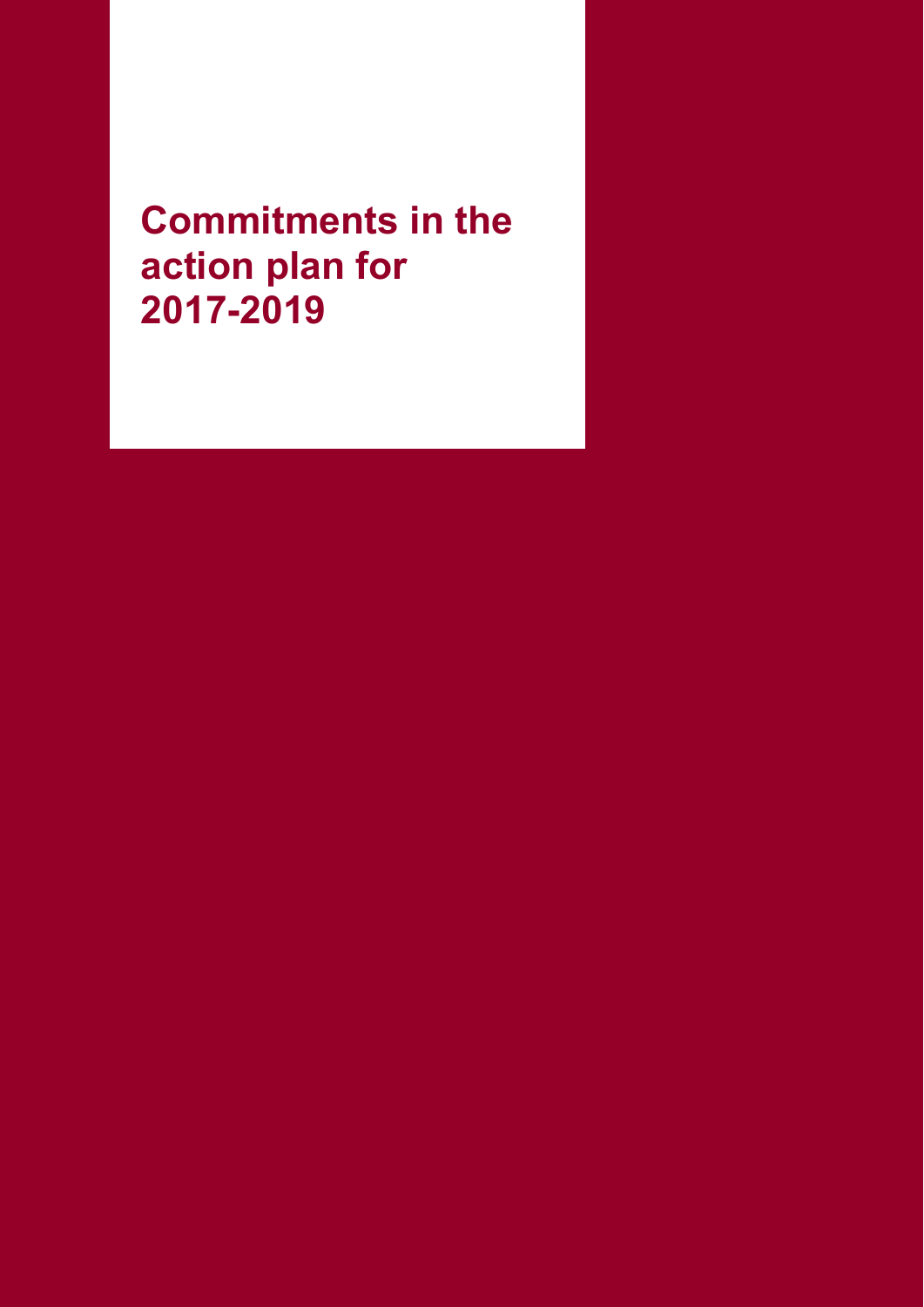# Theme 1: More and better open data

As part of their governance, public authorities collect and generate vast amounts of data that can create value if released for public use. Data may contribute to knowledge about key societal issues, such as geographical data, and provide insight into, and create transparency about the work of public authorities. A great effort has already been put into releasing data for free use, and this must be continued.

However, this effort cannot stand alone. Equally important to releasing data is to ensure that the data released is accurate and of high quality so that it can be connected with other types of open data. Throughout the period of the OGP action plan, an effort will be undertaken to increase the quality of public data that is made available.

To support the effort, various activities and events will be carried out to draw attention to the value of using data.

### 1.1 More open data for citizens and media

| Table 1<br>Commitment 1.1 More open data for citizens and media<br>2017 to mid-2019 |                                                                                                                                                                                                                                                                                                                                                                               |  |
|-------------------------------------------------------------------------------------|-------------------------------------------------------------------------------------------------------------------------------------------------------------------------------------------------------------------------------------------------------------------------------------------------------------------------------------------------------------------------------|--|
| <b>Lead implementing</b><br>agency/actor                                            | The Danish National Archives                                                                                                                                                                                                                                                                                                                                                  |  |
| What is the public<br>problem that the<br>commitment will<br>address?               | The Danish National Archives has a vast collection of documents and data of<br>historical interest. It is necessary for citizens and media to know about and be<br>able to use this resource, which has unique potential in terms of providing insight<br>into the public administration.                                                                                     |  |
| What is the commit-<br>ment?                                                        | The Danish National Archives will in dialogue with OGP stakeholders (potential<br>users and specialists) select 10 data sets (archive versions) within specific social<br>themes (labour market, environment, traffic, energy supply, health, etc.). These<br>data sets will be made searchable and ready for download by means of a public-<br>ly accessible data catalogue. |  |
|                                                                                     | On its website, www.sa.dk, the Danish National Archives will present itself as a<br>contributor to the national OGP-effort and create an 'inspiration page' to support<br>the citizens' and media's active use of open, public data within the selected<br>themes. The Danish National Archives will also offer its users a guide on the<br>practical use of data.            |  |
|                                                                                     | The Danish National Archives will mark the launch of the data and inspiration<br>page with a short video presenting the OGP objectives and demonstrating open<br>data in active use, based on available data and the inspiration page.                                                                                                                                        |  |
| How will the com-<br>mitment contribute                                             | With this commitment, the Danish National Archives will contribute to making<br>more data searchable and accessible online and ensure that data is not only                                                                                                                                                                                                                   |  |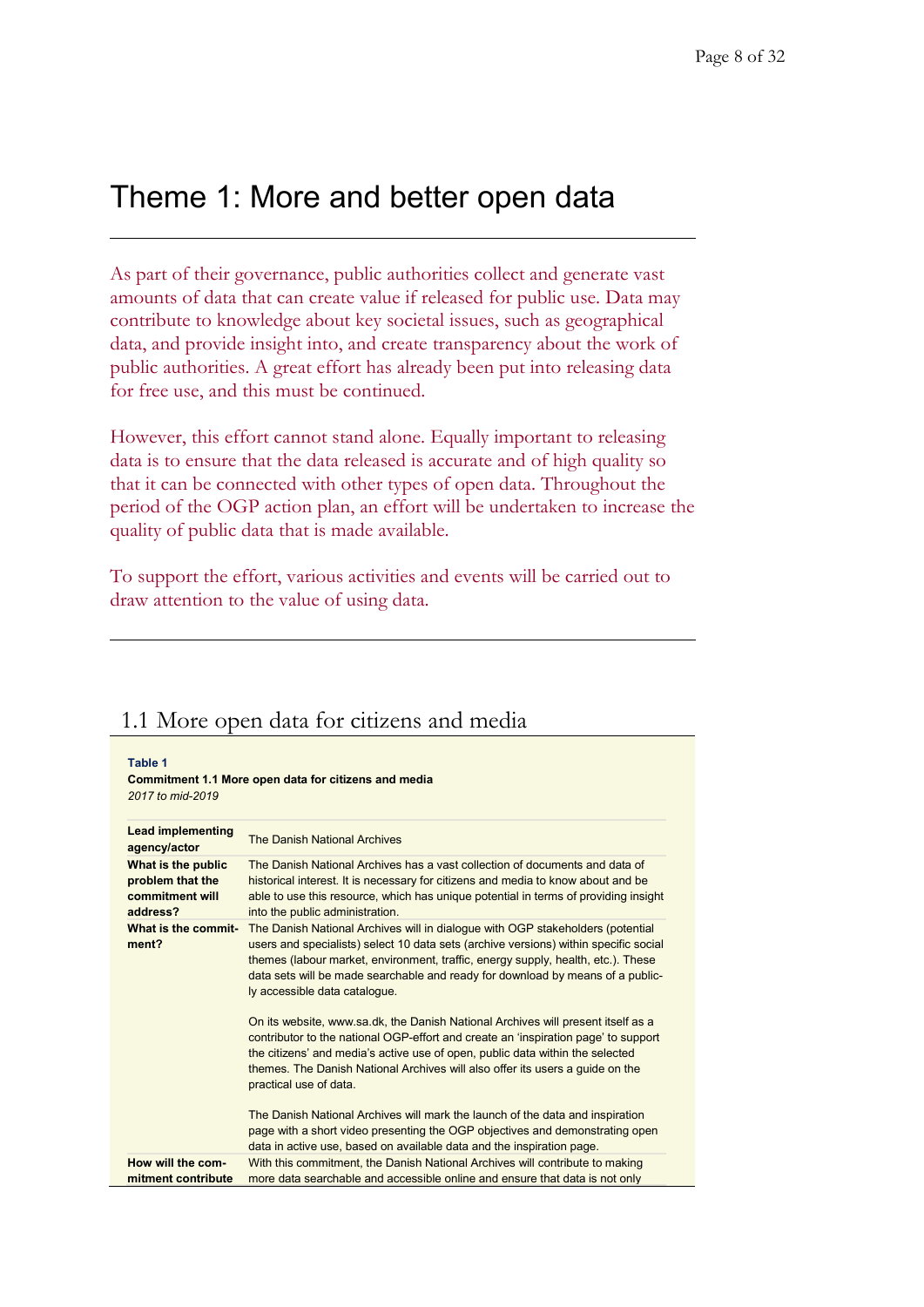| to solve the public<br>problem?                                                                                                                                    | made available to the citizens and media but is also used, since active use is<br>instrumental to creating the intended openness of the public administration. |                                                  |                                                                                                                                                                    |  |
|--------------------------------------------------------------------------------------------------------------------------------------------------------------------|----------------------------------------------------------------------------------------------------------------------------------------------------------------|--------------------------------------------------|--------------------------------------------------------------------------------------------------------------------------------------------------------------------|--|
| Why is this com-<br>mitment relevant to<br><b>OGP values?</b>                                                                                                      | parency.                                                                                                                                                       |                                                  | The commitment will contribute to making more historically relevant information<br>available online and will thus be relevant to OGP values on openness and trans- |  |
| <b>Additional infor-</b><br>mation                                                                                                                                 |                                                                                                                                                                |                                                  |                                                                                                                                                                    |  |
| Milestone activity with a                                                                                                                                          |                                                                                                                                                                |                                                  |                                                                                                                                                                    |  |
| verifiable deliverable                                                                                                                                             | <b>Start date</b>                                                                                                                                              |                                                  | <b>End date</b>                                                                                                                                                    |  |
| Selection of 10 data sets in<br>dialogue with stakeholders                                                                                                         |                                                                                                                                                                | 1 August 2017                                    | 1 June 2018                                                                                                                                                        |  |
| Clarifying the need in relation<br>to IT support of searching<br>and accessibility in a freely<br>available data catalogue                                         |                                                                                                                                                                | 1 January 2018                                   | 1 June 2018                                                                                                                                                        |  |
| Publication of data in a freely<br>available data catalogue                                                                                                        |                                                                                                                                                                | 1 August 2018                                    | 31 December 2018                                                                                                                                                   |  |
| Presentation of OGP com-<br>mitment on the Danish Na-<br>tional Archives' website.<br>including creation of a page<br>providing inspiration for the<br>use of data |                                                                                                                                                                | 1 August 2018                                    | 31 December 2018                                                                                                                                                   |  |
| Production of presentation<br>video about the Danish<br><b>National Archives' OGP</b><br>commitment                                                                |                                                                                                                                                                | 1 January 2019                                   | 1 June 2019                                                                                                                                                        |  |
| <b>Contact information</b>                                                                                                                                         |                                                                                                                                                                |                                                  |                                                                                                                                                                    |  |
| Name of responsible person from<br>implementing agency                                                                                                             |                                                                                                                                                                | Anne Sofie Fink Kjeldgaard                       |                                                                                                                                                                    |  |
| <b>Title, Department</b>                                                                                                                                           |                                                                                                                                                                | Head of Division, User Service and Communication |                                                                                                                                                                    |  |
| <b>Email and Phone</b>                                                                                                                                             |                                                                                                                                                                | asf@sa.dk<br>+45 41 71 74 16                     |                                                                                                                                                                    |  |
| Other actors involved                                                                                                                                              |                                                                                                                                                                |                                                  |                                                                                                                                                                    |  |
| State actors involved                                                                                                                                              |                                                                                                                                                                | ٠                                                |                                                                                                                                                                    |  |
| CSOs, businesses, international<br>organisations, working groups                                                                                                   |                                                                                                                                                                |                                                  |                                                                                                                                                                    |  |
|                                                                                                                                                                    |                                                                                                                                                                |                                                  |                                                                                                                                                                    |  |

### 1.2 Basic data registers will be made available on a shared public distribution platform

| Table 2<br>Commitment 1.2 Basic data registers will be made available on a shared public distribution<br>platform<br>3rd quarter 2017-2nd quarter 2018 |                                                                                                                                                                                                                                        |  |
|--------------------------------------------------------------------------------------------------------------------------------------------------------|----------------------------------------------------------------------------------------------------------------------------------------------------------------------------------------------------------------------------------------|--|
| Lead implementing<br>agency/actor                                                                                                                      | Danish Agency for Digitisation                                                                                                                                                                                                         |  |
| What is the public<br>problem that the<br>commitment will<br>address?                                                                                  | Before the Basic Data Programme, various basic information was registered<br>differently in different public registers. This entailed a risk of conflicting infor-<br>mation being registered at the same time in different registers. |  |
|                                                                                                                                                        | Furthermore, different data formats made it difficult for the public sector to share<br>basic data across sectors. This could give citizens or businesses the sense of an                                                              |  |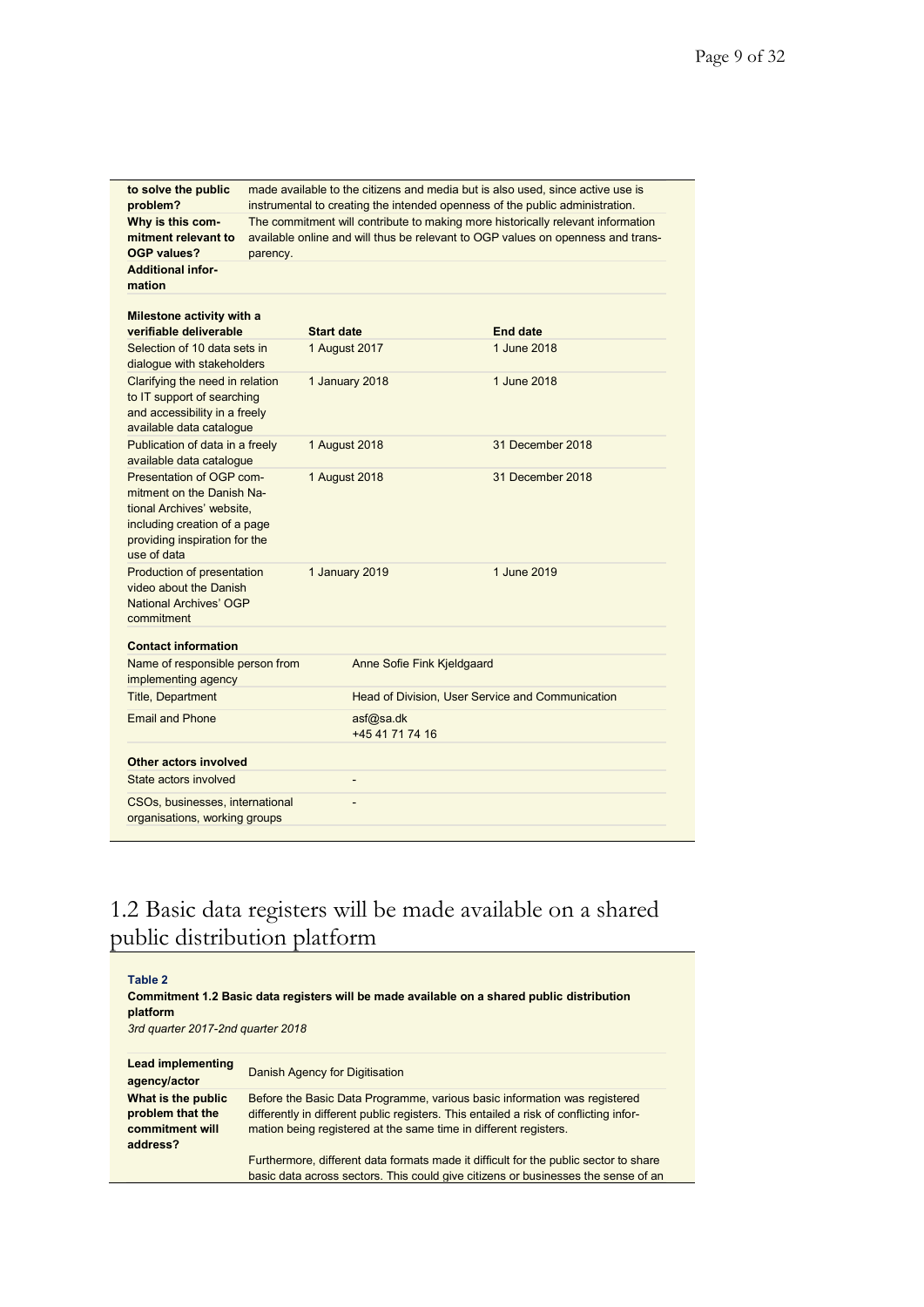|                                                                            | mation several times.                                                                                                                                                                                                                                                                                                                                                                                                                                                                                      |                                          | incoherent process, where they risked having to provide the same basic infor-                                                                                                                                               |  |
|----------------------------------------------------------------------------|------------------------------------------------------------------------------------------------------------------------------------------------------------------------------------------------------------------------------------------------------------------------------------------------------------------------------------------------------------------------------------------------------------------------------------------------------------------------------------------------------------|------------------------------------------|-----------------------------------------------------------------------------------------------------------------------------------------------------------------------------------------------------------------------------|--|
| What is the commit-<br>ment?                                               | With the basic data programme, in 2012 the public sector as a whole decided to<br>improve Denmark's digital raw material. Coherence and quality of basic data<br>about individuals, businesses, geography, addresses and properties have since<br>then been improved by standardising data formats, increasing data quality and<br>providing data on one shared platform. In 2017 and 2018, much of this basic<br>data will become available on the new data distribution platform, 'Datafordele-<br>ren'. |                                          |                                                                                                                                                                                                                             |  |
| How will the com-<br>mitment contribute<br>to solve the public<br>problem? | By making data sets available on Datafordeleren, a host of public and private<br>users will gain access to retrieving reliable basic data easily, quickly and secure-<br>ly.                                                                                                                                                                                                                                                                                                                               |                                          |                                                                                                                                                                                                                             |  |
| Why is this com-<br>mitment relevant to<br><b>OGP values?</b>              | A key part of the work of the basic data programme has consisted in refining<br>data by standardising data formats and improving data quality.                                                                                                                                                                                                                                                                                                                                                             |                                          |                                                                                                                                                                                                                             |  |
|                                                                            |                                                                                                                                                                                                                                                                                                                                                                                                                                                                                                            | sector uses in its case management.      | By only registering each piece of information in one register, it also becomes<br>easier for the citizen or business to gain insight into the information the public                                                        |  |
| <b>Additional infor-</b><br>mation                                         |                                                                                                                                                                                                                                                                                                                                                                                                                                                                                                            |                                          | In the coming period, the programme will focus on how improvements and ex-<br>pansions of the basic data programme can contribute to ensuring even more<br>benefits for the many users of basic data in the Danish society. |  |
| Milestone activity with a<br>verifiable deliverable                        | <b>Start date</b>                                                                                                                                                                                                                                                                                                                                                                                                                                                                                          |                                          | <b>End date</b>                                                                                                                                                                                                             |  |
| Basic property data on Data-<br>fordeleren (DAF)                           |                                                                                                                                                                                                                                                                                                                                                                                                                                                                                                            | 1st quarter 2018                         | 2nd quarter 2019                                                                                                                                                                                                            |  |
| Basic personal data on DAF                                                 |                                                                                                                                                                                                                                                                                                                                                                                                                                                                                                            | 4th quarter 2017                         | 4th quarter 2017                                                                                                                                                                                                            |  |
| Basic business data on DAF                                                 |                                                                                                                                                                                                                                                                                                                                                                                                                                                                                                            | 1st quarter 2018                         | 1st quarter 2018                                                                                                                                                                                                            |  |
| Basic address data on DAF                                                  |                                                                                                                                                                                                                                                                                                                                                                                                                                                                                                            | 4th quarter 2017                         | 2nd quarter 2018                                                                                                                                                                                                            |  |
| Basic geodata on DAF                                                       |                                                                                                                                                                                                                                                                                                                                                                                                                                                                                                            | 2nd quarter 2018                         | 2nd quarter 2018                                                                                                                                                                                                            |  |
| <b>Contact information</b>                                                 |                                                                                                                                                                                                                                                                                                                                                                                                                                                                                                            |                                          |                                                                                                                                                                                                                             |  |
| Name of responsible person from<br>implementing agency                     |                                                                                                                                                                                                                                                                                                                                                                                                                                                                                                            | Per Gade                                 |                                                                                                                                                                                                                             |  |
| <b>Title, Department</b>                                                   |                                                                                                                                                                                                                                                                                                                                                                                                                                                                                                            | Head of Division, Division of Basic Data |                                                                                                                                                                                                                             |  |
| <b>Email and Phone</b>                                                     |                                                                                                                                                                                                                                                                                                                                                                                                                                                                                                            |                                          | pegad@digst.dk<br>+45 61 96 85 45                                                                                                                                                                                           |  |
| Other actors involved                                                      |                                                                                                                                                                                                                                                                                                                                                                                                                                                                                                            |                                          |                                                                                                                                                                                                                             |  |
| State actors involved                                                      |                                                                                                                                                                                                                                                                                                                                                                                                                                                                                                            | <b>CV</b>                                | Agency for Data Supply and Efficiency, Ministry for Econom-<br>ic Affairs and the Interior, Danish Customs and Tax Admin-<br>istration, Danish Business Authority, Danish Geodata Agen-                                     |  |
| CSOs, businesses, international                                            |                                                                                                                                                                                                                                                                                                                                                                                                                                                                                                            |                                          | Labour Market Supplementary Pension Fund (ATP), Local                                                                                                                                                                       |  |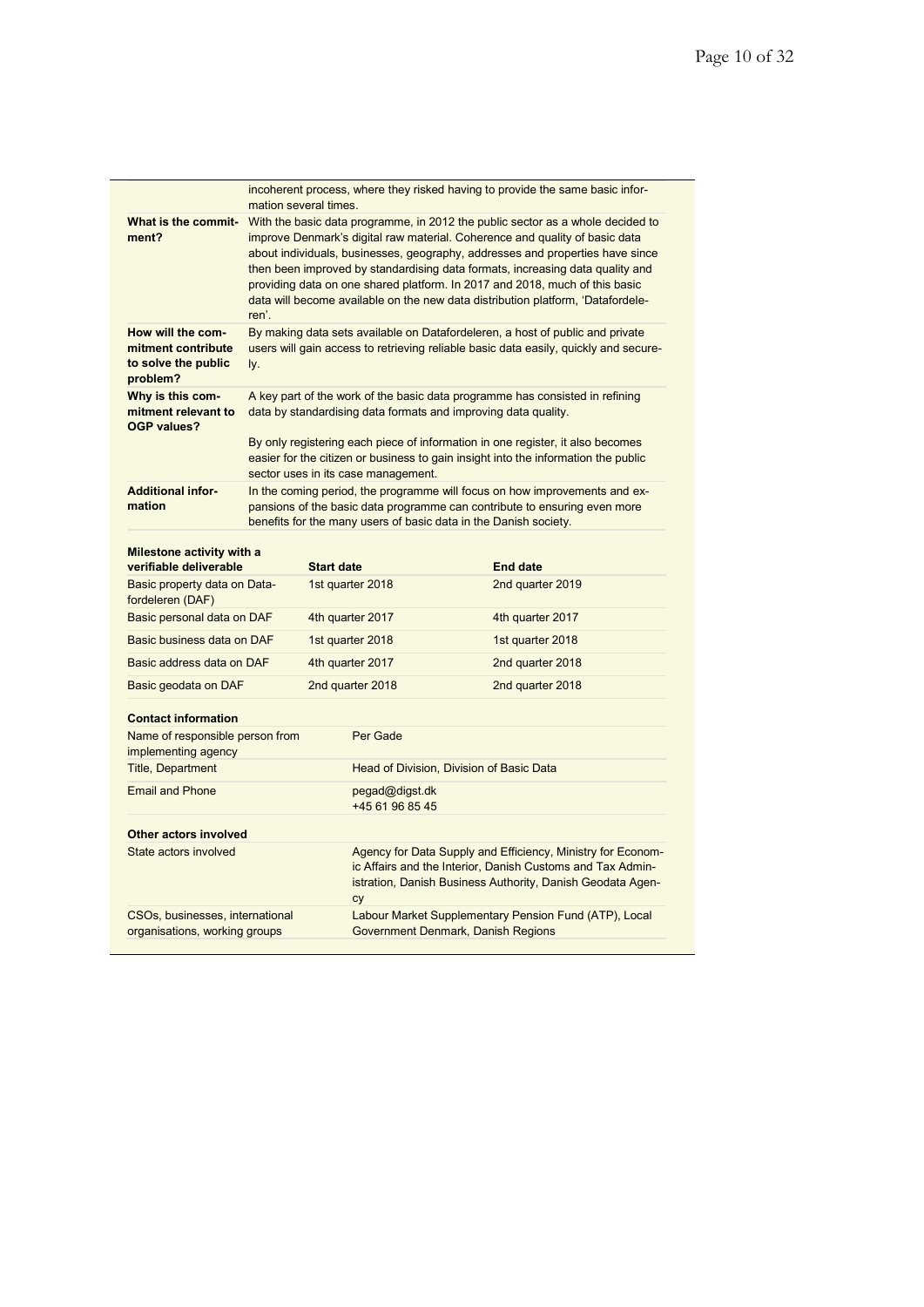# 1.3 Information portal for day-care facilities

#### **Table 3**

#### **Commitment 1.3 Information portal for day-care facilities** *2017-2019*

| <b>Lead implementing</b><br>agency/actor                                   |                                                                                                                                                                                                                                                                                                                                                                                                                                                                                                   | The Ministry for Children and Social Affairs                      |                                                                                                                                                                                                                                                                                                                                             |
|----------------------------------------------------------------------------|---------------------------------------------------------------------------------------------------------------------------------------------------------------------------------------------------------------------------------------------------------------------------------------------------------------------------------------------------------------------------------------------------------------------------------------------------------------------------------------------------|-------------------------------------------------------------------|---------------------------------------------------------------------------------------------------------------------------------------------------------------------------------------------------------------------------------------------------------------------------------------------------------------------------------------------|
| What is the public<br>problem that the<br>commitment will<br>address?      |                                                                                                                                                                                                                                                                                                                                                                                                                                                                                                   | looking for the facility that best suits their child and family.  | Today, parents only have access to small amounts and often non-comparable<br>data about individual day-care facilities and childminders. This means that par-<br>ents often have an insufficient basis for comparing day-care facilities when                                                                                               |
| What is the commit-<br>ment?                                               |                                                                                                                                                                                                                                                                                                                                                                                                                                                                                                   | matter the most to their family.                                  | One unified platform will be developed in the form of an information portal that<br>collects data from local governments and day-care facilities across the country<br>and presents this data publicly and easily accessible, i.e. in so-called dash-<br>boards, so that parents can make an informed decision based on the factors that    |
|                                                                            |                                                                                                                                                                                                                                                                                                                                                                                                                                                                                                   |                                                                   | The development of the information portal will be done in several stages:                                                                                                                                                                                                                                                                   |
|                                                                            | October 2017.                                                                                                                                                                                                                                                                                                                                                                                                                                                                                     |                                                                   | A feasibility study will be carried out in autumn 2017 to identify the information<br>about day-care facilities that are most in demand, and whether they can be<br>integrated into the portal. The results of the pre-analysis will be available in                                                                                        |
|                                                                            |                                                                                                                                                                                                                                                                                                                                                                                                                                                                                                   | the end of 2017 up to and including the first six months of 2018. | Once the results of the feasibility study are available and a decision has been<br>made as to which types of information the portal is to show, the technical devel-<br>opment of the portal will commence. This development is expected to run from                                                                                        |
|                                                                            |                                                                                                                                                                                                                                                                                                                                                                                                                                                                                                   |                                                                   | The intent is to launch the information portal before the end of the 3rd quarter of<br>2018 with selected key figures for information broken down at municipal level.                                                                                                                                                                       |
|                                                                            |                                                                                                                                                                                                                                                                                                                                                                                                                                                                                                   |                                                                   | Continuous efforts will be undertaken to make the information available at institu-<br>tion level as well and, where possible, at unit level. However, in order to suc-<br>ceed, existing data from various registers will need to be compiled accurately. It<br>is expected that an institutional register can be established during 2019. |
| How will the com-<br>mitment contribute<br>to solve the public<br>problem? | The platform aims to increase transparency and openness by making available<br>relevant key figures about individual day-care facilities. The objective of the<br>information portal is to ensure that families get access to comparable information<br>about individual day-care facilities. At the same time, the information portal will<br>make prioritising easier and promote goal-oriented management of the day-care<br>facility sector by local-government managers and decision-makers. |                                                                   |                                                                                                                                                                                                                                                                                                                                             |
| Why is this com-<br>mitment relevant to<br>OGP values?                     | The information portal ensures that comparable data is available in one place<br>and displayed in an easy and user-friendly manner. This will help promote trans-<br>parency about day-care facilities. Accordingly, citizens will be able to make an<br>informed decision on the basis of information about the public administration.                                                                                                                                                           |                                                                   |                                                                                                                                                                                                                                                                                                                                             |
| <b>Additional infor-</b><br>mation                                         | initiatives:                                                                                                                                                                                                                                                                                                                                                                                                                                                                                      |                                                                   | Link to the comprehensive day-care facility agreement, which outlines all the                                                                                                                                                                                                                                                               |
|                                                                            |                                                                                                                                                                                                                                                                                                                                                                                                                                                                                                   | boern-skal-med-i-faellesskabet/                                   | https://www.regeringen.dk/publikationer-og-aftaletekster/staerke-dagtilbud-alle-                                                                                                                                                                                                                                                            |
| Milestone activity with a<br>verifiable deliverable                        |                                                                                                                                                                                                                                                                                                                                                                                                                                                                                                   | <b>Start date</b>                                                 | <b>End date</b>                                                                                                                                                                                                                                                                                                                             |
| Feasibility study                                                          |                                                                                                                                                                                                                                                                                                                                                                                                                                                                                                   | <b>July 2017</b>                                                  | October 2017                                                                                                                                                                                                                                                                                                                                |
| Technical development of the<br>portal                                     |                                                                                                                                                                                                                                                                                                                                                                                                                                                                                                   | Second half of 2017                                               | First half of 2018                                                                                                                                                                                                                                                                                                                          |
| Launch of the information<br>portal                                        |                                                                                                                                                                                                                                                                                                                                                                                                                                                                                                   | 3rd quarter 2018                                                  | 3rd quarter 2018                                                                                                                                                                                                                                                                                                                            |
| Establishment of a new<br>institution register                             |                                                                                                                                                                                                                                                                                                                                                                                                                                                                                                   | Second half of 2017                                               | 4th quarter 2019                                                                                                                                                                                                                                                                                                                            |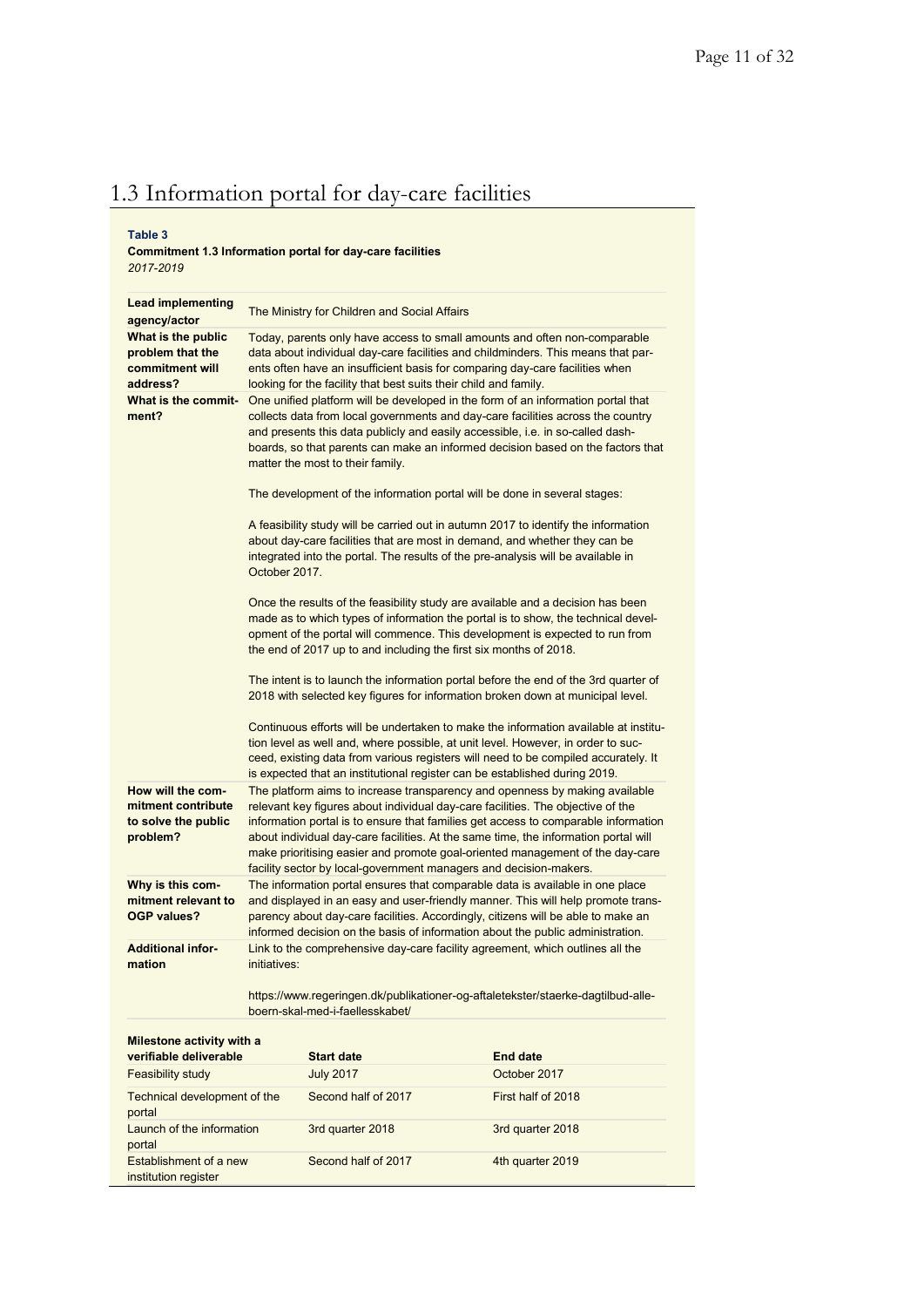| Name of responsible person from<br>implementing agency           | Kristiane Stürup                                             |
|------------------------------------------------------------------|--------------------------------------------------------------|
| <b>Title, Department</b>                                         | Head of Section, the Ministry of Children and Social Affairs |
| <b>Email and Phone</b>                                           | kstu@sm.dk<br>+45 41 85 14 07                                |
| Other actors involved                                            |                                                              |
| State actors involved                                            | The Ministry of Education                                    |
| CSOs, businesses, international<br>organisations, working groups | Local Government Denmark                                     |

### 1.4 Better use of open data and Smart City forum

#### **Table 4**

**Commitment 1.4 Better use of open data and Smart City forum** *2016-2020*

| <b>Lead implementing</b><br>agency/actor                              | <b>Local Government Denmark</b>                                                                                                                                                                                                                                                                                                                                                                                                                                                                                                                                                                                                                                                                                                                             |
|-----------------------------------------------------------------------|-------------------------------------------------------------------------------------------------------------------------------------------------------------------------------------------------------------------------------------------------------------------------------------------------------------------------------------------------------------------------------------------------------------------------------------------------------------------------------------------------------------------------------------------------------------------------------------------------------------------------------------------------------------------------------------------------------------------------------------------------------------|
| What is the public<br>problem that the<br>commitment will<br>address? | Every day, the public sector creates large amounts of data about traffic, parking,<br>pollution, culture and demographics. This data contains vast, untapped potential.<br>Denmark is one of the countries in the world that systematically generates and<br>stores the most data and statistics. Both public and private actors are engaged in<br>data generation and collection. Making data sets available to businesses, citi-<br>zens and other public bodies to a greater extent will create opportunities for<br>increased growth and innovation in society.                                                                                                                                                                                         |
|                                                                       | Open public data is relevant because it can be used, for example, as raw materi-<br>al in the development of applications and services for the benefit of citizens and<br>businesses. It can help give politicians new and better knowledge about their<br>local government and how it develops, and thus strengthen the foundation for<br>decision-making. It can be a source of increased citizen participation and co-<br>creation, since it gives civil society a new opportunity to get involved and help<br>create a better city/municipality/region.                                                                                                                                                                                                 |
|                                                                       | Data-driven solutions make it possible to use new technology that improves and<br>streamlines the core functions, that local government perform for citizens – i.e.<br>'Smart City' solutions.                                                                                                                                                                                                                                                                                                                                                                                                                                                                                                                                                              |
| What is the commit-<br>ment?                                          | The commitment involves implementation of various initiatives divided into sev-<br>eral projects to support local governments' work with open data and to increase<br>use of open data:<br>Assistance to local governments<br>$\bullet$<br>Support publication and standardised displaying of data<br>$\bullet$<br>Increase transparency and opportunities for businesses and citizens<br>$\bullet$<br>to use data<br>Knowledge sharing of new, data-driven solutions<br>$\bullet$                                                                                                                                                                                                                                                                          |
|                                                                       | As part of a Smart City initiative, the following activities will be carried out:<br>Intro events about Smart City, which in a practical and down-to-earth<br>$\bullet$<br>manner turns the spotlight on how to start working with Smart City in<br>your local government, identifying the 'small successes' that are easy<br>to address. Will be carried out in 2017-2018.<br>Development of a Smart City map of Denmark to create an overview<br>$\bullet$<br>of Smart City solutions in Denmark, particularly locally. Citizens and<br>other actors will also be able to submit projects/solutions.<br>'Best practice' guidelines about Smart City solutions that can be used<br>$\bullet$<br>by various local governments. Will be carried out in 2018. |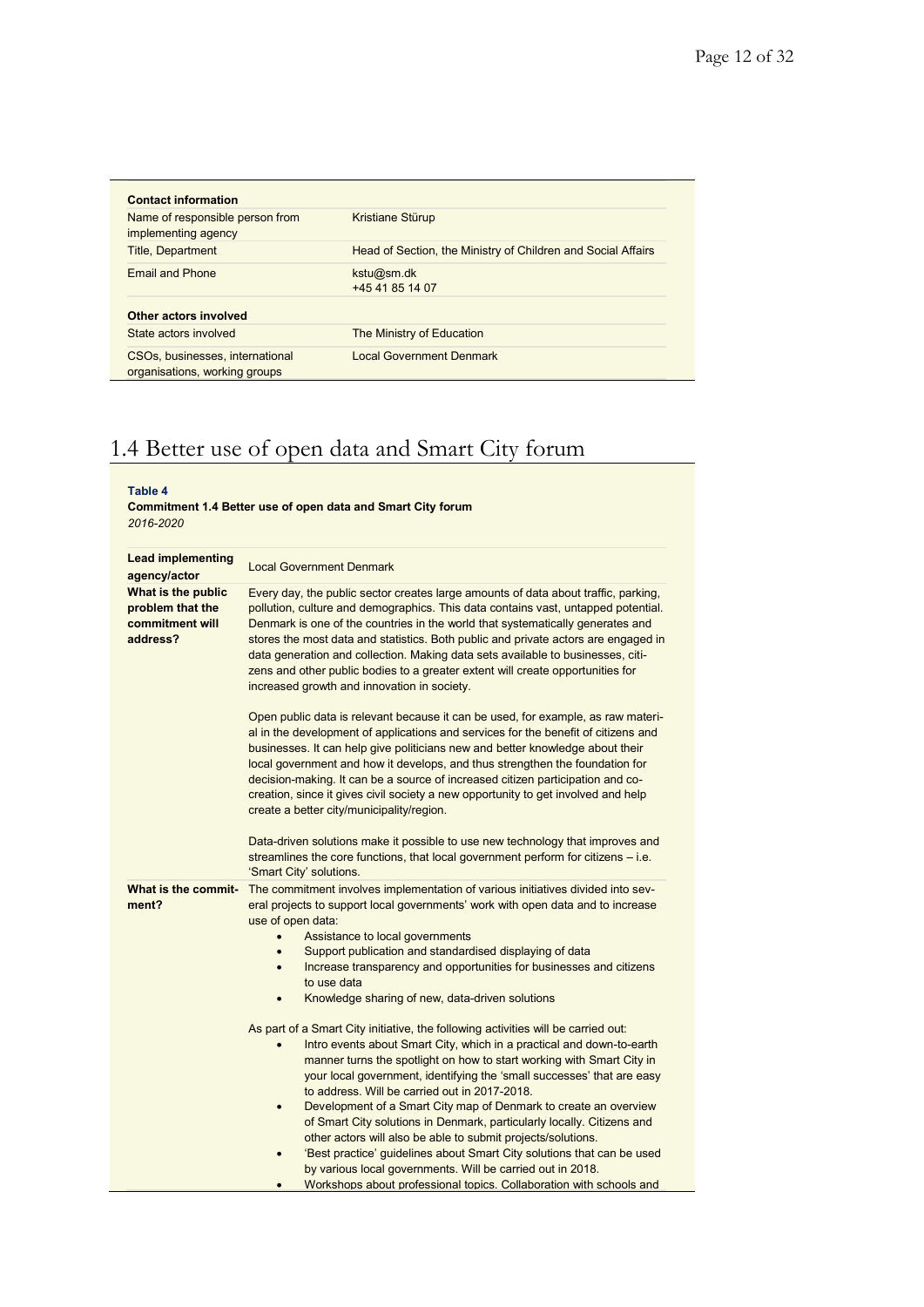|                                                                            | universities. There is particular interest in sharing or upgrading<br>knowledge and bringing local knowledge institutions into play in the<br>solutions. Will be carried out in 2017-2019.                                                                                                                                                                                                                                                                                                                                 |  |  |  |
|----------------------------------------------------------------------------|----------------------------------------------------------------------------------------------------------------------------------------------------------------------------------------------------------------------------------------------------------------------------------------------------------------------------------------------------------------------------------------------------------------------------------------------------------------------------------------------------------------------------|--|--|--|
|                                                                            | As part of an initiative to improve the use of municipal data, the following activi-<br>ties will be carried out:<br>2017                                                                                                                                                                                                                                                                                                                                                                                                  |  |  |  |
|                                                                            | Two open data introduction seminars in autumn held by Open Data<br>$\bullet$<br>DK.                                                                                                                                                                                                                                                                                                                                                                                                                                        |  |  |  |
|                                                                            | Two wider-themed "data days" in autumn. These data days will be<br>$\bullet$<br>held as part of a collaboration project and also address the regional<br>governments' work for the local governments on Zealand in connec-<br>tion with the project, 'Ready for smart growth'.<br>The possibility of releasing joint municipal data sets will be investigat-<br>$\bullet$<br>ed.<br>Efforts will be undertaken to create a strong technical foundation for<br>$\bullet$<br>local governments in their work with open data. |  |  |  |
|                                                                            | $2018 -$                                                                                                                                                                                                                                                                                                                                                                                                                                                                                                                   |  |  |  |
|                                                                            | Strategic inspiration for local-government managers through inspira-<br>$\bullet$<br>tional presentations by foreign contributors.<br>The project will identify overall data areas aimed at serving as guide-<br>$\bullet$                                                                                                                                                                                                                                                                                                 |  |  |  |
|                                                                            | lines for the local governments in their work with open data.<br>'Small successes' and success-stories will be highlighted.<br>Efforts will be undertaken to create a strong technical foundation for<br>$\bullet$                                                                                                                                                                                                                                                                                                         |  |  |  |
|                                                                            | the local governments in their work with open data.<br>A major event with local-government use cases with an urban space<br>$\bullet$                                                                                                                                                                                                                                                                                                                                                                                      |  |  |  |
|                                                                            | theme and a village/rural theme has been requested.<br>Focus will be put on what open data can do to ensure new/better ur-<br>$\bullet$<br>ban space solutions and to improve citizens' experience of the urban<br>space.                                                                                                                                                                                                                                                                                                  |  |  |  |
|                                                                            |                                                                                                                                                                                                                                                                                                                                                                                                                                                                                                                            |  |  |  |
|                                                                            | Both projects prioritise the inclusion of the entire country and all types of munici-<br>palities. The projects include free intro seminars that are open to all so citizens<br>can be inspired as to how to use freely available data.                                                                                                                                                                                                                                                                                    |  |  |  |
|                                                                            | The project offers technical assistance to local governments so that also small<br>municipalities will receive support publishing data as open data.                                                                                                                                                                                                                                                                                                                                                                       |  |  |  |
| How will the com-<br>mitment contribute<br>to solve the public<br>problem? | The projects support local governments in obtaining a greater understanding of<br>the value of open data through networks, analyses and competency building and<br>collaborating on 'smart solutions'. The assumption is that this will engender<br>more open municipal data, which will increase civil society's ability to use it in                                                                                                                                                                                     |  |  |  |
| Why is this com-<br>mitment relevant to<br><b>OGP values?</b>              | various services, but also provide knowledge and encourage citizen participation.<br>The project to improve the use of municipal data greatly supports transparency<br>and openness in the public sector. Moreover, open data is a source of increased<br>citizen participation and co-creation as it gives civil society a new opportunity to<br>get involved, helping create a better city/municipality/region.                                                                                                          |  |  |  |
| <b>Additional infor-</b><br>mation                                         |                                                                                                                                                                                                                                                                                                                                                                                                                                                                                                                            |  |  |  |
| <b>Contact information</b>                                                 |                                                                                                                                                                                                                                                                                                                                                                                                                                                                                                                            |  |  |  |
| Name of responsible person from<br>implementing agency                     | Camilla Rosenhagen                                                                                                                                                                                                                                                                                                                                                                                                                                                                                                         |  |  |  |
| <b>Title, Department</b>                                                   | <b>Consultant, Technology and Environment</b>                                                                                                                                                                                                                                                                                                                                                                                                                                                                              |  |  |  |
| <b>Email and Phone</b>                                                     | cro@kl.dk<br>+45 33 70 38 61                                                                                                                                                                                                                                                                                                                                                                                                                                                                                               |  |  |  |
| Other actors involved                                                      |                                                                                                                                                                                                                                                                                                                                                                                                                                                                                                                            |  |  |  |
| State actors involved                                                      | Coordination will take place with the joint-public partnership<br>(Local Government Denmark, central government and<br>Danish Regions)                                                                                                                                                                                                                                                                                                                                                                                     |  |  |  |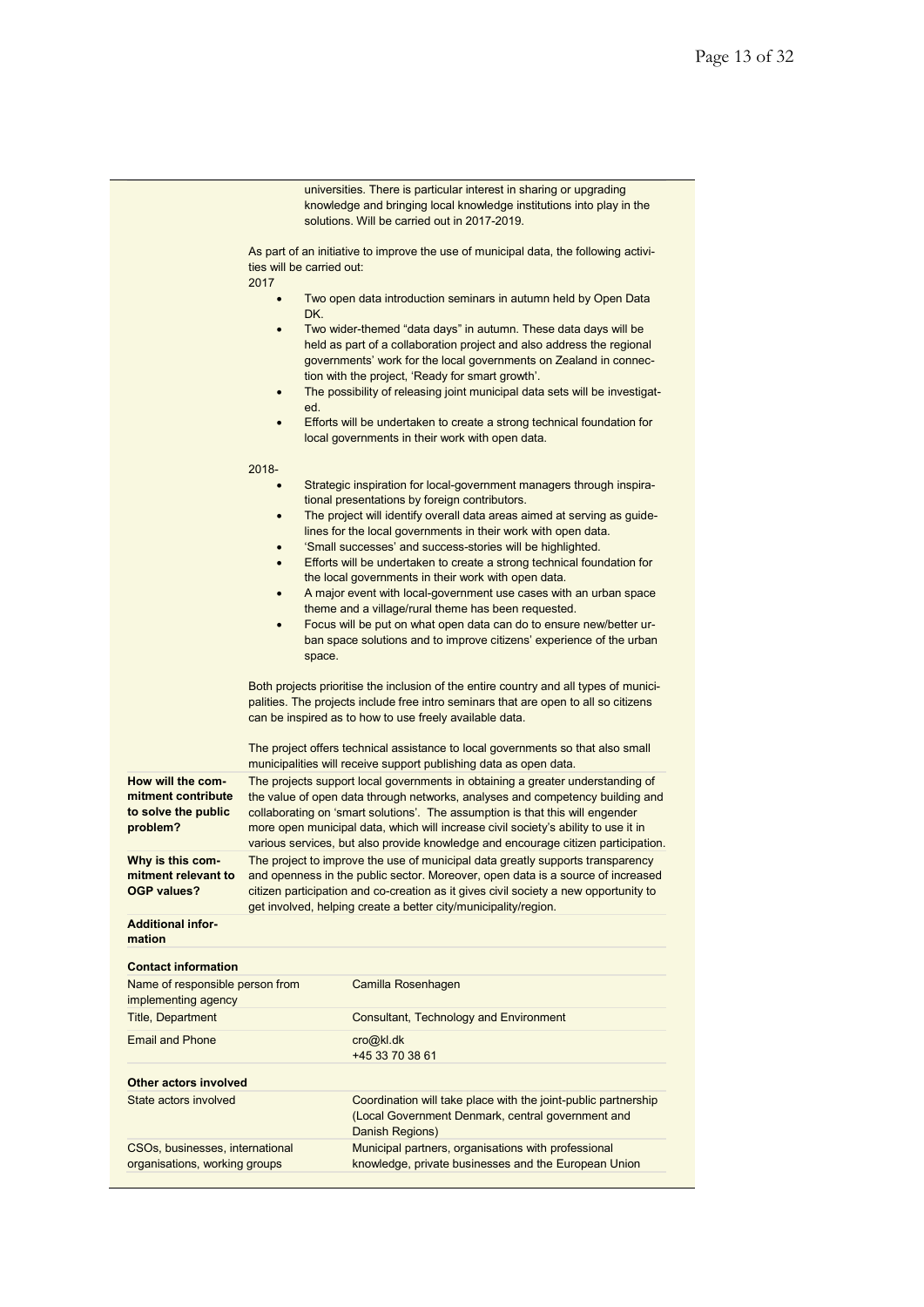# 1.5 Open Data DK

#### **Table 5 Commitment 1.5 Open Data DK** *2016 -*

| <b>Lead implementing</b><br>agency/actor                              | Open Data DK                                                                                                                                                                                                                                                                                                                                                                                                                                                                                                                                                                                                                                                                                                                                                                                                             |
|-----------------------------------------------------------------------|--------------------------------------------------------------------------------------------------------------------------------------------------------------------------------------------------------------------------------------------------------------------------------------------------------------------------------------------------------------------------------------------------------------------------------------------------------------------------------------------------------------------------------------------------------------------------------------------------------------------------------------------------------------------------------------------------------------------------------------------------------------------------------------------------------------------------|
| What is the public<br>problem that the<br>commitment will<br>address? | There is value in making freely available public data when developing cities and<br>regions. With open public data, all interested parties will have a chance to make<br>services or projects that meet citizens' needs – and which businesses and entre-<br>preneurs can profit from. Open data can help generate new products and ser-<br>vices or improve existing ones – for the benefit of citizens.<br>At the same time, open data can increase transparency in the public administra-<br>tion so that citizens and businesses become more active players in our democ-<br>racy.                                                                                                                                                                                                                                   |
|                                                                       | Open Data DK also meets the challenge of all local governments and regional<br>governments potentially publishing data individually. This would create confusion<br>and a mess of non-standardised data, which would do nothing to promote the<br>use of released data. Finally, Open Data DK supports the joint-municipal and<br>joint-public sector initiatives in the area of open data.                                                                                                                                                                                                                                                                                                                                                                                                                              |
| What is the commit-<br>ment?                                          | Open Data DK helps local governments and regional governments get started<br>working with open data. It is a new area in many local governments and regional<br>governments so it may be difficult to get the process started. Open Data DK<br>provides a framework for knowledge sharing about open data between public<br>authorities - and businesses.                                                                                                                                                                                                                                                                                                                                                                                                                                                                |
|                                                                       | The purpose is to create transparency in the public administration and provide a<br>basis for data-driven growth by making data freely available for public authorities,<br>private businesses and civil society in general. Municipal and regional data is<br>made open and freely available on a shared data platform (open source) so that<br>it can be easily accessed and used as raw material in the development of appli-<br>cations and services, or serve as the foundation for analyses, trend assess-<br>ments, research, etc. Open data can create increased transparency in the public<br>administration so that citizens and businesses can become even more active co-<br>players in their local democracy.                                                                                               |
|                                                                       | In autumn 2017 and in 2018, a number of initiatives will be put in place to pro-<br>mote publication and use of public data. The initiatives include:<br>Information meetings for local governments and regional govern-<br>ments, which deal specifically with releasing the data which the local<br>governments/regional governments possess: How to get started?<br>What potential does public data hold?<br>Individual introduction meetings for local governments and regional<br>$\bullet$<br>governments<br>Updating and development of existing guidelines<br>Inspiration and dialogue meetings with businesses<br>Development of the open data platform, which serves to make it easi-<br>er to release and use data, e.g. with focus on standardisation of data<br>Collaboration with educational institutions |
|                                                                       | Open Data DK is organised with a board and a number of working teams that<br>promote sharing among its members. It also focuses on regional/local needs,                                                                                                                                                                                                                                                                                                                                                                                                                                                                                                                                                                                                                                                                 |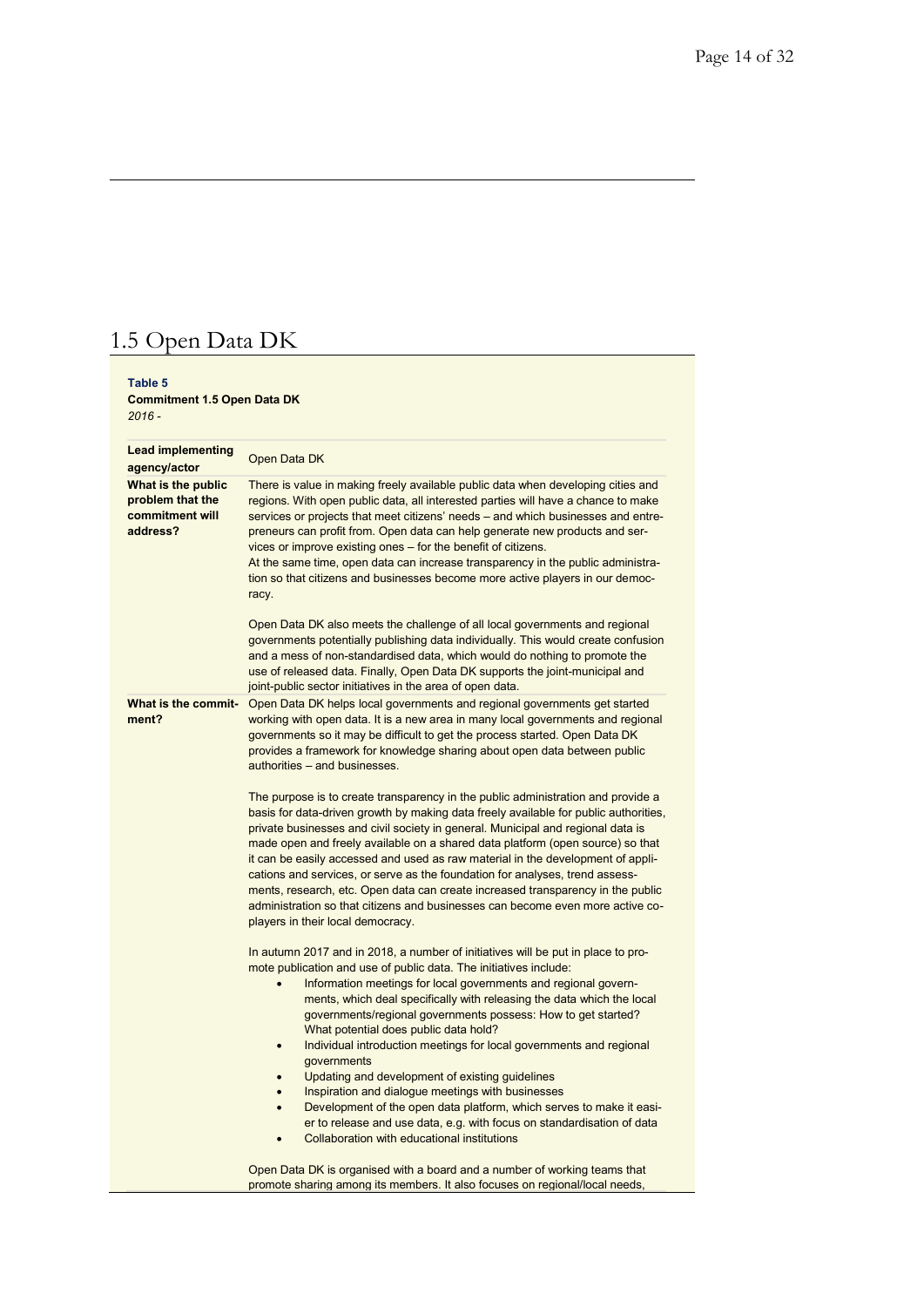|                                                                            | East Jutland.           |                                                               | which means that Open Data DK's finances are organised so that funds are<br>earmarked for regional initiatives. This makes it possible to have an overall<br>regional focus on tourism data in all of North Jutland and mobility data in all of                                                                                                                                                                                                                                      |
|----------------------------------------------------------------------------|-------------------------|---------------------------------------------------------------|--------------------------------------------------------------------------------------------------------------------------------------------------------------------------------------------------------------------------------------------------------------------------------------------------------------------------------------------------------------------------------------------------------------------------------------------------------------------------------------|
|                                                                            |                         | with educational institutions.                                | Currently participating in the commitment are: 31 local governments, 3 regional<br>governments and partners such as the Danish Business Authority, Local Gov-<br>ernment Denmark, GeoFyn and GeoSjælland. Besides the participation of public<br>authorities, considerable focus is aimed at including businesses and citizens,<br>e.g. in the form of dialogue meetings, hackathons, data drinks and collaboration                                                                  |
| How will the com-<br>mitment contribute<br>to solve the public<br>problem? | and innovation.         |                                                               | The Open Data DK commitment helps create an open public sector by releasing<br>data and thus creating a foundation for collaboration between the public and<br>private sector, citizens, businesses and knowledge institutions on development                                                                                                                                                                                                                                        |
| Why is this com-<br>mitment relevant to<br><b>OGP values?</b>              |                         | parent public sector, in which civil society can participate. | With open data everyone gets free access to information about the public sector<br>and this makes Open Data DK instrumental in ensuring a more open and trans-                                                                                                                                                                                                                                                                                                                       |
|                                                                            |                         | authorities and businesses on open data.                      | Open Data DK is also based on inclusion and involvement of stakeholders. A key<br>part of the work of the commitment is to engender knowledge about the data that<br>is in demand and needed – in businesses, for example. On many occasions,<br>Open Data DK has provided the framework for a direct dialogue between public                                                                                                                                                        |
|                                                                            | sector about open data. |                                                               | Open Data DK is thus helpful in terms of, on the one hand, getting local govern-<br>ments/regional governments started on working with open data and acquiring<br>more knowledge about the need and, on the other hand, making it easier for<br>businesses and parties interested in data to engage in a dialogue with the public                                                                                                                                                    |
| <b>Additional infor-</b><br>mation                                         |                         | operations and developing the platform, etc.                  | Open Data DK is financed by membership subscriptions of DKK 25,000 annually<br>per member. Half of the subscriptions is earmarked for the five regional ambas-<br>sadors of Open Data DK and is allocated by the members of the region. This<br>increases the possibility of co-determination and influence among members and<br>makes it possible to focus on selected efforts regionally/locally.<br>The remaining half of the subscriptions is used centrally on the secretariat, |
|                                                                            | mark and Open Data DK.  |                                                               | Open Data DK is a partner of commitment 5.1 of the joint public Digital Strategy<br>2016-2020, under which a partnership has been created for open public data<br>with the Danish Business Authority, Danish Regions, Local Government Den-                                                                                                                                                                                                                                          |
|                                                                            | Strategy.               |                                                               | Open Data DK is on the steering committee of commitment 3.4 of the Digital                                                                                                                                                                                                                                                                                                                                                                                                           |
|                                                                            |                         | ing data and how they can be tackled.                         | In collaboration with the Danish Business Authority, Danish Regions and Local<br>Government Denmark, Open Data DK puts the spotlight on legal issues in open-                                                                                                                                                                                                                                                                                                                        |
|                                                                            |                         | tive Open and Agile Smart Cities (OASC, www.oascities.org).   | The chairman of Open Data DK is the Danish representative in the global initia-                                                                                                                                                                                                                                                                                                                                                                                                      |
| Milestone activity with a<br>verifiable deliverable                        |                         | <b>Start date</b>                                             | <b>End date</b>                                                                                                                                                                                                                                                                                                                                                                                                                                                                      |
| 60 local governments have<br>joined Open Data DK                           |                         |                                                               | 31 December 2017                                                                                                                                                                                                                                                                                                                                                                                                                                                                     |
| 4 regional governments have<br>joined Open Data DK                         |                         |                                                               | 31 December 2017                                                                                                                                                                                                                                                                                                                                                                                                                                                                     |
| 7 dialogue meetings have<br>been held                                      |                         |                                                               | 31 December 2017                                                                                                                                                                                                                                                                                                                                                                                                                                                                     |
| Study related to mapping tool<br>(standardisation) has been<br>initiated   |                         |                                                               | 31 December 2017                                                                                                                                                                                                                                                                                                                                                                                                                                                                     |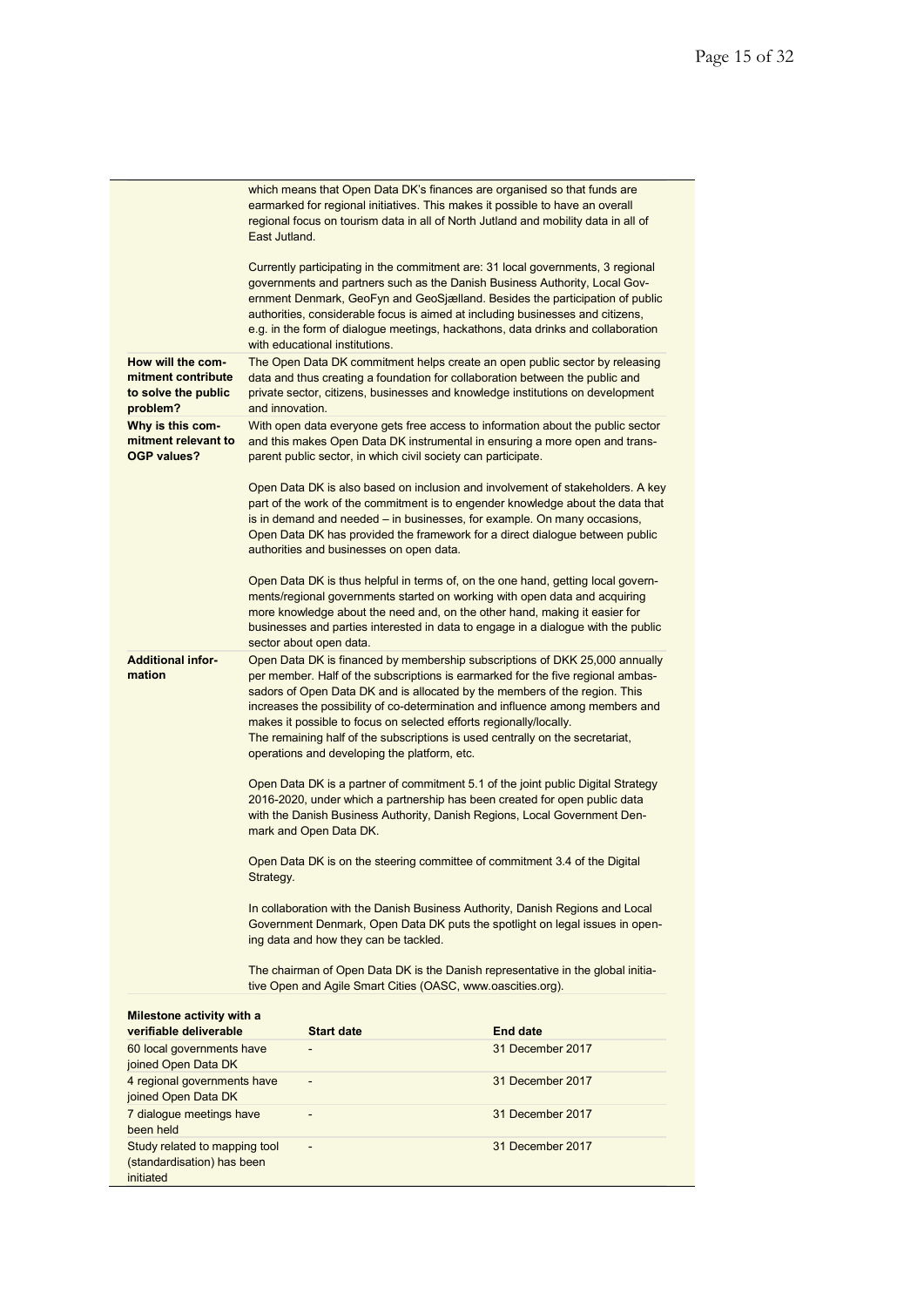| Hackathon has been hosted                                          | 31 December 2017                                                                         |
|--------------------------------------------------------------------|------------------------------------------------------------------------------------------|
| Regional knowledge-sharing<br>meetings have been held              | 31 December 2017                                                                         |
| Preparation of a prioritisation<br>tool has been initiated         | 31 December 2017                                                                         |
| Contact with start-ups to<br>broaden the knowledge of<br>open data | 31 December 2017                                                                         |
| Consolidation of technical<br>platform has been imple-<br>mented   | 31 December 2017                                                                         |
| <b>Contact information</b>                                         |                                                                                          |
| Name of responsible person from<br>implementing agency             | <b>Birgitte Kjærgaard</b>                                                                |
| <b>Title, Department</b>                                           | Project Manager, ITK - City of Aarhus                                                    |
| <b>Fmail and Phone</b>                                             | bikj@aarhus.dk<br>+45 41 85 65 56                                                        |
| Other actors involved                                              |                                                                                          |
| State actors involved                                              | 34 local governments, 3 regional governments and the<br><b>Danish Business Authority</b> |
| CSOs, businesses, international<br>organisations, working groups   | Local Government Denmark, GeoSjælland and GeoFyn                                         |
|                                                                    |                                                                                          |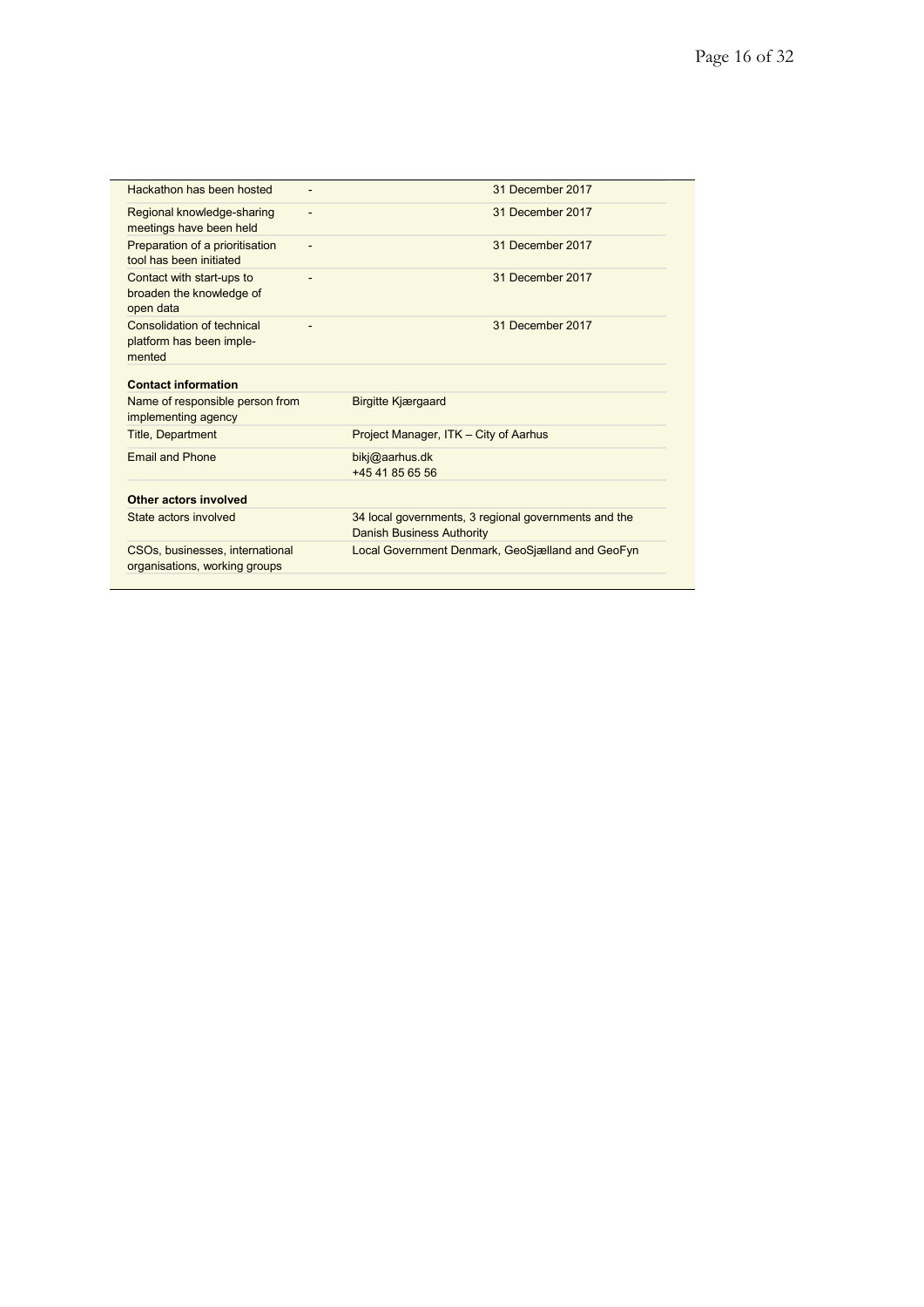# Theme 2: Tailored data to ensure a basis for citizen participation

Due to the effort to release data for public use and the increasing degree of digitisation in general, the amount of freely accessible data generated by public authorities is growing. On the one hand, this creates a massive potential for using digital tools to increase transparency and include citizens in the service delivered by public authorities. On the other hand, the development entails a risk that citizens experience difficulties navigating the increasing volumes of data.

In order for data to create value, it is necessary to make efforts to ensure that data is well defined and accessible to the citizens who need it, when they need it. As part of the action plan, an effort will be made to create a basis for tailoring data to the individual citizens and to ensure that data can be used to include citizens in authorities' workflows. To support this work, an effort will be made to ensure that citizens are able to hold the authorities accountable by getting access to logs showing who has accessed their data.

### 2.1 Overview of own cases and benefits

#### **Table 6**

**Commitment 2.1. Overview of own cases and benefits** *October 2016 – December 2020*

| <b>Lead implementing</b><br>agency/actor                              | Danish Agency for Digitisation                                                                                                                                                                                                                                                                                                                                                                                                                                                                                                                                                                                                                                                                                                          |
|-----------------------------------------------------------------------|-----------------------------------------------------------------------------------------------------------------------------------------------------------------------------------------------------------------------------------------------------------------------------------------------------------------------------------------------------------------------------------------------------------------------------------------------------------------------------------------------------------------------------------------------------------------------------------------------------------------------------------------------------------------------------------------------------------------------------------------|
| What is the public<br>problem that the<br>commitment will<br>address? | Today, authorities receive many inquiries from citizens and businesses who want<br>to be updated on the status of the processing of a case they are involved in, get<br>a status on payment of benefits or other dealings with the public sector. Moreo-<br>ver, the authorities want to provide a better service to citizens through personal-<br>ised data, including insight into data about citizens. Via the joint-public case and<br>benefits overview, citizens and businesses can get access to this information<br>and feel more at ease in terms of their dealings with the public sector.                                                                                                                                    |
| What is the commit-<br>ment?                                          | A joint-public reference architecture will be developed for the case and benefits<br>overview. Use of the joint public architecture will create coherence in data dis-<br>play across Danish authorities so that citizens can, for example, get an overall<br>overview of cases and benefits managed by various authorities. This will allow<br>the authorities to develop overview solutions individually and jointly. The national<br>portals, borger dk and VIRK are required to display the data that authorities wish<br>to display via the overview.<br>From 2017, a joint-public reference architecture will be developed for authorities<br>to use. In 2018 and until 2020, authorities will use pilots to develop the overview |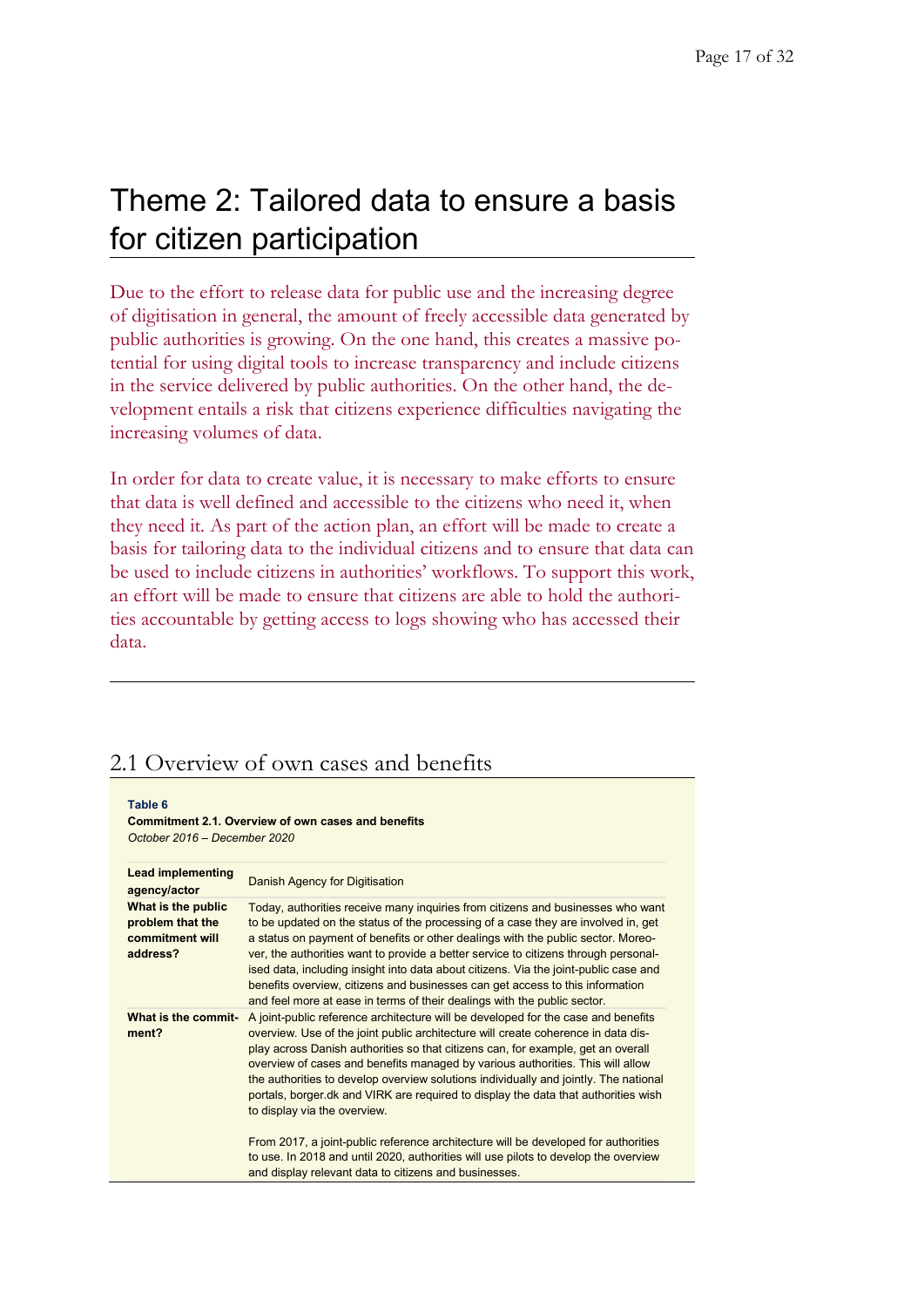| How will the com-<br>mitment contribute<br>to solve the public<br>problem?                                          | The overview will allow authorities, citizens and businesses (via a joint reference<br>architecture) to engage in better dialogue and acquire shared knowledge. Ac-<br>cordingly, it is expected that authorities will receive fewer calls regarding case<br>status and that citizens and business will experience a greater sense of security. |                                                                                                                                                                                                                                                                                                                                             |                                                                                        |                                                                                                                                                                                                                                                                                                                                                                                                                                       |  |
|---------------------------------------------------------------------------------------------------------------------|-------------------------------------------------------------------------------------------------------------------------------------------------------------------------------------------------------------------------------------------------------------------------------------------------------------------------------------------------|---------------------------------------------------------------------------------------------------------------------------------------------------------------------------------------------------------------------------------------------------------------------------------------------------------------------------------------------|----------------------------------------------------------------------------------------|---------------------------------------------------------------------------------------------------------------------------------------------------------------------------------------------------------------------------------------------------------------------------------------------------------------------------------------------------------------------------------------------------------------------------------------|--|
| Why is this com-<br>mitment relevant to<br><b>OGP values?</b>                                                       |                                                                                                                                                                                                                                                                                                                                                 |                                                                                                                                                                                                                                                                                                                                             |                                                                                        | The commitment is relevant because it provides citizens and businesses better<br>insight into the authorities' data, makes it possible for authorities to tailor infor-<br>mation to citizens in the relevant context, and enables citizens to become more<br>involved in their own case and thus feel more at ease with the authorities' deal-<br>ing with a given case, for example the details of the payment of a social benefit. |  |
| <b>Additional infor-</b><br>mation                                                                                  | kvalitet/Fokusomraade-1                                                                                                                                                                                                                                                                                                                         |                                                                                                                                                                                                                                                                                                                                             |                                                                                        | Link: https://www.digst.dk/Strategier/Initiativer/Let-hurtigt-og-god-                                                                                                                                                                                                                                                                                                                                                                 |  |
| Milestone activity with a<br>verifiable deliverable                                                                 |                                                                                                                                                                                                                                                                                                                                                 | <b>Start date</b>                                                                                                                                                                                                                                                                                                                           |                                                                                        | <b>End date</b>                                                                                                                                                                                                                                                                                                                                                                                                                       |  |
| Analysis of user needs                                                                                              |                                                                                                                                                                                                                                                                                                                                                 | March 2017                                                                                                                                                                                                                                                                                                                                  |                                                                                        | August 2017                                                                                                                                                                                                                                                                                                                                                                                                                           |  |
| Development of reference<br>architecture                                                                            |                                                                                                                                                                                                                                                                                                                                                 | March 2017                                                                                                                                                                                                                                                                                                                                  |                                                                                        | <b>Early 2018</b>                                                                                                                                                                                                                                                                                                                                                                                                                     |  |
| Carry out pilots in collabora-<br>tion with authorities to test<br>architecture and concepts for<br>user interfaces |                                                                                                                                                                                                                                                                                                                                                 |                                                                                                                                                                                                                                                                                                                                             | September 2017                                                                         | <b>Early 2018</b>                                                                                                                                                                                                                                                                                                                                                                                                                     |  |
| Implementation of the com-<br>mitment will be agreed in<br>detail between the parties                               |                                                                                                                                                                                                                                                                                                                                                 | Has yet to be determined                                                                                                                                                                                                                                                                                                                    |                                                                                        | Has yet to be determined                                                                                                                                                                                                                                                                                                                                                                                                              |  |
| <b>Contact information</b>                                                                                          |                                                                                                                                                                                                                                                                                                                                                 |                                                                                                                                                                                                                                                                                                                                             |                                                                                        |                                                                                                                                                                                                                                                                                                                                                                                                                                       |  |
| Name of responsible person from<br>implementing agency                                                              |                                                                                                                                                                                                                                                                                                                                                 |                                                                                                                                                                                                                                                                                                                                             | Mathilde Illum Aastrøm                                                                 |                                                                                                                                                                                                                                                                                                                                                                                                                                       |  |
| <b>Title, Department</b>                                                                                            |                                                                                                                                                                                                                                                                                                                                                 |                                                                                                                                                                                                                                                                                                                                             | Senior Consultant, Division of Concept Development Pro-<br>jects                       |                                                                                                                                                                                                                                                                                                                                                                                                                                       |  |
| <b>Email and Phone</b>                                                                                              |                                                                                                                                                                                                                                                                                                                                                 |                                                                                                                                                                                                                                                                                                                                             | mataa@digst.dk<br>+45 30 52 92 58                                                      |                                                                                                                                                                                                                                                                                                                                                                                                                                       |  |
| Other actors involved                                                                                               |                                                                                                                                                                                                                                                                                                                                                 |                                                                                                                                                                                                                                                                                                                                             |                                                                                        |                                                                                                                                                                                                                                                                                                                                                                                                                                       |  |
| State actors involved                                                                                               |                                                                                                                                                                                                                                                                                                                                                 | The Danish Business Authority, the Danish Customs and<br>Tax Administration, the Danish Agency for Labour Market<br>and Recruitment, the State Administration, the National<br>Agency for IT and Learning, the Ministry of Environment and<br>Food, the Ministry for Children and Social Affairs, the Danish<br><b>Court Administration</b> |                                                                                        |                                                                                                                                                                                                                                                                                                                                                                                                                                       |  |
| CSOs, businesses, international<br>organisations, working groups                                                    |                                                                                                                                                                                                                                                                                                                                                 |                                                                                                                                                                                                                                                                                                                                             | The Danish Labour Market Supplementary Pension Fund<br>(ATP), Local Government Denmark |                                                                                                                                                                                                                                                                                                                                                                                                                                       |  |
|                                                                                                                     |                                                                                                                                                                                                                                                                                                                                                 |                                                                                                                                                                                                                                                                                                                                             |                                                                                        |                                                                                                                                                                                                                                                                                                                                                                                                                                       |  |

## 2.2 Nationwide deployment of telemedicine

#### **Table 7**

#### **Commitment 2.2 Nationwide deployment of telemedicine**

*1 July 2017- 31 December 2020*

| <b>Lead implementing</b><br>agency/actor                              | Danish Agency for Digitisation                                                                                                                                                                                                                                                                                                                           |
|-----------------------------------------------------------------------|----------------------------------------------------------------------------------------------------------------------------------------------------------------------------------------------------------------------------------------------------------------------------------------------------------------------------------------------------------|
| What is the public<br>problem that the<br>commitment will<br>address? | There is an increasing demand among citizens and their relatives to be more<br>involved in their treatment so that it is adjusted towards meeting the citizen's and<br>not the system's needs. Moreover, the demographic development poses a<br>challenge to the health sector as more people need treatment within the existing<br>financial framework. |
| What is the commit-<br>ment?                                          | The Government has reached an agreement with Local Government Denmark<br>and Danish Regions that telemedicine for pregnant women experiencing compli-<br>cations and patients with COPD will be provided as a treatment option country-                                                                                                                  |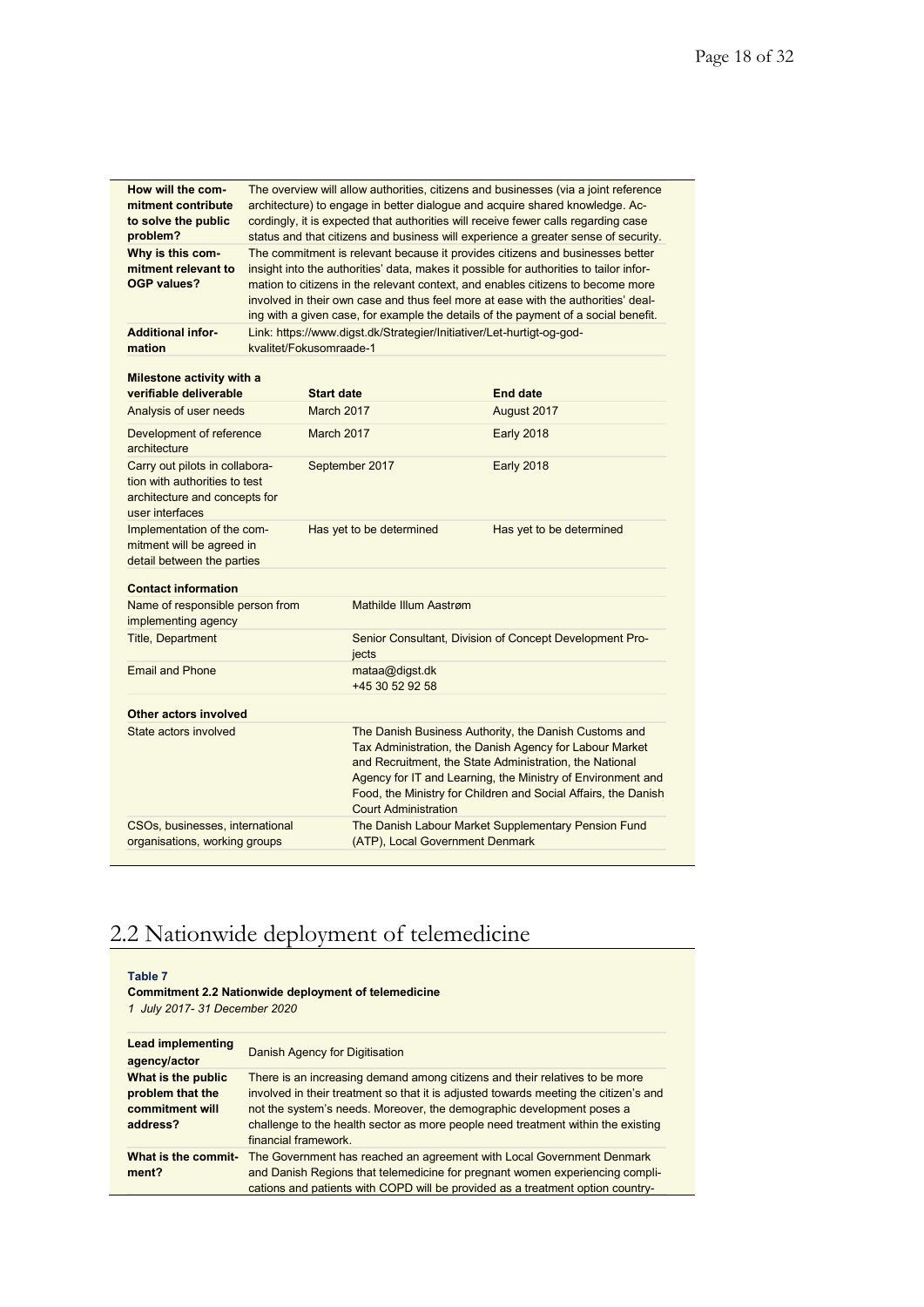|                                                                                           | wide.             |                                                  |                                                                                                                                                                                                                                                                                                                                       |
|-------------------------------------------------------------------------------------------|-------------------|--------------------------------------------------|---------------------------------------------------------------------------------------------------------------------------------------------------------------------------------------------------------------------------------------------------------------------------------------------------------------------------------------|
| How will the com-<br>mitment contribute<br>to solve the public<br>problem?                | their treatment.  |                                                  | By reaching an agreement to extend telemedicine to patients with COPD and<br>pregnant women experiencing complications, the Danish Government hopes to<br>be able to offer more citizen-centric treatment. Studies have shown that treat-<br>ment using telemedicine strengthens the citizens and increases their interest in         |
|                                                                                           |                   |                                                  | Moreover, telemedicine contributes to more efficient treatment and thus to over-<br>coming the demographic challenges posed by an increasing number of elderly<br>people and chronically ill people, and continuously rising healthcare costs.<br>Finally, the joint-public agreements on the development of telemedicine will entail |
|                                                                                           |                   | that best practices will be applied countrywide. |                                                                                                                                                                                                                                                                                                                                       |
| Why is this com-<br>mitment relevant to<br><b>OGP values?</b>                             |                   |                                                  | The commitment is relevant, because it contributes to empowering citizens by<br>allowing them to be treated in their own home, giving them better knowledge of<br>their illness and allowing them to become an active part of their own treatment.                                                                                    |
| <b>Additional infor-</b><br>mation                                                        | velfaerd          |                                                  | For further information about the commitment, see: https://www.digst.dk/Digital-                                                                                                                                                                                                                                                      |
| Milestone activity with a<br>verifiable deliverable                                       | <b>Start date</b> |                                                  | <b>End date</b>                                                                                                                                                                                                                                                                                                                       |
| Telemedicine solution for<br>patients with COPD acquired<br>and ready to launch           |                   |                                                  | Mid-2019                                                                                                                                                                                                                                                                                                                              |
| Nationwide telemedicine for<br>patients with COPD                                         | L,                |                                                  | <b>End of 2019</b>                                                                                                                                                                                                                                                                                                                    |
| Telemedicine for pregnant<br>women experiencing compli-<br>cations in all maternity wards |                   |                                                  | <b>End of 2019</b>                                                                                                                                                                                                                                                                                                                    |
| <b>Contact information</b>                                                                |                   |                                                  |                                                                                                                                                                                                                                                                                                                                       |
| Name of responsible person from<br>implementing agency                                    |                   | Hans Prytz Henriksen                             |                                                                                                                                                                                                                                                                                                                                       |
| Title, Department                                                                         |                   |                                                  | Head of Section, the Danish Agency for Digitisation                                                                                                                                                                                                                                                                                   |
| <b>Email and Phone</b>                                                                    |                   | haprh@digst.dk<br>+45 41 71 87 70                |                                                                                                                                                                                                                                                                                                                                       |
| <b>Other actors involved</b>                                                              |                   |                                                  |                                                                                                                                                                                                                                                                                                                                       |
| State actors involved                                                                     |                   | The Ministry of Health                           |                                                                                                                                                                                                                                                                                                                                       |
| CSOs, businesses, international<br>organisations, working groups                          |                   | governments and/or local governments             | Implementation of the commitment will be fulfilled by regional                                                                                                                                                                                                                                                                        |
|                                                                                           |                   |                                                  |                                                                                                                                                                                                                                                                                                                                       |

### 2.3 My Log

| Table 8<br><b>Commitment 2.3 My Log</b><br>2017-2018                  |                                                                                                                                                                                                                                                                                                                                                                                                                                                                                                                                                                                               |
|-----------------------------------------------------------------------|-----------------------------------------------------------------------------------------------------------------------------------------------------------------------------------------------------------------------------------------------------------------------------------------------------------------------------------------------------------------------------------------------------------------------------------------------------------------------------------------------------------------------------------------------------------------------------------------------|
| <b>Lead implementing</b><br>agency/actor                              | The Ministry of Health                                                                                                                                                                                                                                                                                                                                                                                                                                                                                                                                                                        |
| What is the public<br>problem that the<br>commitment will<br>address? | Over the past 10 years, the regional governments have invested in getting digital<br>solutions implemented throughout the healthcare system. Today, workflows at<br>hospitals, general practitioners and healthcare in local governments are to a<br>great extent digitized, and paper-based medical charts have been replaced by<br>electronic health records and digital communication. To strengthen transparency<br>and commination between health professionals, certain health data are available<br>on a joint health record. These data are i.e. data from medical charts from hospi- |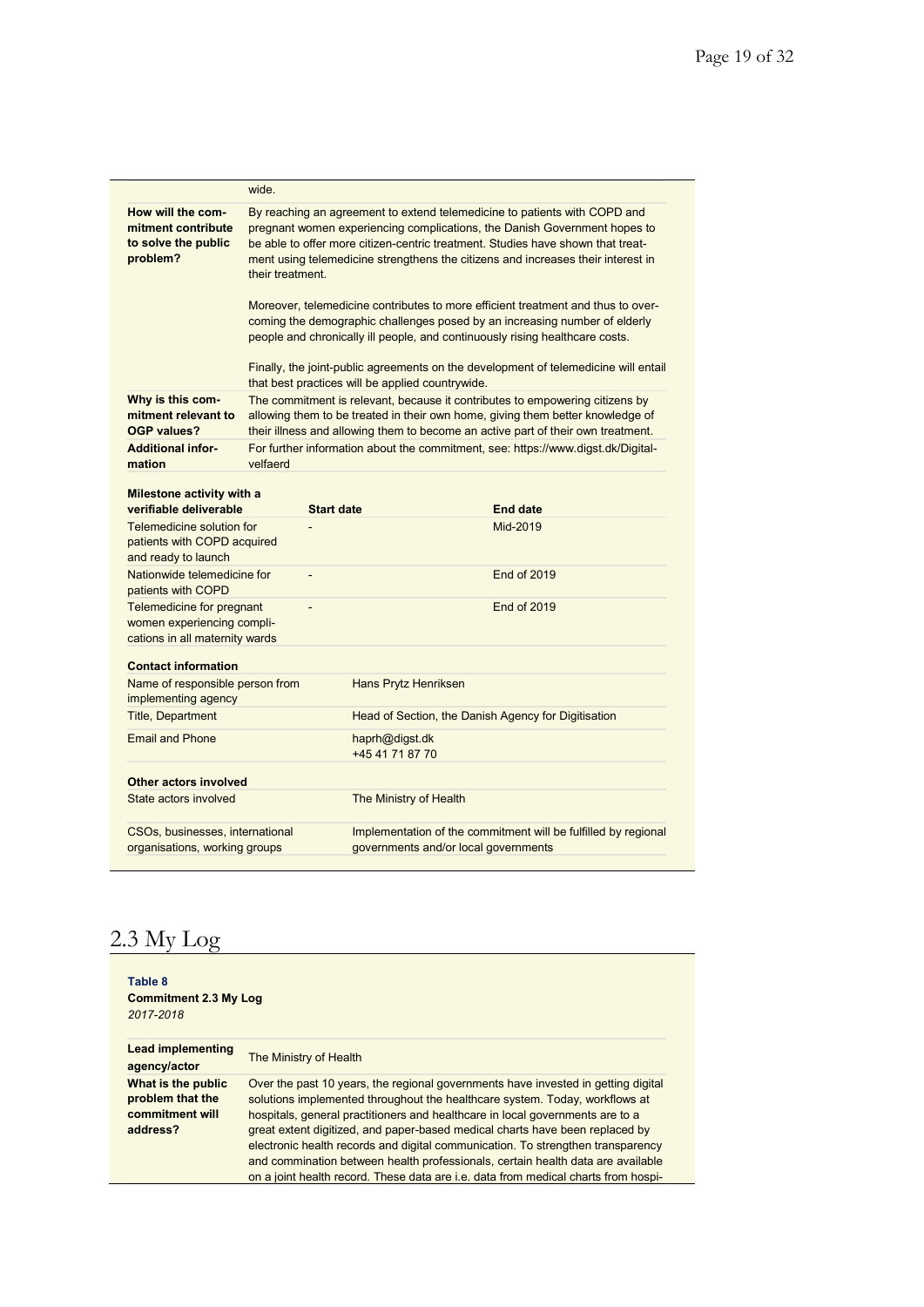| verifiable deliverable                                                     | <b>Start date</b>                                                                                                 | <b>End date</b>                                                                                                                                                                                                                                                                                                                                                                                                                                                                                                                                                                                                                                                                                                                                                                                                                                         |
|----------------------------------------------------------------------------|-------------------------------------------------------------------------------------------------------------------|---------------------------------------------------------------------------------------------------------------------------------------------------------------------------------------------------------------------------------------------------------------------------------------------------------------------------------------------------------------------------------------------------------------------------------------------------------------------------------------------------------------------------------------------------------------------------------------------------------------------------------------------------------------------------------------------------------------------------------------------------------------------------------------------------------------------------------------------------------|
| <b>Milestone Activity with a</b>                                           |                                                                                                                   |                                                                                                                                                                                                                                                                                                                                                                                                                                                                                                                                                                                                                                                                                                                                                                                                                                                         |
|                                                                            | https://www.sundhed.dk/borger/min-side/min-log/min-log/<br>https://www.sundhed.dk/borger/service/om-sundheddk/om- | portalen/datasikkerhed/andres-dataadgang/egenkontrol-min-log/                                                                                                                                                                                                                                                                                                                                                                                                                                                                                                                                                                                                                                                                                                                                                                                           |
| <b>Additional infor-</b><br>mation                                         | 2018.pdf                                                                                                          | https://www.regeringen.dk/media/3496/aftale-om-regionernes-oekonomi-for-                                                                                                                                                                                                                                                                                                                                                                                                                                                                                                                                                                                                                                                                                                                                                                                |
| Why is this com-<br>mitment relevant to<br><b>OGP values?</b>              | cy to balance privacy and digitisation.                                                                           | The logging registration is relevant to OGP values on transparency and open-<br>ness. The logging-interface ensures that citizens have access to a list with health<br>professionals who have accessed their electronic medical chart as well as what<br>types of information that they have accessed. The purpose is to use transparen-                                                                                                                                                                                                                                                                                                                                                                                                                                                                                                                |
| How will the com-<br>mitment contribute<br>to solve the public<br>problem? |                                                                                                                   | By giving citizens access to log information via Min Log, the individual citizen will<br>be able to see who from the hospitals that have accessed his electronic medical<br>chart and report suspicions of unlawful access of data. This digital registration<br>log helps create transparency and openness about the use of sensitive infor-<br>mation, which is a crucial element in ensuring the balance between increased<br>digitalization and privacy. By implementing the citizen-oriented log-solution, it is<br>the hope that citizens will continue to trust that health data is lawfully accessed.                                                                                                                                                                                                                                           |
|                                                                            | tals, health-apps, diseases, etc.<br>end of 2017.                                                                 | Danish Regions is responsible for the analysis, and the analysis itself is ex-<br>pected to be carried out in collaboration with the Danish Health Data Authority.<br>Content, timeline and the organization of the analysis will be completed by the                                                                                                                                                                                                                                                                                                                                                                                                                                                                                                                                                                                                   |
|                                                                            |                                                                                                                   | On that basis it was agreed that the regional governments in the future adjust-<br>ments of the hospital information systems would be obligated to make sure that<br>is it possible for the citizens to review digital log-information, even when data is<br>processed/accessed through internal systems in hospitals. In addition, it was<br>agreed to analyze how a user-friendly joint public solution could be made acces-<br>sible for citizens via the webpage Sundhed.dk. One of the purposes of<br>Sundhed dk is to gather all health-related information in one place, where pa-<br>tients can access information about e.g. health record, health related treatments<br>on hospitals, lab results, vaccinations and prescriptions. In addition to access to<br>own health data, sundhed.dk contains information about health services, hospi- |
| What is the commit-<br>ment?                                               | cy of access to the citizens' health data.                                                                        | In the annual budget agreement between the government and the regional<br>governments for 2018 it was agreed that data and information security-work<br>should be of high priority and should be strengthened further to ensure confiden-<br>tiality (and thereby security) of personal sensitive information and a high level of<br>security in the digital infrastructure. This includes ensuring increased transparen-                                                                                                                                                                                                                                                                                                                                                                                                                               |
|                                                                            | available to citizens yet.                                                                                        | Due to the joint health records, it is possible for healthcare professionals to share<br>selected information about patients across the health sector, regardless of geog-<br>raphy. All access is logged, and some of these logs are available for citizens in<br>the shared registry solution called Min Log (My Log). This registry allows patients<br>to examine lookups in their joint health record and check whether there has been<br>any incorrect or suspicious lookups. This public logging registration of the health<br>record applies to lookups in the health record via hospitals, the shared medica-<br>tion record, laboratory results, appointments and vaccinations via the webpage<br>sundhed.dk. However, logs from the hospital's own information systems are not                                                                |
|                                                                            | particular patient.                                                                                               | It is compulsory to log all access to health data in Denmark. The log serves as an<br>important tool to ensure lawful access to health data. As workflows are digitized,<br>it is important to ensure citizens' privacy and that health data is only accessed in<br>accordance with current legislation. Only health care professionals who are<br>giving treatment to a patient are allowed to gain access to information about the                                                                                                                                                                                                                                                                                                                                                                                                                    |
|                                                                            | tals, medication records and lab results.                                                                         |                                                                                                                                                                                                                                                                                                                                                                                                                                                                                                                                                                                                                                                                                                                                                                                                                                                         |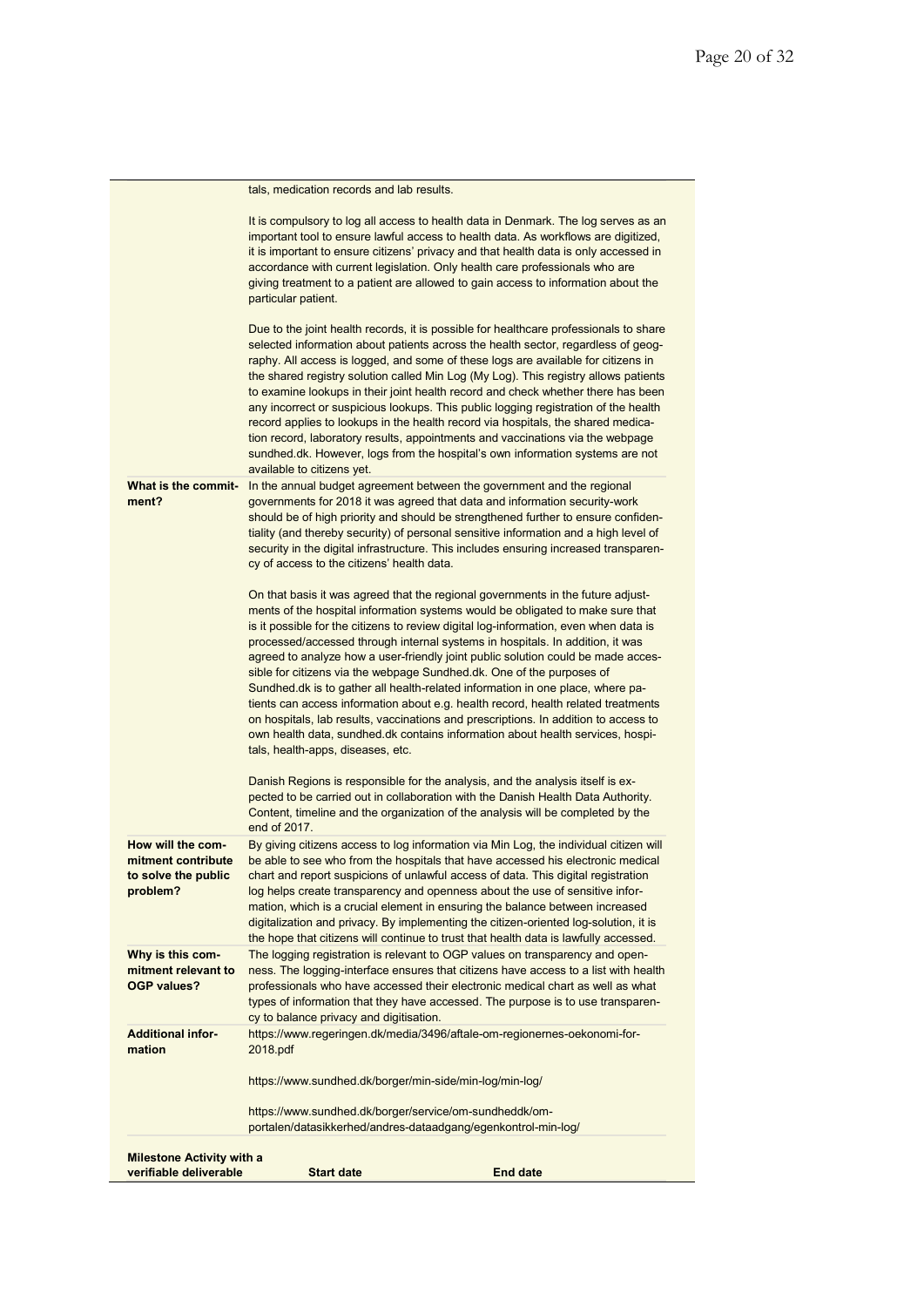| Presentation and clarification<br>of analysis                    | September 2017                                            | October 2017 |
|------------------------------------------------------------------|-----------------------------------------------------------|--------------|
| <b>Execution of analysis</b>                                     | November 2017                                             | -            |
| <b>Contact information</b>                                       |                                                           |              |
| Name of responsible person from<br>implementing agency           | Nanna Skovgaard                                           |              |
| <b>Title, Department</b>                                         | Head of Division, the Ministry of Health                  |              |
| E-mail and Phone                                                 | nsk@sum.dk<br>+45 72 26 95 45                             |              |
| Other actors involved                                            |                                                           |              |
| State actors involved                                            | <b>Danish Regions</b><br>The Danish Health Data Authority |              |
| CSOs, businesses, international<br>organisations, working groups |                                                           |              |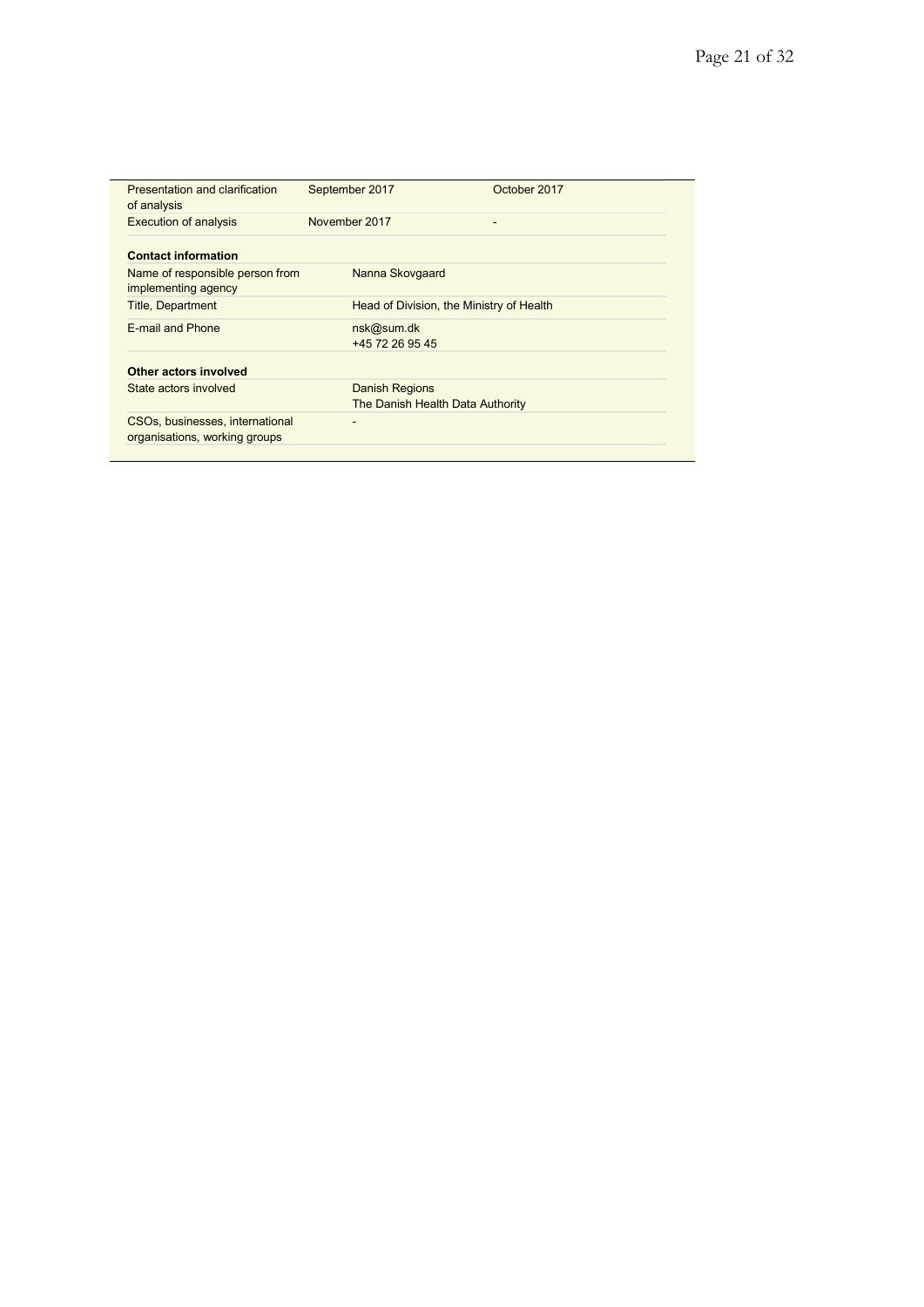# Theme 3: Working together for a better public sector

Civil society possesses valuable ideas and knowledge that can contribute to increasing the quality of the service that public authorities provide as well as collaborate with public authorities to solve community problems. An effort will be made to enable ideas and knowledge from civil society to come into play both in relation to solving concrete issues as well as engaging in continuous dialogue about future developments in society and the service delivered by the public sector.

### 3.1 National strategy for a stronger civil society

| <b>Table 9</b> |  |
|----------------|--|
|----------------|--|

**Commitment 3.1 National strategy for a stronger civil society** *1 July 2017 – 31 December 2021*

| <b>Lead implementing</b><br>agency/actor                              | The Ministry of Children and Social Affairs                                                                                                                                                                                                                                                                                                                                                                                                                                                                                                                                                                                                                                                                                                           |
|-----------------------------------------------------------------------|-------------------------------------------------------------------------------------------------------------------------------------------------------------------------------------------------------------------------------------------------------------------------------------------------------------------------------------------------------------------------------------------------------------------------------------------------------------------------------------------------------------------------------------------------------------------------------------------------------------------------------------------------------------------------------------------------------------------------------------------------------|
| What is the public<br>problem that the<br>commitment will<br>address? | The Government intends to work to create the optimal framework for private<br>organisations and volunteers to engage in sharing responsibility with the Gov-<br>ernment. On this basis, the commitment aims to support the Government's<br>objective regarding social mobility by ensuring that more people living on the<br>fringe of society's communities become active citizens who contribute to their<br>local communities – for example through volunteering. Also, the Government's<br>civil society strategy aims to underpin the ambition of the cohesion reform to<br>support an ambitious and innovative public sector that creates welfare for the<br>citizens through better collaboration between the public sector and civil society. |
| What is the commit-<br>ment?                                          | The commitment will be implemented based on input from a task force consisting<br>of central players from civil society, local governments, the business community<br>and trade unions. The recommendations of the task force, which were submitted<br>to the Government on 14 September 2017, will form part of the work on the<br>strategy for a stronger civil society. The task force's mandate contained five<br>tracks:                                                                                                                                                                                                                                                                                                                         |
|                                                                       | Track 1: The value of volunteering<br>This track aims to investigate the social value of volunteering in relation to the<br>public initiatives in one or more projects, e.g. on the basis of a social issue and<br>through partnerships with for example local governments and foundations. In<br>addition, organisational and collaboration models can be developed for collabo-<br>rate on solving welfare challenges, particularly targeting citizens on the fringe of<br>society.<br>Track 2: Participation and community                                                                                                                                                                                                                         |
|                                                                       | This track will contain specific initiatives to underpin the Government's objective<br>of making more citizens outside the working community and with no education<br>volunteer.                                                                                                                                                                                                                                                                                                                                                                                                                                                                                                                                                                      |
|                                                                       | Track 3: Economy<br>This track can involve a study of how to ensure a more targeted use of funds in<br>the sector, including removing barriers to the current economic support structure                                                                                                                                                                                                                                                                                                                                                                                                                                                                                                                                                              |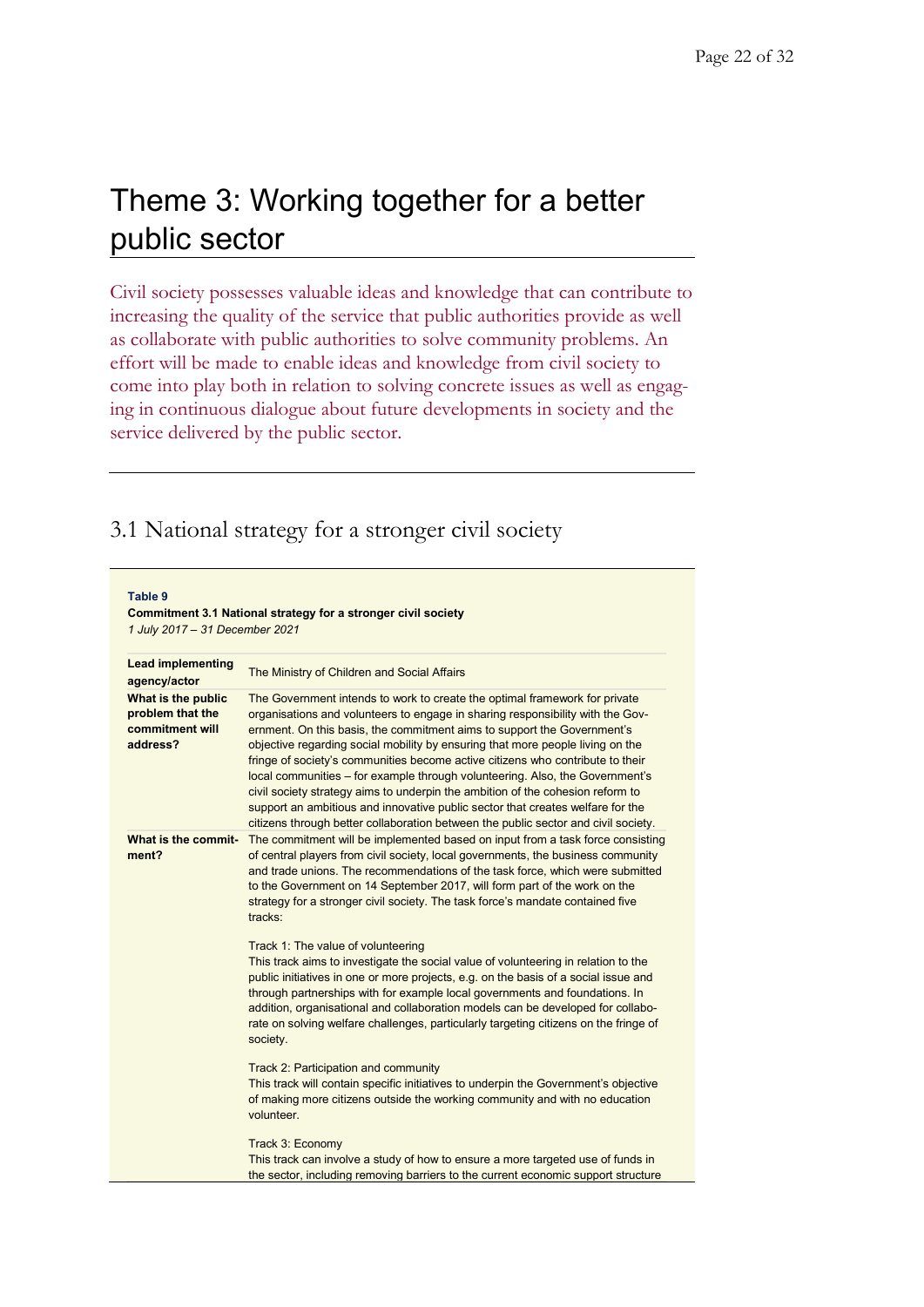| How will the com-<br>mitment contribute<br>to solve the public<br>problem?<br>Why is this com-  | Track 4: Infrastructure<br>local governments.<br>society | Track 5: Research and knowledge<br>local, volunteering communities. | This track can include initiatives that aim to improve the infrastructure in the<br>voluntary sector, including e.g. supporting volunteering locally and civil society's<br>representation in relation to national political representation and locally in the<br>It is proposed to earmark funds for strengthening the knowledge base about and<br>inside civil society. Focus can be on civil society's own needs for knowledge<br>about its own initiatives by facilitating evaluation models that are easy to imple-<br>ment or other methods for showing the change brought about by volunteering<br>As a result of the civil society strategy, it is expected that more citizens on the<br>fringe of society's communities, who may find themselves outside the working<br>community and without an education, will volunteer and that the establishment of<br>more sustainable relations can pave the way for a positive development where<br>citizens get a chance to take greater responsibility for their own lives. The devel-<br>opment will also be ensured through an upgrade of competences of local volun-<br>tary social work, which will support the establishment of sustainable, diverse,<br>At the same time, the commitment aims to underpin the ambition of the cohesion<br>reform to support an ambitious and innovative public sector that creates welfare<br>for the citizens through better collaboration between the public sector and civil<br>The civil society strategy is consistent with OGP values as the strategy aims to |
|-------------------------------------------------------------------------------------------------|----------------------------------------------------------|---------------------------------------------------------------------|--------------------------------------------------------------------------------------------------------------------------------------------------------------------------------------------------------------------------------------------------------------------------------------------------------------------------------------------------------------------------------------------------------------------------------------------------------------------------------------------------------------------------------------------------------------------------------------------------------------------------------------------------------------------------------------------------------------------------------------------------------------------------------------------------------------------------------------------------------------------------------------------------------------------------------------------------------------------------------------------------------------------------------------------------------------------------------------------------------------------------------------------------------------------------------------------------------------------------------------------------------------------------------------------------------------------------------------------------------------------------------------------------------------------------------------------------------------------------------------------------------------------------------------------------------------|
|                                                                                                 |                                                          |                                                                     |                                                                                                                                                                                                                                                                                                                                                                                                                                                                                                                                                                                                                                                                                                                                                                                                                                                                                                                                                                                                                                                                                                                                                                                                                                                                                                                                                                                                                                                                                                                                                              |
|                                                                                                 |                                                          |                                                                     |                                                                                                                                                                                                                                                                                                                                                                                                                                                                                                                                                                                                                                                                                                                                                                                                                                                                                                                                                                                                                                                                                                                                                                                                                                                                                                                                                                                                                                                                                                                                                              |
|                                                                                                 |                                                          |                                                                     |                                                                                                                                                                                                                                                                                                                                                                                                                                                                                                                                                                                                                                                                                                                                                                                                                                                                                                                                                                                                                                                                                                                                                                                                                                                                                                                                                                                                                                                                                                                                                              |
|                                                                                                 |                                                          |                                                                     |                                                                                                                                                                                                                                                                                                                                                                                                                                                                                                                                                                                                                                                                                                                                                                                                                                                                                                                                                                                                                                                                                                                                                                                                                                                                                                                                                                                                                                                                                                                                                              |
| mitment relevant to<br><b>OGP values?</b>                                                       |                                                          |                                                                     | strengthen collaboration between the public sector and civil society. Moreover,<br>the overarching ambition is for more citizens to participate in voluntary communi-<br>ties, which, indirectly, will increase the opportunities of influencing decisions<br>positively affecting a group of disadvantaged citizens.                                                                                                                                                                                                                                                                                                                                                                                                                                                                                                                                                                                                                                                                                                                                                                                                                                                                                                                                                                                                                                                                                                                                                                                                                                        |
| <b>Additional infor-</b><br>mation                                                              | civilsamfund/                                            |                                                                     | https://www.regeringen.dk/publikationer-og-aftaletekster/strategi-for-et-staerkere-                                                                                                                                                                                                                                                                                                                                                                                                                                                                                                                                                                                                                                                                                                                                                                                                                                                                                                                                                                                                                                                                                                                                                                                                                                                                                                                                                                                                                                                                          |
| Milestone activity with a                                                                       |                                                          |                                                                     |                                                                                                                                                                                                                                                                                                                                                                                                                                                                                                                                                                                                                                                                                                                                                                                                                                                                                                                                                                                                                                                                                                                                                                                                                                                                                                                                                                                                                                                                                                                                                              |
| verifiable deliverable<br>Recommendations from the<br>task force submitted to the<br>Government |                                                          | <b>Start date</b>                                                   | <b>End date</b><br>September 14th 2017                                                                                                                                                                                                                                                                                                                                                                                                                                                                                                                                                                                                                                                                                                                                                                                                                                                                                                                                                                                                                                                                                                                                                                                                                                                                                                                                                                                                                                                                                                                       |
| Publication of the civil society<br>strategy                                                    | $\qquad \qquad \blacksquare$                             |                                                                     | October 2017                                                                                                                                                                                                                                                                                                                                                                                                                                                                                                                                                                                                                                                                                                                                                                                                                                                                                                                                                                                                                                                                                                                                                                                                                                                                                                                                                                                                                                                                                                                                                 |
| Implementation                                                                                  |                                                          | <b>Early 2018</b>                                                   | End of 2021                                                                                                                                                                                                                                                                                                                                                                                                                                                                                                                                                                                                                                                                                                                                                                                                                                                                                                                                                                                                                                                                                                                                                                                                                                                                                                                                                                                                                                                                                                                                                  |
| First initiative is realised                                                                    |                                                          |                                                                     | Second half of 2018                                                                                                                                                                                                                                                                                                                                                                                                                                                                                                                                                                                                                                                                                                                                                                                                                                                                                                                                                                                                                                                                                                                                                                                                                                                                                                                                                                                                                                                                                                                                          |
| <b>Contact information</b>                                                                      |                                                          |                                                                     |                                                                                                                                                                                                                                                                                                                                                                                                                                                                                                                                                                                                                                                                                                                                                                                                                                                                                                                                                                                                                                                                                                                                                                                                                                                                                                                                                                                                                                                                                                                                                              |
| Name of responsible person from<br>implementing agency                                          |                                                          | Nikolaj Beuschel                                                    |                                                                                                                                                                                                                                                                                                                                                                                                                                                                                                                                                                                                                                                                                                                                                                                                                                                                                                                                                                                                                                                                                                                                                                                                                                                                                                                                                                                                                                                                                                                                                              |
| <b>Title, Department</b>                                                                        |                                                          | <b>Social Affairs</b>                                               | Head of Section, the Ministry of Children and                                                                                                                                                                                                                                                                                                                                                                                                                                                                                                                                                                                                                                                                                                                                                                                                                                                                                                                                                                                                                                                                                                                                                                                                                                                                                                                                                                                                                                                                                                                |
| <b>Email and Phone</b>                                                                          |                                                          |                                                                     | nibe@sm.dk, +45 41 85 14 80                                                                                                                                                                                                                                                                                                                                                                                                                                                                                                                                                                                                                                                                                                                                                                                                                                                                                                                                                                                                                                                                                                                                                                                                                                                                                                                                                                                                                                                                                                                                  |
| Other actors involved                                                                           |                                                          |                                                                     |                                                                                                                                                                                                                                                                                                                                                                                                                                                                                                                                                                                                                                                                                                                                                                                                                                                                                                                                                                                                                                                                                                                                                                                                                                                                                                                                                                                                                                                                                                                                                              |
| State actors involved                                                                           |                                                          |                                                                     | The Danish Ministry of Finance, the Ministry of Immigration<br>and Integration, the National Board of Social Services.                                                                                                                                                                                                                                                                                                                                                                                                                                                                                                                                                                                                                                                                                                                                                                                                                                                                                                                                                                                                                                                                                                                                                                                                                                                                                                                                                                                                                                       |
| CSOs, businesses, international<br>organisations, working groups                                |                                                          |                                                                     | A number of key players from civil society, local govern-<br>ments, businesses and trade unions have been involved in<br>the task force and the dialogue meeting, e.g.: the Danish<br>Red Cross, the National Council for Volunteering (Denmark)<br>, the Mother's Aid Organisation, the Danish Youth Council,<br>Save the Children, the Confederation of Danish Industry<br>(DI), Local Government Denmark, etc.                                                                                                                                                                                                                                                                                                                                                                                                                                                                                                                                                                                                                                                                                                                                                                                                                                                                                                                                                                                                                                                                                                                                            |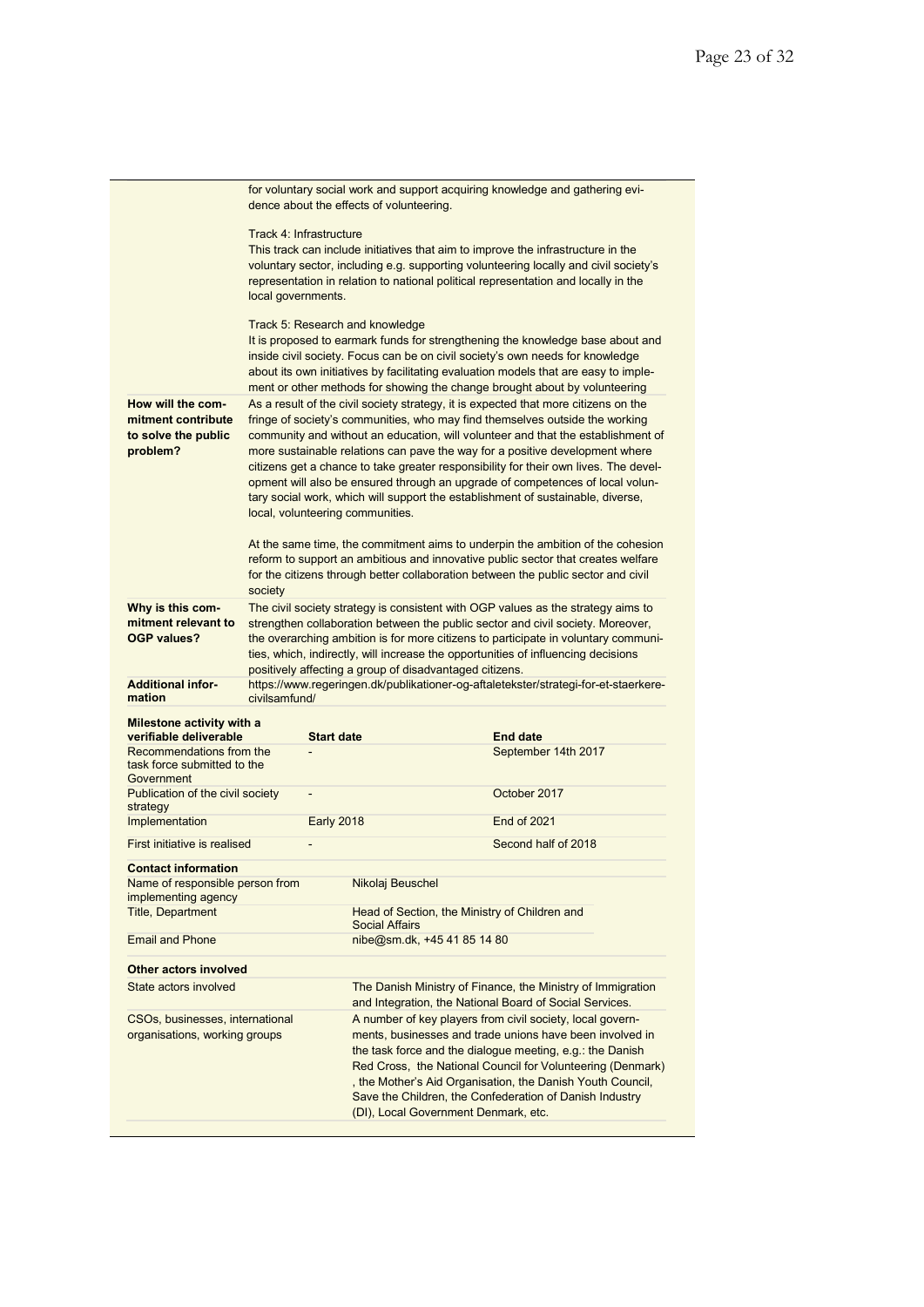# 3.2 Report a rule

#### **Table 10 Commitment 3.2. Report a rule** *October 2017 – February 2018*

| State actors involved                                                      |                                |                   |                                                                    |                                                                                                                                                                                                                                                                                                                                                                                                                                                                                                                                                                                                                                                                                                                                                                 |  |
|----------------------------------------------------------------------------|--------------------------------|-------------------|--------------------------------------------------------------------|-----------------------------------------------------------------------------------------------------------------------------------------------------------------------------------------------------------------------------------------------------------------------------------------------------------------------------------------------------------------------------------------------------------------------------------------------------------------------------------------------------------------------------------------------------------------------------------------------------------------------------------------------------------------------------------------------------------------------------------------------------------------|--|
| Other actors involved                                                      |                                |                   |                                                                    |                                                                                                                                                                                                                                                                                                                                                                                                                                                                                                                                                                                                                                                                                                                                                                 |  |
| <b>Email and Phone</b>                                                     |                                |                   | vinru@digst.dk<br>+45 33 92 90 08                                  |                                                                                                                                                                                                                                                                                                                                                                                                                                                                                                                                                                                                                                                                                                                                                                 |  |
| <b>Title, Department</b>                                                   |                                |                   |                                                                    | Head of Section, Division of Digital Strategy Management                                                                                                                                                                                                                                                                                                                                                                                                                                                                                                                                                                                                                                                                                                        |  |
| Name of responsible person from<br>implementing agency                     |                                |                   | <b>Vincent Rudnicki</b>                                            |                                                                                                                                                                                                                                                                                                                                                                                                                                                                                                                                                                                                                                                                                                                                                                 |  |
| <b>Contact information</b>                                                 |                                |                   |                                                                    |                                                                                                                                                                                                                                                                                                                                                                                                                                                                                                                                                                                                                                                                                                                                                                 |  |
| Final follow-up on campaign                                                |                                | May/June 2018     |                                                                    | Yet to be determined                                                                                                                                                                                                                                                                                                                                                                                                                                                                                                                                                                                                                                                                                                                                            |  |
| First follow-up on campaign                                                |                                |                   | December 2017                                                      | Yet to be determined                                                                                                                                                                                                                                                                                                                                                                                                                                                                                                                                                                                                                                                                                                                                            |  |
| Campaign launch                                                            |                                | October 2017      |                                                                    | February 2018                                                                                                                                                                                                                                                                                                                                                                                                                                                                                                                                                                                                                                                                                                                                                   |  |
| Milestone activity with a<br>verifiable deliverable                        |                                | <b>Start date</b> |                                                                    | <b>End date</b>                                                                                                                                                                                                                                                                                                                                                                                                                                                                                                                                                                                                                                                                                                                                                 |  |
| <b>Additional infor-</b><br>mation                                         |                                |                   | the citizens the best possible welfare.                            | The commitment is closely connected to the Government's work on the cohesion<br>reform, which aims to develop and streamline the public sector in order to give                                                                                                                                                                                                                                                                                                                                                                                                                                                                                                                                                                                                 |  |
| Why is this com-<br>mitment relevant to<br><b>OGP values?</b>              | citizens.                      |                   |                                                                    | The commitment will ensure the involvement of citizens, businesses and trade<br>unions in the Government's work to create a more cohesive and efficient public<br>sector. The commitment will thus increase the above parties' possibility of influ-<br>encing the Government's decisions and initiatives and make it easy for the<br>parties to point out any inexpedient government rules, for example, that makes<br>the public administration more bureaucratic or result in incoherent services to the                                                                                                                                                                                                                                                     |  |
|                                                                            | all proposals is considered.   |                   |                                                                    | The implementation of standardised digital mailboxes on the ministries' websites<br>will make it easy for the parties to submit proposals that can subsequently be<br>considered by the individual ministries. The ministries' screening of proposals will<br>ensure that they are handled by the appropriate ministry and that the feasibility of                                                                                                                                                                                                                                                                                                                                                                                                              |  |
| How will the com-<br>mitment contribute<br>to solve the public<br>problem? |                                |                   | pedient government rules that ought to be simplified or abolished. | The possibility of submitting proposals means that citizens, businesses, trade<br>unions, etc. experiencing the consequences of rules and requirements are able<br>to contribute with relevant proposals for rule simplification and debureaucratisa-<br>tion. When these parties become involved, it will expectedly shed light on inex-                                                                                                                                                                                                                                                                                                                                                                                                                       |  |
| What is the commit-<br>ment?                                               | cient public sector.           |                   |                                                                    | The commitment will be carried out as part of a campaign from October 2017 to<br>February 2018 where the websites of the ministries that manage citizen- and<br>business-oriented rules will be equipped with digital mailboxes through which<br>citizens, businesses, trade unions, etc. can submit proposals for debureaucratis-<br>ing of the public sector. The ministries will screen the proposals and assess<br>whether they should lead to amendments of legislation, orders, rules and proce-<br>dures, etc. Proposals can also form part of the Government's cohesion reform.<br>The overall objective of this commitment is to ensure the inclusion of citizens,<br>businesses, trade unions, etc. in the Government's effort to create a more effi- |  |
| What is the public<br>problem that the<br>commitment will<br>address?      | nesses.                        |                   |                                                                    | Citizens, businesses, trade unions, etc. must be included in the work to create a<br>more cohesive and efficient public sector. This commitment will help support the<br>Government's cohesion reform which through simplification of rules and de-<br>bureaucratisation will create a more coherence service for citizens and busi-                                                                                                                                                                                                                                                                                                                                                                                                                            |  |
| <b>Lead implementing</b><br>agency/actor                                   | The Danish Ministry of Finance |                   |                                                                    |                                                                                                                                                                                                                                                                                                                                                                                                                                                                                                                                                                                                                                                                                                                                                                 |  |
|                                                                            |                                |                   |                                                                    |                                                                                                                                                                                                                                                                                                                                                                                                                                                                                                                                                                                                                                                                                                                                                                 |  |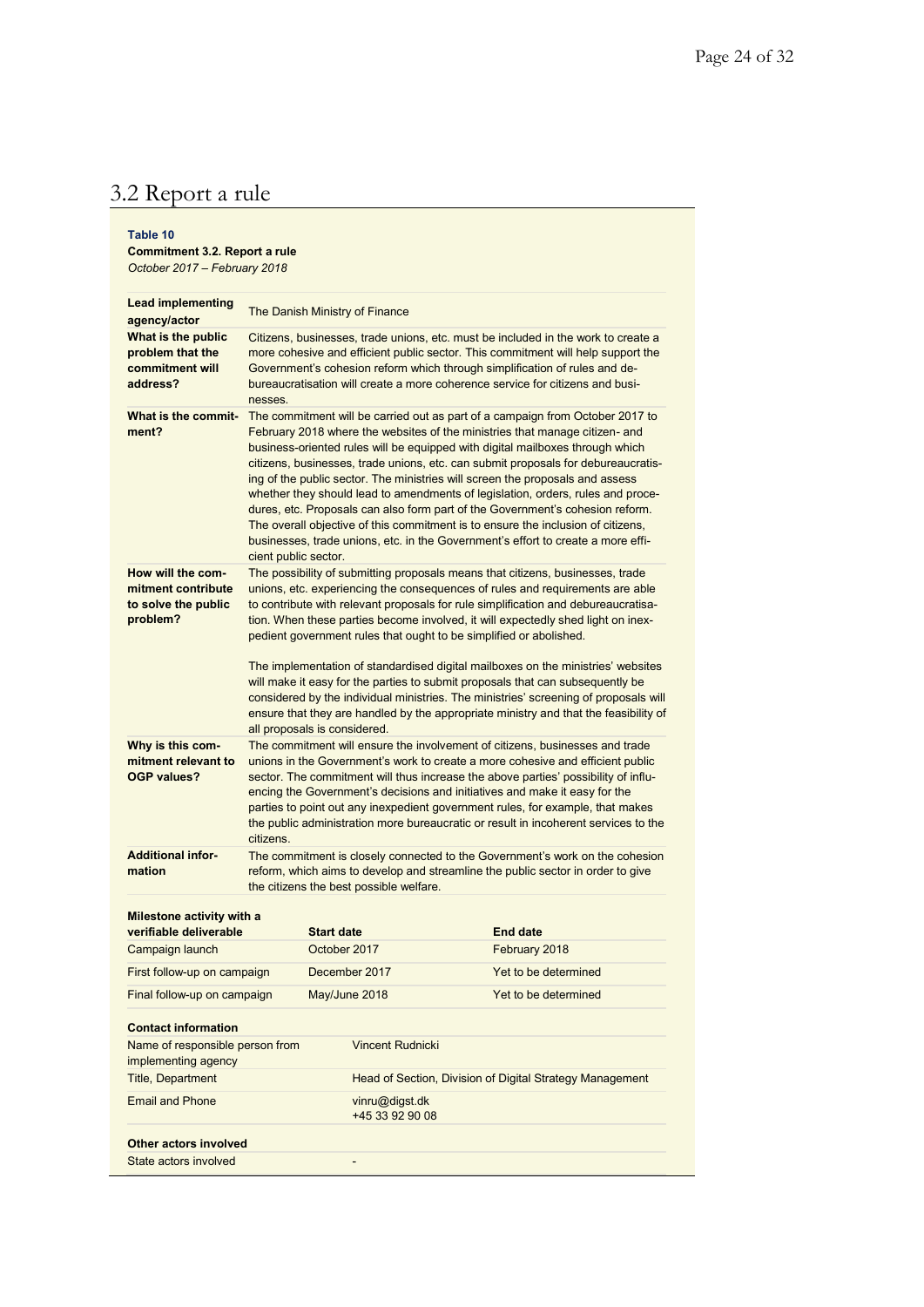CSOs, businesses, international organisations, working groups

## 3.3 Open Government Partnership Forum / OGP Forum

-

**Table 11**

**Commitment 3.3 Open Government Partnership Forum / OGP Forum** *November 2017 – June 2018*

| <b>Lead implementing</b><br>agency/actor                                   |                | The Danish Ministry of Finance     |                                        |                                                                                                                                                                                                                                                                                                                                                                                                                        |
|----------------------------------------------------------------------------|----------------|------------------------------------|----------------------------------------|------------------------------------------------------------------------------------------------------------------------------------------------------------------------------------------------------------------------------------------------------------------------------------------------------------------------------------------------------------------------------------------------------------------------|
| What is the public<br>problem that the<br>commitment will<br>address?      |                |                                    | participation in OGP can be discussed. | Denmark's participation in OGP is currently coordinated by the Danish Agency<br>for Digitisation. To create a better framework for a common effort and build a<br>platform for dialogue with civil society, it is necessary to establish a forum that<br>can facilitate a dialogue between the state and civil society, in which Denmark's                                                                             |
| What is the commit-<br>ment?                                               | plans.         |                                    |                                        | As part of the implementation of the action plan, a forum will be established<br>consisting of stakeholders from civil society and possibly ministries and/or local<br>governments. The forum will be entrusted with the task of contributing regularly<br>with input to Denmark's participation in OGP at a strategic level as well as in<br>relation to the development and evaluation of the Open Government action |
| How will the com-<br>mitment contribute<br>to solve the public<br>problem? | pation in OGP. |                                    |                                        | By setting up a formal forum, a framework is established to support a close and<br>continuous dialogue between the state and civil society about Denmark's partici-                                                                                                                                                                                                                                                    |
| Why is this com-<br>mitment relevant to<br>OGP values?                     |                | mark's Open Government activities. |                                        | The forum will contribute to openness and civic participation related to Den-                                                                                                                                                                                                                                                                                                                                          |
| <b>Additional infor-</b><br>mation                                         |                |                                    |                                        |                                                                                                                                                                                                                                                                                                                                                                                                                        |
| Milestone activity with a<br>verifiable deliverable                        |                | <b>Start date</b>                  |                                        | <b>End date</b>                                                                                                                                                                                                                                                                                                                                                                                                        |
| Identification of potential<br>members                                     |                | August 2017                        |                                        | 4th quarter 2017                                                                                                                                                                                                                                                                                                                                                                                                       |
| Dialogue with potential mem-<br>bers                                       |                | End of 2017                        |                                        | 1st quarter 2018                                                                                                                                                                                                                                                                                                                                                                                                       |
| Establishment of forum                                                     |                | 1st quarter 2018                   |                                        | 2nd quarter 2018                                                                                                                                                                                                                                                                                                                                                                                                       |
| Start-up meeting                                                           |                |                                    |                                        | Mid-2018                                                                                                                                                                                                                                                                                                                                                                                                               |
| <b>Contact information</b>                                                 |                |                                    |                                        |                                                                                                                                                                                                                                                                                                                                                                                                                        |
|                                                                            |                |                                    |                                        |                                                                                                                                                                                                                                                                                                                                                                                                                        |
| Name of responsible person from<br>implementing agency                     |                |                                    | <b>Rune Møller Thomsen</b>             |                                                                                                                                                                                                                                                                                                                                                                                                                        |
| <b>Title, Department</b>                                                   |                |                                    |                                        | Head of Section, Division of Concept Development Projects                                                                                                                                                                                                                                                                                                                                                              |
| <b>Email and Phone</b>                                                     |                |                                    | rumth@digst.dk<br>+45 41 78 24 36      |                                                                                                                                                                                                                                                                                                                                                                                                                        |
| Other actors involved                                                      |                |                                    |                                        |                                                                                                                                                                                                                                                                                                                                                                                                                        |
| State actors involved                                                      |                |                                    | Yet to be determined                   |                                                                                                                                                                                                                                                                                                                                                                                                                        |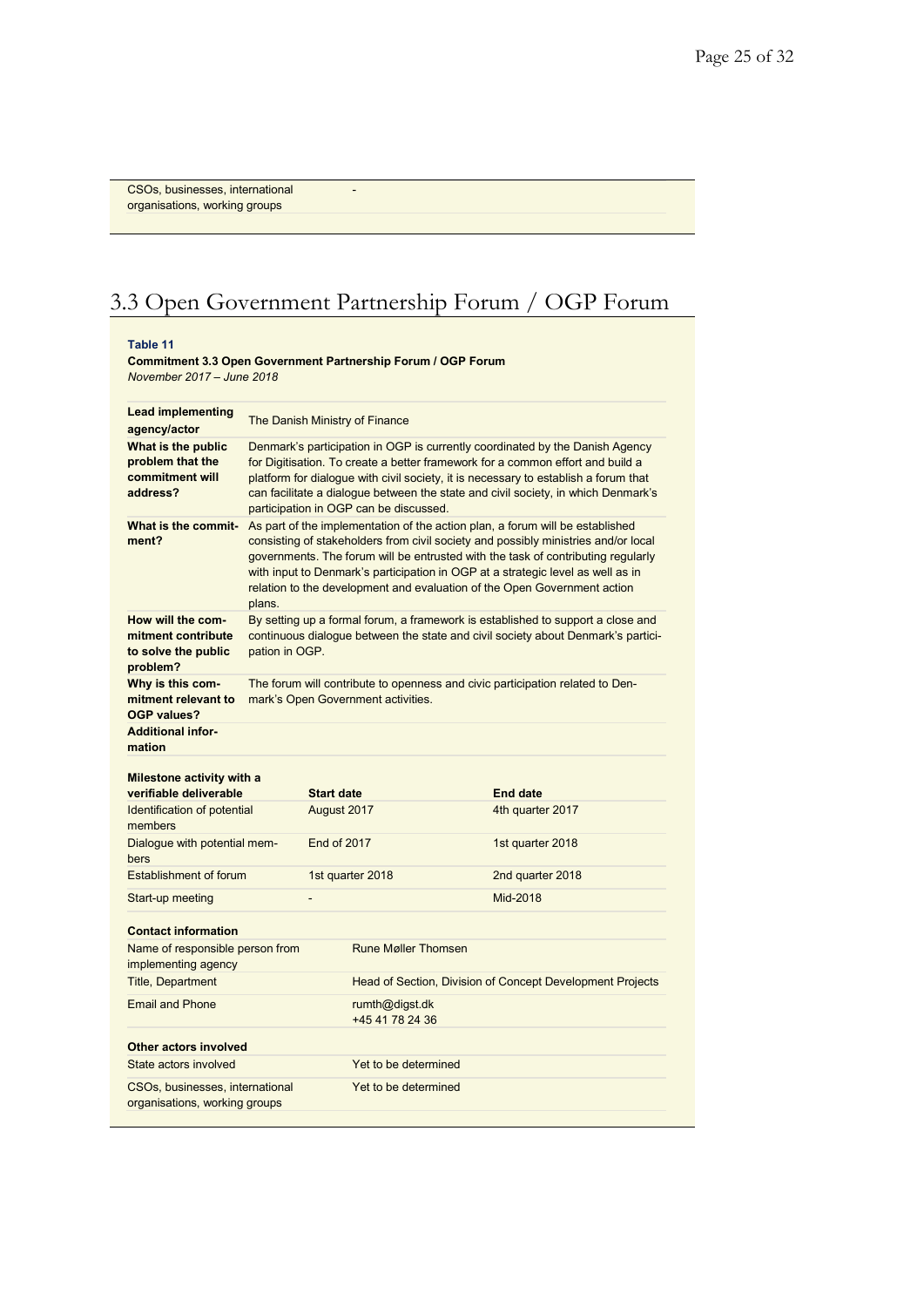# Theme 4: A global effort for openness

Denmark works to promote transparency and openness globally through our development cooperation. The knowledge and experience Denmark has acquired in the area can be shared with other countries as part of a collaboration to ensure good governance in a broader sense. This takes place as part of country programmes in Denmark's programme cooperation countries. The transparency and openness agenda is also expected to be raised when Denmark hosts the International Anti-Corruption Conference in 2018, which will comprise a high-level segment, to which ministers from both donor countries and developing countries and representatives from multilateral organisations will be invited. The objective is to strengthen international anti-corruption collaboration, while promoting transparency and openness at the same time.

### 4.1 Anti-corruption and transparency in Denmark's country program for Uganda

| <b>Tabel 12</b><br>Commitment 4.1 Anti-corruption and transparency in Denmarks country program for Uganda<br>2018-2022 |                                                                                                                                                                                                                                                                                                                                                                                                                                                                                                                                               |  |
|------------------------------------------------------------------------------------------------------------------------|-----------------------------------------------------------------------------------------------------------------------------------------------------------------------------------------------------------------------------------------------------------------------------------------------------------------------------------------------------------------------------------------------------------------------------------------------------------------------------------------------------------------------------------------------|--|
| <b>Lead implementing</b><br>agency/actor                                                                               | Danish Embassy Kampala                                                                                                                                                                                                                                                                                                                                                                                                                                                                                                                        |  |
| What is the public<br>problem that the<br>commitment will<br>address?                                                  | Corruption in Uganda is both systemic and endemic, and while some efforts<br>have been made to curb this trend, numerous high-level corruption scandals<br>continue to surface. According to Uganda's National Development Plan II "cor-<br>ruption impacts the poorest sections of society disproportionately, and generally<br>benefits those already in positions of power and authority".                                                                                                                                                 |  |
|                                                                                                                        | Promotion of political inclusion is therefore very important. This will require<br>identifying key democratic state institutions as well as agents of change in civil<br>society and bring them together in constructive and responsive partnerships to<br>further the rule of law, transparency, democratic space and respect for human<br>rights. Strong right-holder and duty-bearer partnerships have the potential to hold<br>the state more accountable to its citizens and improve service delivery.                                   |  |
| What is the commit-<br>ment?                                                                                           | Denmark will through the Country Programme – in close coordination with other<br>development partners – support key democratic state and non-state stakehold-<br>ers and the partnerships between them, and thereby promote a more accounta-<br>ble, inclusive and stable society including engagements in:<br>Democratic Governance Facility (DGF)<br>Financial Management and Accountability Programme (FINMAP)<br>$\bullet$<br>Inspectorate of Government (IG)<br>$\bullet$<br>Anti-corruption control mechanisms in the country programme |  |
| How will the com-<br>mitment contribute<br>to solve the public<br>problem?                                             | The country programme for Uganda builds on the expectation that an increase in<br>the public demand for inclusion, transparency, democratic space and respect for<br>human rights in combination with stronger public governance institutions, will<br>provide the foundation for a more accountable, inclusive and resilient society.                                                                                                                                                                                                        |  |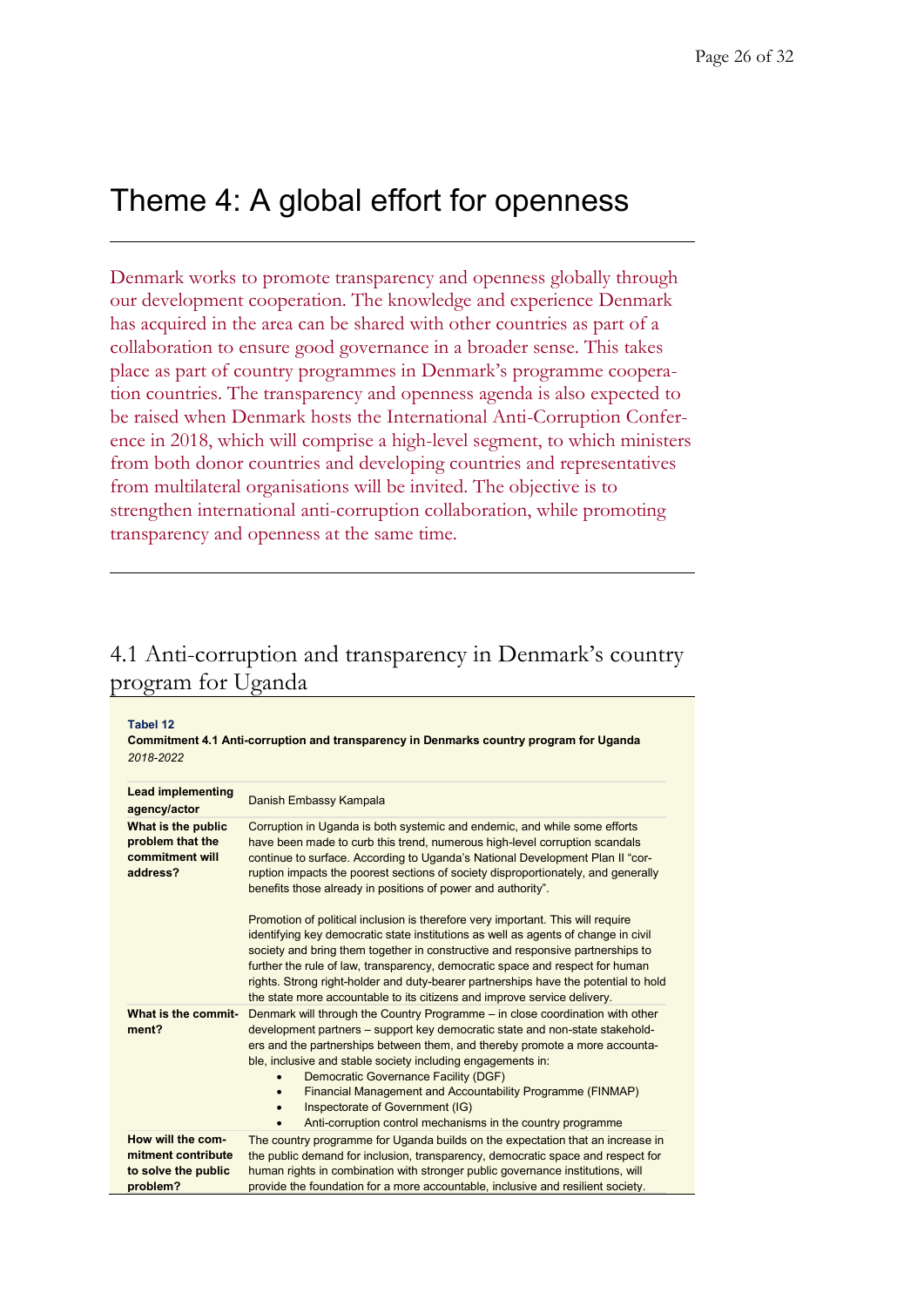|                                                               | The Democratic Governance Facility (DGF) provides support for Ugandan civil<br>society with focus on: 1) Strengthened democratic processes that respond to<br>citizens' rights, 2) Strengthened rule of law and improved access to justice for all<br>citizens, 3) Increased protection and fulfilment of human rights and gender<br>equality, and 4) Improved citizens' inclusion and engagement in decision-making<br>processes.                                                                                                                                                                                                                                                                                                                                                                                                                                                                                                                                                                                                                                                                                                                                                            |
|---------------------------------------------------------------|-----------------------------------------------------------------------------------------------------------------------------------------------------------------------------------------------------------------------------------------------------------------------------------------------------------------------------------------------------------------------------------------------------------------------------------------------------------------------------------------------------------------------------------------------------------------------------------------------------------------------------------------------------------------------------------------------------------------------------------------------------------------------------------------------------------------------------------------------------------------------------------------------------------------------------------------------------------------------------------------------------------------------------------------------------------------------------------------------------------------------------------------------------------------------------------------------|
|                                                               | Support to Inspectorate of Government (IG) will contribute to a stronger role of<br>key actors in strengthening good governance, accountability and the rule of law<br>in public office. Danish support will focus on 1) enhanced public awareness<br>about the functions of the IG and strengthened partnerships with strategic part-<br>ners, including local communities and the private sector, 2) stronger local pres-<br>ence, including more efficient procedures and work processes, in order to rein-<br>force and build on the establishment of a number of decentralized offices, which<br>has resulted in an increased number of complaints and cases, and 3) maximizing<br>the IG's ombudsman role by peer learning through the partnership with the<br>Danish Ombudsman Institution. Furthermore, a twinning arrangement between<br>the Ugandan Directorate of Public Prosecution and the Danish Bagmandspoliti<br>and Rigsadvokat is envisioned to strengthen investigation of large scale corrup-<br>tion cases.                                                                                                                                                              |
|                                                               | Financial Management and Accountability Programme (FINMAP) functions as<br>the primary implementation framework for the Ugandan Public Finance Man-<br>agement (PFM) Reform Strategy. Danish support to FINMAP will create an<br>impetus for improvement and full implementation of Uganda's legislative and<br>institutional mechanisms for expenditure and revenue management. This will<br>strengthen the efficient, effective and accountable use of public resources, and<br>thereby ideally improve performance and service delivery across all sectors,<br>which in turn is fundamental for inclusive economic and social development.                                                                                                                                                                                                                                                                                                                                                                                                                                                                                                                                                 |
|                                                               | Anti-corruption control measures: All development engagement partners under<br>the country programme will receive an introduction to the Danida anti-corruption<br>policy, including clear guidance on prevention, detection and reporting require-<br>ments when implementing activities with Danida funds. The Danish Embassy in<br>Kampala will also invite all partners to an anti-corruption workshop as well as<br>offer online training courses in anti-corruption. All development engagement<br>partners have undergone a thorough pre-grant assessment, which has identified<br>potential capacity gaps, risk areas as well as anti-corruption measures applied<br>by the partner. The Danish Embassy in Kampala has a rolling joint financial<br>monitoring plan that builds on a detailed and prioritised risk assessment of the<br>engagements, and joint programmatic and financial monitoring visits will be<br>conducted to each partner at least once every year. Furthermore, the need for<br>value for money studies, as well as specialized audits such as procurement<br>audits, will be determined each year in connection with the planning of the annu-<br>al audits. |
| Why is this com-<br>mitment relevant to<br><b>OGP values?</b> | Through FINMAP the Government of Uganda have launched a budget website<br>(http://www.budget.go.ug/) and helpline to promote transparency and accounta-<br>bility in the use of public funds by allowing the public to access information and<br>an opportunity to give feedback on national and local government budgets and<br>performance.<br>The Ugandan Ministry of Finance often provides budget release information<br>through the local dailies when quarterly releases are made to spending agen-<br>cies. In addition, press conferences are often called to discuss the same. This is<br>to alert the public to follow up on implementation of activities.                                                                                                                                                                                                                                                                                                                                                                                                                                                                                                                         |
|                                                               | Spending agencies and units such as schools and districts are encouraged to<br>display budget information on their noticeboards, as a way of promoting trans-<br>parency. Through FINMAP the Civil Society is represented on the Public Ex-<br>penditure and Management Committee meetings by the Civil Society Budget<br>Advocacy Group (CSBAG). At these meeting CSBAG is given a special slot to<br>make comments on the effectiveness of reforms implemented by Government<br>and provide input to proposed initiatives.                                                                                                                                                                                                                                                                                                                                                                                                                                                                                                                                                                                                                                                                  |
|                                                               | Danish support to Inspectorate of Government focuses on improving mecha-                                                                                                                                                                                                                                                                                                                                                                                                                                                                                                                                                                                                                                                                                                                                                                                                                                                                                                                                                                                                                                                                                                                      |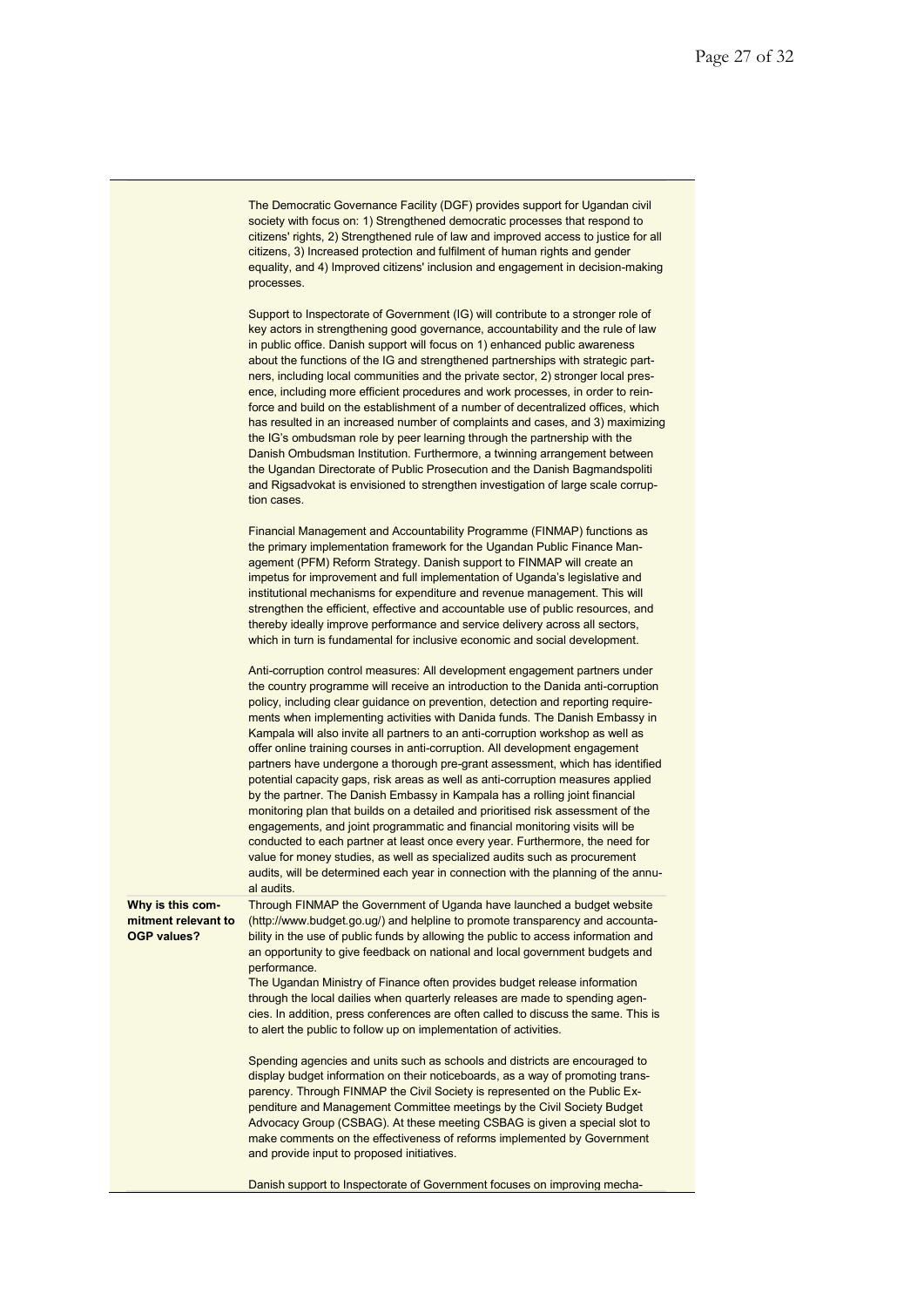|                                                                           | public officers.                                                                                                                                                                                                                    |                   | nisms for holding public officials accountable. It includes capacity building for<br>investigators and prosecutors to investigate and prosecute government officials<br>who are accused or suspected of having misused or misappropriated govern-<br>ment funds/resources. It also covers actual investigation and prosecution of |  |  |
|---------------------------------------------------------------------------|-------------------------------------------------------------------------------------------------------------------------------------------------------------------------------------------------------------------------------------|-------------------|-----------------------------------------------------------------------------------------------------------------------------------------------------------------------------------------------------------------------------------------------------------------------------------------------------------------------------------|--|--|
| <b>Additional infor-</b><br>mation                                        | Finance Act for 2018:<br>DGF-145 million<br>FINMAP-35 million<br>IGG -35 million                                                                                                                                                    |                   | Commitment budget in DKK as proposed by the Danish Government on the                                                                                                                                                                                                                                                              |  |  |
|                                                                           | The Country Programme is aligned with the Ugandan National Development<br>Plan II.<br>The support to IG will revolve around support to IG's strategic plan for 2015-<br>2020, which is fully aligned to Vision 2040 and the NDP II. |                   |                                                                                                                                                                                                                                                                                                                                   |  |  |
|                                                                           |                                                                                                                                                                                                                                     |                   |                                                                                                                                                                                                                                                                                                                                   |  |  |
| <b>Milestone Activity with a</b><br>verifiable deliverable                |                                                                                                                                                                                                                                     | <b>Start date</b> | <b>End date</b>                                                                                                                                                                                                                                                                                                                   |  |  |
| Continuous updates on the<br>commitment can be found at<br>www.openaid.dk |                                                                                                                                                                                                                                     | 2018              | 2022                                                                                                                                                                                                                                                                                                                              |  |  |
| Mid-term review                                                           |                                                                                                                                                                                                                                     |                   | 2021                                                                                                                                                                                                                                                                                                                              |  |  |
| <b>Contact information</b>                                                |                                                                                                                                                                                                                                     |                   |                                                                                                                                                                                                                                                                                                                                   |  |  |
| Name of responsible person from<br>implementing agency                    |                                                                                                                                                                                                                                     |                   | Majbrit Holm Jakobsen                                                                                                                                                                                                                                                                                                             |  |  |
| <b>Title, Department</b>                                                  |                                                                                                                                                                                                                                     |                   | Danish Embassy Kampala                                                                                                                                                                                                                                                                                                            |  |  |
| E-mail and Phone                                                          |                                                                                                                                                                                                                                     |                   | kmtamb@um.dk                                                                                                                                                                                                                                                                                                                      |  |  |
|                                                                           |                                                                                                                                                                                                                                     |                   |                                                                                                                                                                                                                                                                                                                                   |  |  |
| <b>Other actors involved</b>                                              |                                                                                                                                                                                                                                     |                   |                                                                                                                                                                                                                                                                                                                                   |  |  |
| State actors involved                                                     |                                                                                                                                                                                                                                     |                   | The Ugandan Ministry of Finance<br>Inspectorate of Government of Uganda                                                                                                                                                                                                                                                           |  |  |

# 4.2 The 18th International Anti-Corruption Conference

| Table 13<br><b>Commitment 4.2. The 18th International Anti-Corruption Conference</b><br>25 September 2017 - 22 October 2018 |                                                                                                                                                                                                                                                                                                                                                                                                                                                                                             |  |
|-----------------------------------------------------------------------------------------------------------------------------|---------------------------------------------------------------------------------------------------------------------------------------------------------------------------------------------------------------------------------------------------------------------------------------------------------------------------------------------------------------------------------------------------------------------------------------------------------------------------------------------|--|
| <b>Lead implementing</b><br>agency/actor                                                                                    | The Ministry of Foreign Affairs of Denmark                                                                                                                                                                                                                                                                                                                                                                                                                                                  |  |
| What is the public<br>problem that the<br>commitment will<br>address?                                                       | Corruption limits the possibilities of democratic and economic development. It<br>distorts the political process and limits citizens' democratic rights, reduces ac-<br>cess to and the quality of public services, makes public procurement more ex-<br>pensive, results in fewer collected taxes and duties, complicates conditions for<br>private businesses, undermines the enforcement of law and order and, at worst,<br>creates conditions for unrest, radicalisation and civil war. |  |
| What is the commit-                                                                                                         | In 2018, Denmark will host the 18th International Anti-Corruption Conference,                                                                                                                                                                                                                                                                                                                                                                                                               |  |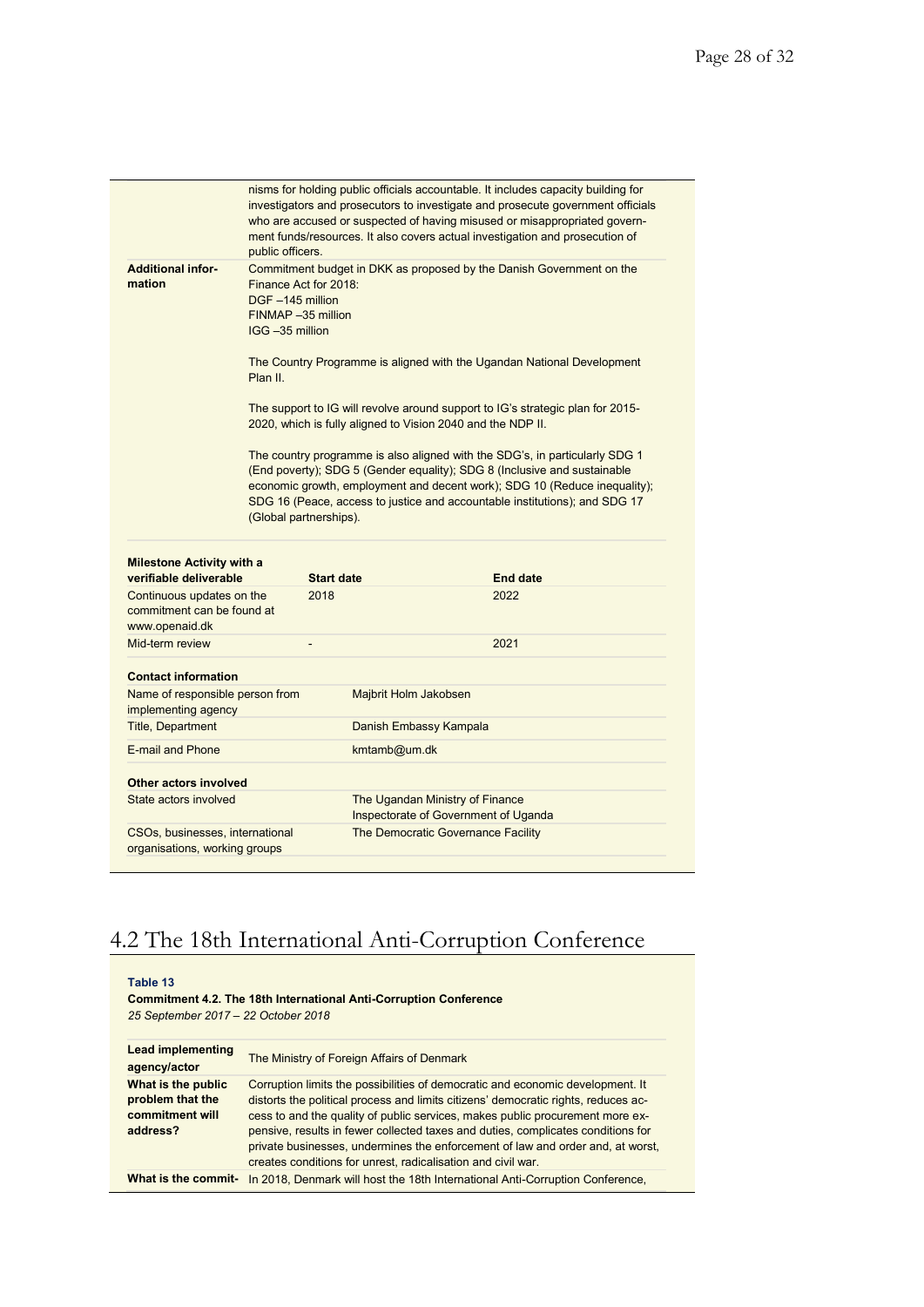| ment?                                                                  |                                                                                                                                                                                                                                                                                                                                                            | within the area of public-sector transparency.                      | organised in close cooperation with Transparency International. As part of the<br>conference a high-level segment will be organized with ministry-level members<br>from around 20 donor countries and developing countries. The objective of the<br>high-level segment is to strengthen common efforts and facilitate concrete anti-<br>corruption initiatives with operational follow-up mechanisms, including initiatives                                                                                                                                                       |  |
|------------------------------------------------------------------------|------------------------------------------------------------------------------------------------------------------------------------------------------------------------------------------------------------------------------------------------------------------------------------------------------------------------------------------------------------|---------------------------------------------------------------------|-----------------------------------------------------------------------------------------------------------------------------------------------------------------------------------------------------------------------------------------------------------------------------------------------------------------------------------------------------------------------------------------------------------------------------------------------------------------------------------------------------------------------------------------------------------------------------------|--|
| How will the com-<br>mitment contribute<br>to solve the public         |                                                                                                                                                                                                                                                                                                                                                            | combating corruption for each of the participating countries.       | The high-level segment is expected to lead to a set of specific initiatives for                                                                                                                                                                                                                                                                                                                                                                                                                                                                                                   |  |
| problem?                                                               |                                                                                                                                                                                                                                                                                                                                                            | expected to play a central role in the follow-up process.           | The initiatives will be supported by a follow-up mechanism to ensure that the<br>responsible governments actually follow-up on the initiatives. Civil society is                                                                                                                                                                                                                                                                                                                                                                                                                  |  |
| Why is this com-<br>mitment relevant to<br><b>OGP values?</b>          | Corruption often takes place beneath the surface. All else being equal, openness<br>and transparency will limit the possibilities for those in power to abuse entrusted<br>power for their own benefit. Access to knowledge and information will permit civil<br>society organisations to serve as watchdogs of public institutions and those in<br>power. |                                                                     |                                                                                                                                                                                                                                                                                                                                                                                                                                                                                                                                                                                   |  |
|                                                                        | advice.                                                                                                                                                                                                                                                                                                                                                    |                                                                     | Among the initiatives that the high-level segment countries are expected to be<br>involved in, some will naturally deal with transparency and openness: e.g. re-<br>garding information about actual owners of businesses and transparency of tax                                                                                                                                                                                                                                                                                                                                 |  |
|                                                                        |                                                                                                                                                                                                                                                                                                                                                            | whether the parties deliver on the initiatives in practice.         | Subsequently, civil society will be expected to play a key role in following up on                                                                                                                                                                                                                                                                                                                                                                                                                                                                                                |  |
| <b>Additional infor-</b><br>mation                                     |                                                                                                                                                                                                                                                                                                                                                            | delivering on all other goals.<br>al's Corruption Perception Index. | The work on anti-corruption will play a central role in 'Verden 2030' (The World<br>2030) – which is Denmark's development policy and humanitarian strategy. The<br>strategy comprises anti-corruption in relation to Sustainable Development Goal<br>16 as a general theme for Danish development policy and as a foundation for<br>In the Government's action plan for the Sustainable Development Goals, the<br>Government has committed to a goal of maintaining Denmark's position as one<br>of the world's least corrupt countries as measured on Transparency Internation- |  |
| Milestone activity with a<br>verifiable deliverable                    |                                                                                                                                                                                                                                                                                                                                                            | <b>Start date</b>                                                   | <b>End date</b>                                                                                                                                                                                                                                                                                                                                                                                                                                                                                                                                                                   |  |
| Specific initiatives to combat<br>corruption from 15-20 coun-<br>tries |                                                                                                                                                                                                                                                                                                                                                            | 25 September 2017                                                   | 22 October 2018                                                                                                                                                                                                                                                                                                                                                                                                                                                                                                                                                                   |  |
| <b>Contact information</b>                                             |                                                                                                                                                                                                                                                                                                                                                            |                                                                     |                                                                                                                                                                                                                                                                                                                                                                                                                                                                                                                                                                                   |  |
| Name of responsible person from<br>implementing agency                 |                                                                                                                                                                                                                                                                                                                                                            | Nicolaj Hejberg Petersen                                            |                                                                                                                                                                                                                                                                                                                                                                                                                                                                                                                                                                                   |  |
| <b>Title, Department</b>                                               |                                                                                                                                                                                                                                                                                                                                                            | ment Cooperation                                                    | Head of Section, Quality and Professionalism in Develop-                                                                                                                                                                                                                                                                                                                                                                                                                                                                                                                          |  |
| <b>Email and Phone</b>                                                 |                                                                                                                                                                                                                                                                                                                                                            | nichej@um.dk<br>+45 33 92 00 35                                     |                                                                                                                                                                                                                                                                                                                                                                                                                                                                                                                                                                                   |  |
| <b>Other actors involved</b>                                           |                                                                                                                                                                                                                                                                                                                                                            |                                                                     |                                                                                                                                                                                                                                                                                                                                                                                                                                                                                                                                                                                   |  |
| State actors involved                                                  |                                                                                                                                                                                                                                                                                                                                                            | ÷                                                                   |                                                                                                                                                                                                                                                                                                                                                                                                                                                                                                                                                                                   |  |
| CSOs, businesses, international<br>organisations, working groups       |                                                                                                                                                                                                                                                                                                                                                            |                                                                     | The International Anti-Corruption Conference will be organ-<br>ised in close collaboration with Transparency International.<br>Transparency International is responsible for the practical<br>logistics of the conference, while the Ministry of Foreign<br>Affairs of Denmark is responsible for the high-level segment.                                                                                                                                                                                                                                                         |  |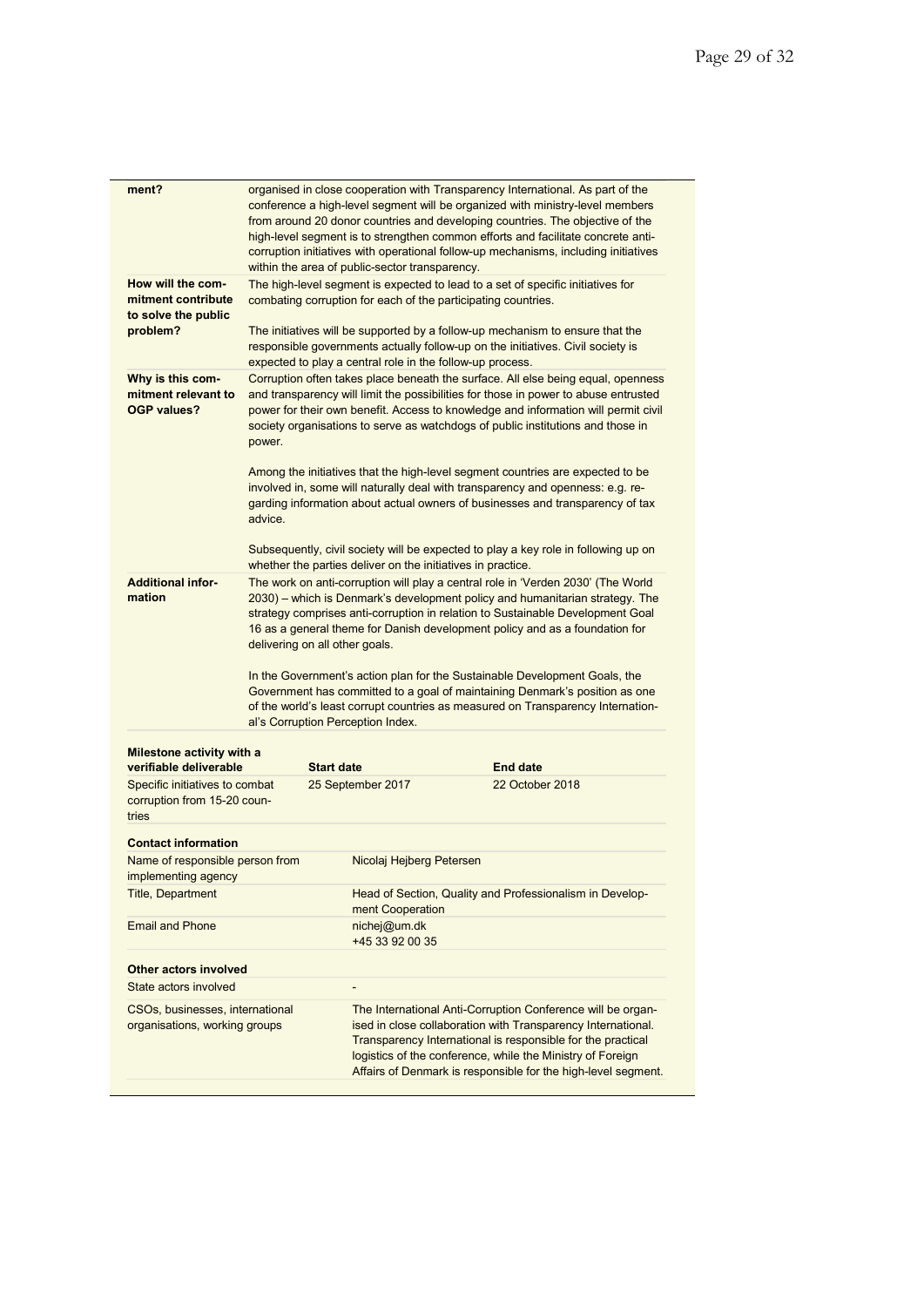### 4.3 IATI (International Aid Transparency Initiative)

**Table 14**

#### **Commitment 4.3 IATI (International Aid Transparency Initiative)** *2017-2019*

| <b>Lead implementing</b><br>agency/actor                                                                                                                                             | The Ministry of Foreign Affairs of Denmark                                                                                                                                                                                                                                                                                                                                                                                                                                                                                                                                  |                                                                                                                                                                                                                                                                                                                                                                                                                                                                                                                                                                                |  |
|--------------------------------------------------------------------------------------------------------------------------------------------------------------------------------------|-----------------------------------------------------------------------------------------------------------------------------------------------------------------------------------------------------------------------------------------------------------------------------------------------------------------------------------------------------------------------------------------------------------------------------------------------------------------------------------------------------------------------------------------------------------------------------|--------------------------------------------------------------------------------------------------------------------------------------------------------------------------------------------------------------------------------------------------------------------------------------------------------------------------------------------------------------------------------------------------------------------------------------------------------------------------------------------------------------------------------------------------------------------------------|--|
| What is the public<br>problem that the<br>commitment will<br>address?                                                                                                                | Complex cooperation and co-financing relations with partners related to meeting<br>the global development goals makes it difficult for stakeholders and the public to<br>gain an insight into the results of the development cooperation.                                                                                                                                                                                                                                                                                                                                   |                                                                                                                                                                                                                                                                                                                                                                                                                                                                                                                                                                                |  |
| What is the commit-<br>ment?                                                                                                                                                         | The Ministry of Foreign Affairs of Denmark will increase transparency by increas-<br>ing public possibilities of 'tracing' how Danish development cooperation funds<br>are used: The Ministry of Foreign Affairs of Denmark will upgrade its own IATI<br>reporting and align future procedures to ensure digital cohesion between the<br>reporting from the ministry and the reporting from grant recipients. As this in-<br>volves Open Data, the information will be directly available in machine readable<br>format without requiring any action from a central source. |                                                                                                                                                                                                                                                                                                                                                                                                                                                                                                                                                                                |  |
|                                                                                                                                                                                      |                                                                                                                                                                                                                                                                                                                                                                                                                                                                                                                                                                             | In future, organisations receiving grants from the Ministry of Foreign Affairs of<br>Denmark will be required to report their activities in accordance with the IATI<br>standard (format) and carry on the requirement to their partners.                                                                                                                                                                                                                                                                                                                                      |  |
| How will the com-<br>mitment contribute<br>to solve the public<br>problem?                                                                                                           | partners.                                                                                                                                                                                                                                                                                                                                                                                                                                                                                                                                                                   | Since each activity will then be reported with an indication of where the funds<br>originate from, it will become possible to gain insight into the network of cooper-<br>ating organisations that often lie in between original donors and implementing                                                                                                                                                                                                                                                                                                                       |  |
|                                                                                                                                                                                      |                                                                                                                                                                                                                                                                                                                                                                                                                                                                                                                                                                             | In parallel with the implementation of the IATI reporting practice, changes to the<br>international statistical standard defined by OECD-DAC will be implemented: In<br>the future, it will be possible to report the percentage breakdown by several<br>countries or purposes for each activity. When detailed data can be retrieved by<br>means of the IATI standard, the Ministry of Foreign Affairs of Denmark will be<br>able to exploit the new possibilities to report a clearer statistical image of Den-<br>mark's role in the international development cooperation. |  |
| Why is this com-<br>mitment relevant to<br><b>OGP values?</b>                                                                                                                        | tional standard formats.                                                                                                                                                                                                                                                                                                                                                                                                                                                                                                                                                    | The commitment will increase the scope and improve the quality of the infor-<br>mation published about development assistance, consolidated in open, interna-                                                                                                                                                                                                                                                                                                                                                                                                                  |  |
| <b>Additional infor-</b><br>mation                                                                                                                                                   | www.openaid.um.dk.                                                                                                                                                                                                                                                                                                                                                                                                                                                                                                                                                          | The Ministry of Foreign Affairs of Denmark has used the IATI standard for report-<br>ing in the entire Danish development cooperation programme since 2013. As an<br>example, this data flow has been made available via the website                                                                                                                                                                                                                                                                                                                                           |  |
| Milestone activity with a<br>verifiable deliverable                                                                                                                                  | <b>Start date</b>                                                                                                                                                                                                                                                                                                                                                                                                                                                                                                                                                           | <b>End date</b>                                                                                                                                                                                                                                                                                                                                                                                                                                                                                                                                                                |  |
| All major Danish civil society<br>organisations receiving<br>grants from the Ministry of<br><b>Foreign Affairs of Denmark</b><br>will start reporting in the IATI<br>standard format |                                                                                                                                                                                                                                                                                                                                                                                                                                                                                                                                                                             | 1 January 2018                                                                                                                                                                                                                                                                                                                                                                                                                                                                                                                                                                 |  |
| All other Danish civil society<br>organisations receiving<br>grants from the Ministry of<br><b>Foreign Affairs of Denmark</b><br>will start reporting in the IATI<br>standard format |                                                                                                                                                                                                                                                                                                                                                                                                                                                                                                                                                                             | During 2018 and no later than 1<br>January 2019                                                                                                                                                                                                                                                                                                                                                                                                                                                                                                                                |  |
| International organisations<br>receiving grants from the<br>Ministry of Foreign Affairs of<br>Denmark will start reporting in<br>the IATI standard format                            |                                                                                                                                                                                                                                                                                                                                                                                                                                                                                                                                                                             | 1 January 2019                                                                                                                                                                                                                                                                                                                                                                                                                                                                                                                                                                 |  |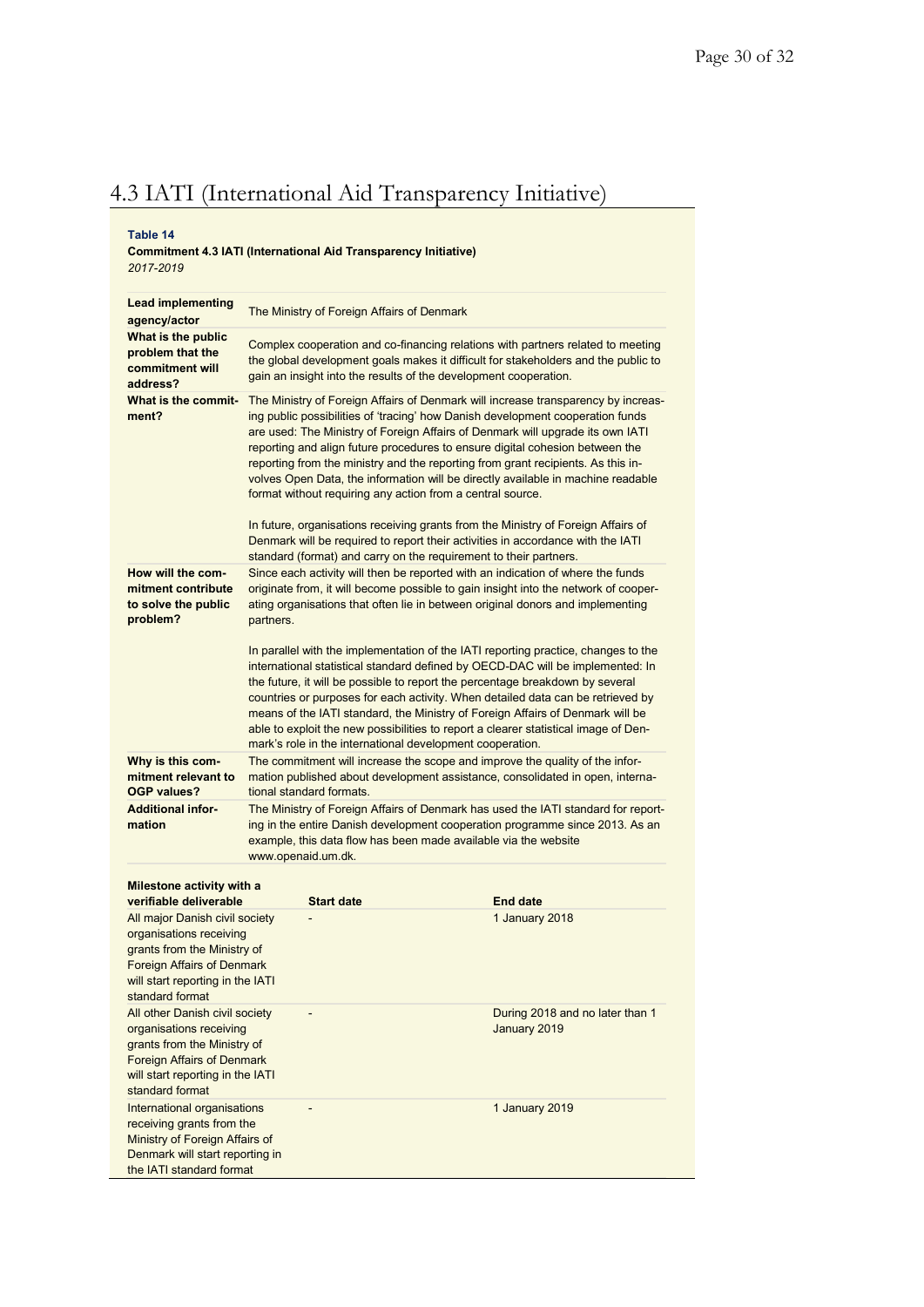| The Ministry of Foreign<br>Affairs of Denmark will start<br>reporting multiple country<br>codes in DAC-CRS format<br>based on IATI reporting from<br>Danish civil society organisa- | During 2018 and no later than 1<br>January 2019                              |
|-------------------------------------------------------------------------------------------------------------------------------------------------------------------------------------|------------------------------------------------------------------------------|
| tions                                                                                                                                                                               |                                                                              |
| <b>Contact information</b>                                                                                                                                                          |                                                                              |
| Name of responsible person from<br>implementing agency                                                                                                                              | Nicolaj Hejberg Petersen                                                     |
| <b>Title, Department</b>                                                                                                                                                            | Head of Section, Quality and Professionalism in Develop-<br>ment Cooperation |
| <b>Email and Phone</b>                                                                                                                                                              | nichej@um.dk<br>+45 33 92 00 35                                              |
| Other actors involved                                                                                                                                                               |                                                                              |
| State actors involved                                                                                                                                                               |                                                                              |
| CSOs, businesses, international<br>organisations, working groups                                                                                                                    |                                                                              |
|                                                                                                                                                                                     |                                                                              |